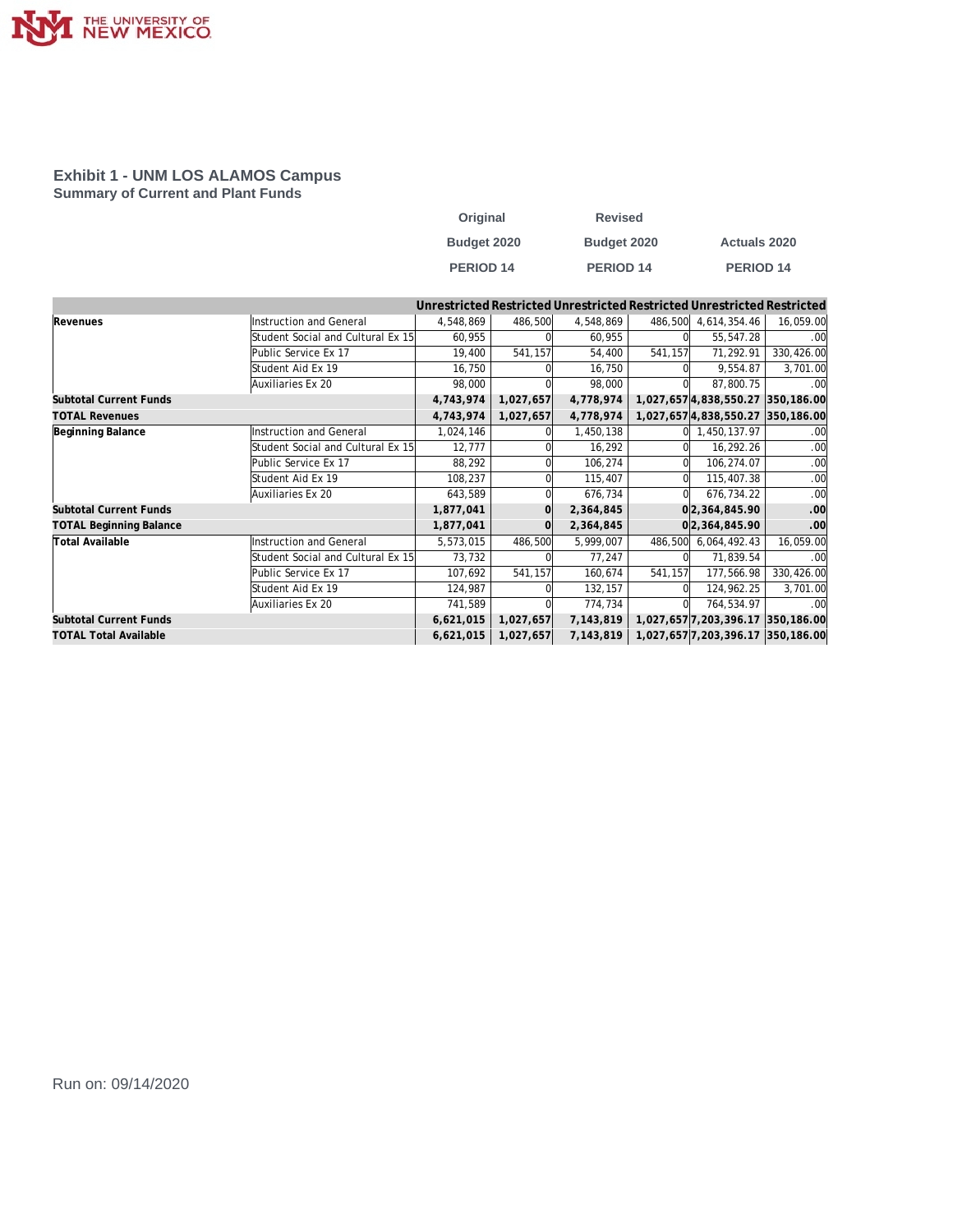

#### **Exhibit 1 - UNM LOS ALAMOS Campus Summary of Current and Plant Funds**

| Original             | <b>Revised</b>       |                     |
|----------------------|----------------------|---------------------|
| Budget 2020          | Budget 2020          | <b>Actuals 2020</b> |
| PERIOD <sub>14</sub> | PERIOD <sub>14</sub> | PERIOD 14           |

|                                   |                                   |            |           |            |          | Unrestricted Restricted Unrestricted Restricted Unrestricted Restricted |                  |
|-----------------------------------|-----------------------------------|------------|-----------|------------|----------|-------------------------------------------------------------------------|------------------|
| Expenditures                      | Instruction and General           | 4,423,530  | 486,500   | 4,423,530  | 486,500  | 4,065,803.39                                                            | 16,059.00        |
|                                   | Student Social and Cultural Ex 15 | 20,955     |           | 20,955     |          | 13,313.89                                                               | .00              |
|                                   | Public Service Ex 17              | 29,874     | 541,157   | 64,874     | 541,157  | 33,526.11                                                               | 330,426.00       |
|                                   | Student Aid Ex 19                 | 75,819     |           | 75,819     |          | 63,657.67                                                               | 3,701.00         |
|                                   | Auxiliaries Ex 20                 | 248,000    |           | 248,000    |          | 69,294.23                                                               | .00              |
| Subtotal Current Funds            |                                   | 4,798,178  | 1,027,657 | 4,833,178  |          | 1,027,657 4,245,595.29 350,186.00                                       |                  |
| <b>TOTAL Expenditures</b>         |                                   | 4,798,178  | 1,027,657 | 4,833,178  |          | 1,027,657 4,245,595.29 350,186.00                                       |                  |
| Transfers                         | Instruction and General           | (125, 339) |           | (125, 339) |          | (125, 339.00)                                                           | .00              |
|                                   | Student Social and Cultural Ex 15 | (40,000)   |           | (40,000)   |          | (40,000.00)                                                             | .00              |
|                                   | Public Service Ex 17              | n          |           |            |          | .00                                                                     | .00              |
|                                   | Student Aid Ex 19                 | 59,069     |           | 59,069     | ΩI       | 58,222.18                                                               | .00              |
| <b>Subtotal Current Funds</b>     |                                   | (106, 270) |           | (106, 270) | $\Omega$ | (107, 116.82)                                                           | .00              |
| <b>TOTAL Transfers</b>            |                                   | (106, 270) | $\Omega$  | (106, 270) | $\Omega$ | (107, 116.82)                                                           | .00              |
| Ending Balance                    | Instruction and General           | 1,024,146  |           | 1,450,138  | 0l       | 1,873,350.04                                                            | .00              |
|                                   | Student Social and Cultural Ex 15 | 12,777     |           | 16,292     |          | 18,525.65                                                               | .00              |
|                                   | Public Service Ex 17              | 77,818     |           | 95,800     |          | 144,040.87                                                              | .00              |
|                                   | Student Aid Ex 19                 | 108,237    |           | 115,407    | ΩI       | 119,526.76                                                              | .00              |
|                                   | Auxiliaries Ex 20                 | 493,589    |           | 526,734    |          | 695,240.74                                                              | .00              |
| Subtotal Current Funds            |                                   | 1,716,567  | $\Omega$  | 2,204,371  |          | 0 2,850,684.06                                                          | .00              |
| <b>TOTAL Ending Balance</b>       |                                   | 1,716,567  |           | 2,204,371  |          | 0 2,850,684.06                                                          | .00 <sub>l</sub> |
| Total Expenditures, Transfers and |                                   | 6,621,015  | 1,027,657 | 7,143,819  |          | 1,027,657 7,203,396.17 350,186.00                                       |                  |
| Balances                          |                                   |            |           |            |          |                                                                         |                  |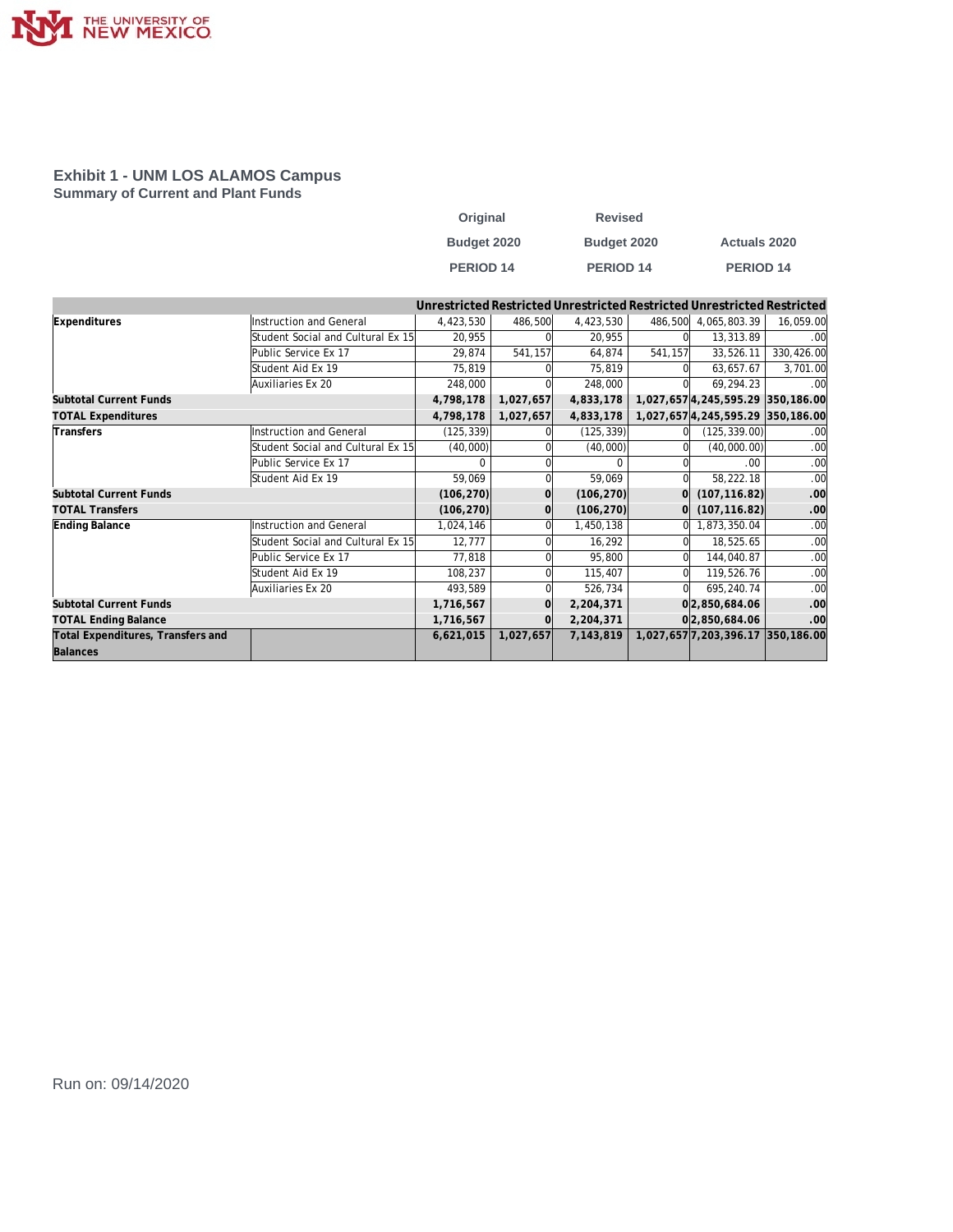

# **Exhibit 1a - UNM Los Alamos Campus - Detail of Transfers**

|                                                             | <b>Original Budget</b><br>FY 2020 | <b>Revised Budget</b><br>FY 2020 | <b>Actuals</b><br>FY 2020 |
|-------------------------------------------------------------|-----------------------------------|----------------------------------|---------------------------|
| A. TOTAL TO (FROM) INSTRUCTION & GENERAL:                   | (125, 339)                        | (125, 339)                       | (125, 339)                |
| <b>NON-MANDATORY TRANSFERS:</b>                             |                                   |                                  |                           |
| <b>AUXILIARIES</b>                                          | 0                                 | 0                                | $\mathbf 0$               |
| PLANT FUND MINOR/MAJOR                                      | (6,000)                           | (6,000)                          | (6,000)                   |
| <b>TOTAL NON-MANDATORY TRANSFERS</b>                        | (6,000)                           | (6,000)                          | (6,000)                   |
| <b>REQUIRED TRANSFERS:</b>                                  |                                   |                                  |                           |
| STUDENT AID GRANTS AND STIPENDS-3%                          | (50, 819)                         | (50, 819)                        | (50, 819)                 |
| RENEWAL/REPLACEMENT - BR&R                                  | (56,000)                          | (56,000)                         | (56,000)                  |
| <b>PLANT FUND MINOR - ER&amp;R</b>                          | (12, 520)                         | (12, 520)                        | (12, 520)                 |
| <b>TOTAL REQUIRED TRANSFERS</b>                             | (119, 339)                        | (119, 339)                       | (119, 339)                |
| <b>B. TOTAL TO (FROM) STUDENT SOCIAL CULTURAL</b>           | (40,000)                          | (40,000)                         | (40,000)                  |
| <b>RENEWAL &amp; REPLACEMENT</b>                            | (40,000)                          | (40,000)                         | (40,000)                  |
| <b>C. TOTAL TO (FROM) RESEARCH</b>                          | 0                                 | 0                                | 0                         |
| D. TOTAL TO (FROM) PUBLIC SERVICE                           | 0                                 | 0                                | $\mathbf 0$               |
| <b>E. TOTAL TO (FROM) INTERNAL SERVICE</b>                  | 0                                 | 0                                | $\mathbf 0$               |
| F. TOTAL TO (FROM) STUDENT AID/GRANTS STIPENDS              | 59,069                            | 59,069                           | 58,222                    |
| 1&6                                                         | 50,819                            | 50,819                           | 50,819                    |
| <b>ENDOWMENTS</b>                                           | 8,250                             | 8,250                            | 7,403                     |
| <b>G. TOTAL TO (FROM) AUXILARIES</b>                        | 0                                 | 0                                | 0                         |
| <b>MAIN CAMPUS INTERNAL SERVICES</b>                        | 0                                 | 0                                | $\pmb{0}$                 |
| PLANT FUND MINOR CAPITAL                                    | $\Omega$                          | 0                                | 0                         |
| H. TOTAL TO (FROM) MAIN CAMPUS CURRENT FUND                 | 0                                 | 0                                | 0                         |
| <b>LOS ALAMOS AUXILARIES</b>                                | 0                                 | 0                                | 0                         |
|                                                             |                                   |                                  |                           |
| I. TOTAL TO (FROM) PLANT FUND MINOR/MAJOR<br>LOS ALAMOS I&G | 18,520<br>18,520                  | 18,520<br>18,520                 | 18,520<br>18,520          |
| LOS ALAMOS AUXILARIES                                       | 0                                 | 0                                | 0                         |
|                                                             |                                   |                                  |                           |
| J. TOTAL TO (FROM) RENEWAL & REPLACEMENT<br>LOS ALAMOS I&G  | 96,000<br>56,000                  | 96,000<br>56,000                 | 96,000<br>56,000          |
| LOS ALAMOS STUDENT SOCIAL CULTURAL                          | 40,000                            | 40,000                           | 40,000                    |
|                                                             |                                   |                                  |                           |
| <b>K. TOTAL TO (FROM) ENDOWMENTS</b>                        | (8, 250)                          | (8, 250)                         | (7, 403)                  |
| LOS ALAMOS STUDENT AID GRANTS/STIPENDS                      | (8, 250)                          | (8, 250)                         | (7, 403)                  |
| <b>L. TOTAL TO (FROM) AGENCY FUND</b>                       | $\mathbf 0$                       | 0                                | 0                         |
| M. TOTAL TO (FROM) RESTRICTED I&G                           | 0                                 | 0                                | 0                         |
| N. TOTAL TO (FROM) RESTRICTED RESEARCH                      | 0                                 | 0                                | $\mathbf 0$               |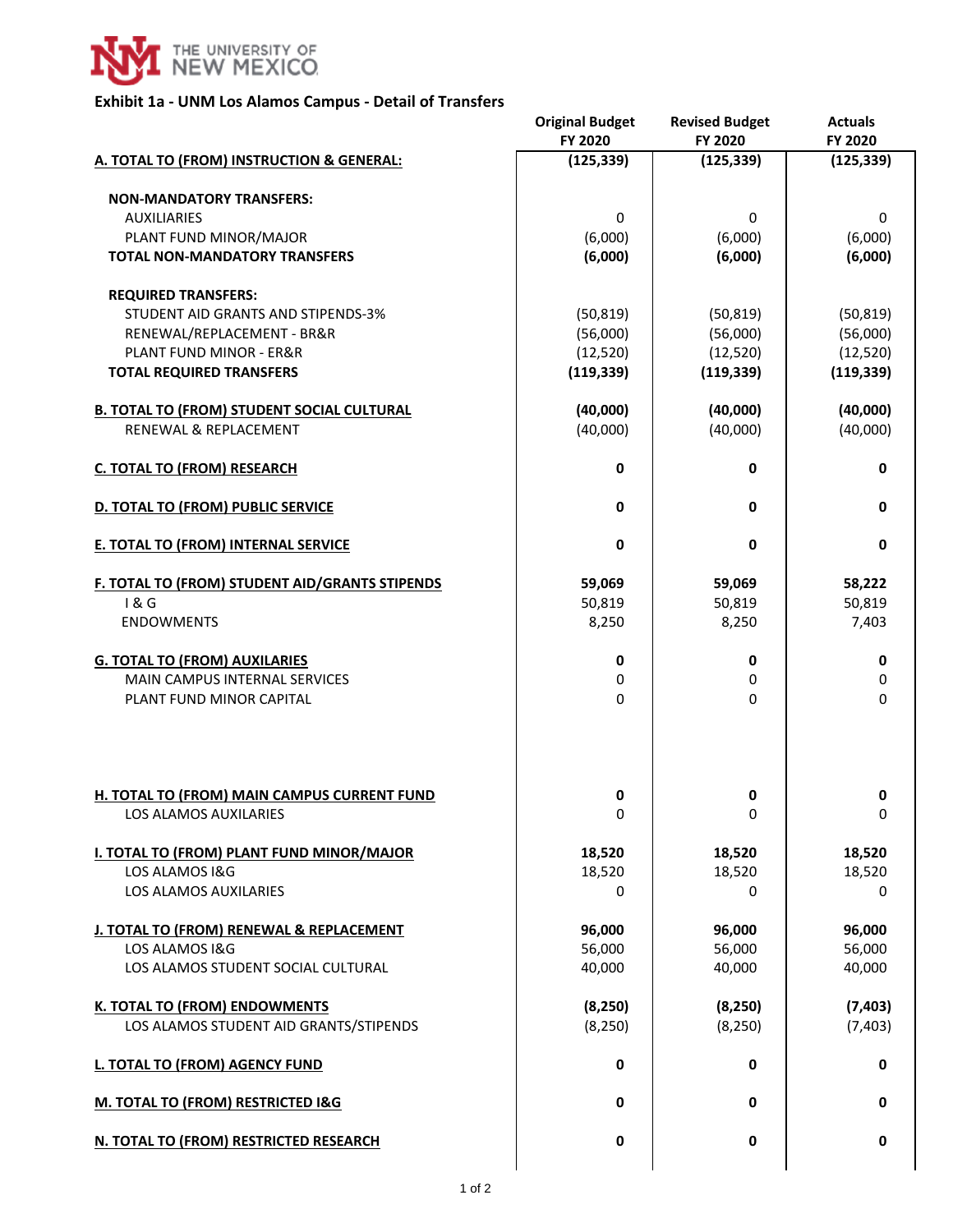

#### **Exhibit 1a - UNM Los Alamos Campus - Detail of Transfers**

|                                                     | <b>Original Budget</b><br>FY 2020 | <b>Revised Budget</b><br>FY 2020 | <b>Actuals</b><br>FY 2020 |
|-----------------------------------------------------|-----------------------------------|----------------------------------|---------------------------|
| O. TOTAL TO (FROM) RESTRICTED PUBLIC SERVICE        | 0                                 | 0                                | 0                         |
|                                                     |                                   |                                  |                           |
| P. TOTAL TO (FROM) RESTRICTED STUDENT AID           | 0                                 | 0                                | <sup>0</sup>              |
|                                                     |                                   |                                  |                           |
| <b>NET TRANSFER TO OR (FROM):</b>                   |                                   |                                  |                           |
| INSTR. & GEN'L                                      | (125, 339)                        | (125, 339)                       | (125, 339)                |
| STU SOC & CULT DEV ACT                              | (40,000)                          | (40,000)                         | (40,000)                  |
| STU AID GRANTS & STIPENDS                           | 59,069                            | 59,069                           | 58,222                    |
| <b>AUXILIARY ENTERPRISES</b>                        | O                                 | O                                | O                         |
| NET TRANSFERS TO (FROM) CURRENT FUND UNRESTR. Exh 1 | (106, 270)                        | (106, 270)                       | (107, 117)                |
| PLANT FUNDS CAPITAL OUTLAY (EXH. I)                 | 18,520                            | 18,520                           | 18,520                    |
| RENEWALS & REPLACEMENTS (EXH. II)                   | 96,000                            | 96,000                           | 96,000                    |
| <b>ENDOWMENTS</b>                                   | (8,250)                           | (8,250)                          | (7, 403)                  |
| <b>GRAND TOTAL NET TRANSFERS</b>                    | O                                 | 0                                | 0                         |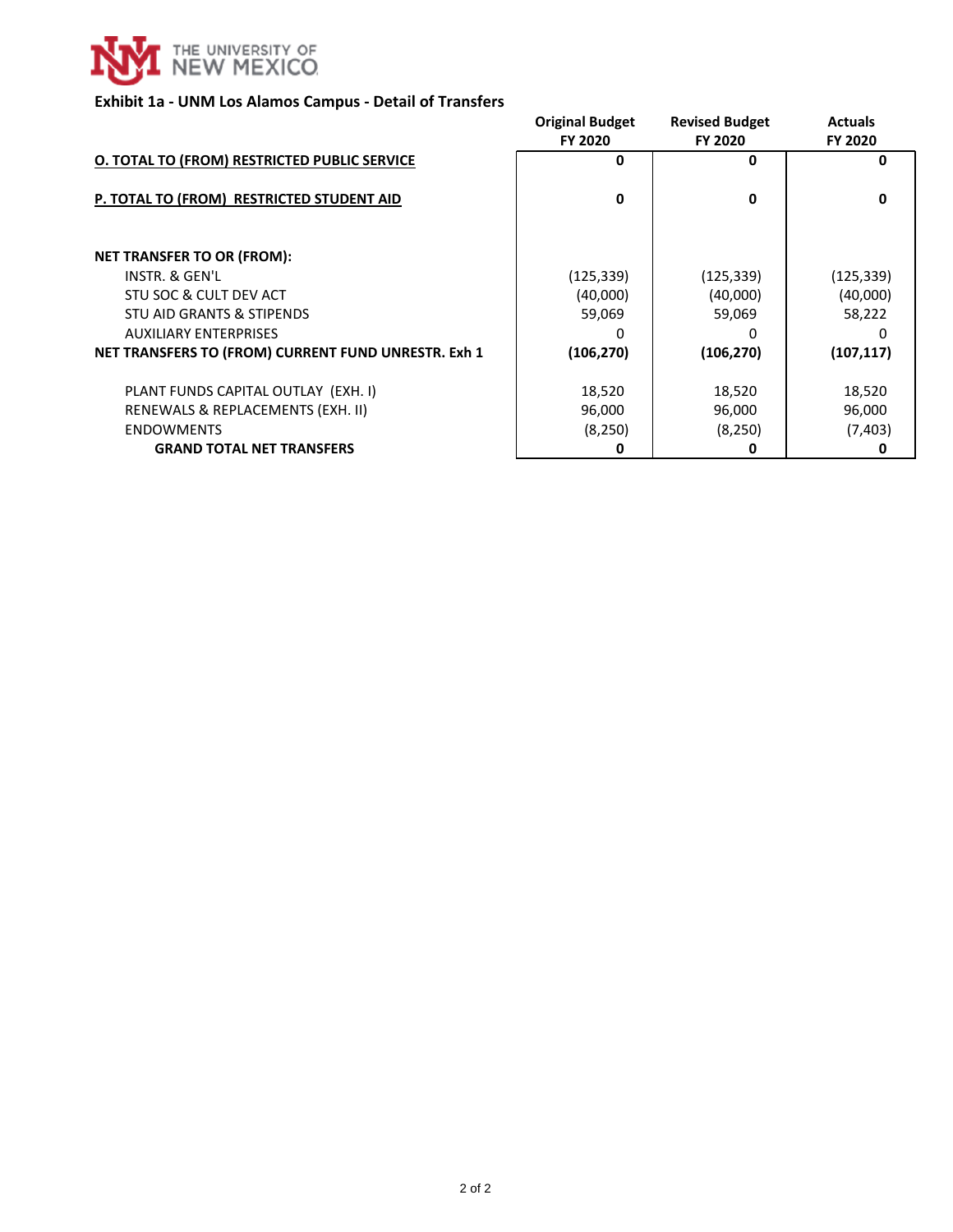

#### **Exhibit 2 - UNM LOS ALAMOS Campus Summary of Instruction and General**

| Original         | <b>Revised</b>       |                      |
|------------------|----------------------|----------------------|
| Budget 2020      | Budget 2020          | <b>Actuals 2020</b>  |
| <b>PERIOD 14</b> | PERIOD <sub>14</sub> | PERIOD <sub>14</sub> |

|                                        |                                    | Unrestricted Restricted Unrestricted Restricted Unrestricted Restricted |                |           |         |           |          |
|----------------------------------------|------------------------------------|-------------------------------------------------------------------------|----------------|-----------|---------|-----------|----------|
| Revenues                               | <b>TUITION AND FEES</b>            | 1,118,190                                                               |                | 1,118,190 |         | 999,171   | 01       |
|                                        | <b>ISTATE APPROPRIATIONS</b>       | 1,888,279                                                               |                | 1,887,600 |         | 1,887,600 | $\Omega$ |
|                                        | LOCAL APPROPRIATIONS               | 1,450,000                                                               |                | 1,450,000 |         | 1,519,364 | $\Omega$ |
|                                        | FEDERAL GRANTS AND CONTRACTS       |                                                                         | 475,000        |           | 475,000 | 87,040    | 10,893   |
|                                        | <b>ISTATE GRANTS AND CONTRACTS</b> |                                                                         | 11,500         | 679       | 11,500  | 2,254     | 5,166    |
|                                        | <b>SALES AND SERVICES</b>          | 60,000                                                                  |                | 60,000    |         | 54,908    |          |
|                                        | <b>OTHER SOURCES</b>               | 32,400                                                                  |                | 32,400    |         | 64,017    | $\Omega$ |
| <b>Total Revenues</b>                  |                                    | 4,548,869                                                               | 486,500        | 4,548,869 | 486,500 | 4,614,354 | 16,059   |
| <b>Beginning Balance</b>               | <b>RESERVES</b>                    | 1,024,146                                                               | $\Omega$       | 1,450,138 |         | 1,450,138 | 0        |
| <b>Total Available</b>                 |                                    | 5,573,015                                                               | 486,500        | 5,999,007 | 486,500 | 6,064,492 | 16,059   |
| <b>Expenditures</b>                    | INSTRUCTION                        | 1,773,669                                                               | 450,000        | 1,773,669 | 450,000 | 1,564,513 | $\Omega$ |
|                                        | ACADEMIC SUPPORT                   | 646,259                                                                 | 10,500         | 646,259   | 10,500  | 608,693   | 1,418    |
|                                        | <b>STUDENT SERVICES</b>            | 574,782                                                                 | 12,500         | 574,782   | 12,500  | 507,164   | 9,212    |
|                                        | <b>INSTITUTIONAL SUPPORT</b>       | 1,054,234                                                               | 13,500         | 1,054,234 | 13,500  | 1,030,126 | 5,429    |
|                                        | OPERATION AND MAINTENANCE OF PLANT | 374,586                                                                 |                | 374,586   |         | 355,308   |          |
| <b>Total Expenditures</b>              |                                    | 4,423,530                                                               | 486,500        | 4,423,530 | 486,500 | 4,065,804 | 16,059   |
| <b>Transfers (IN) or OUT TRANSFERS</b> |                                    | 125,339                                                                 |                | 125,339   |         | 125,339   | $\Omega$ |
| <b>Ending Balance</b>                  |                                    | 1,024,146                                                               | $\overline{0}$ | 1,450,138 | 0       | 1,873,349 | $\Omega$ |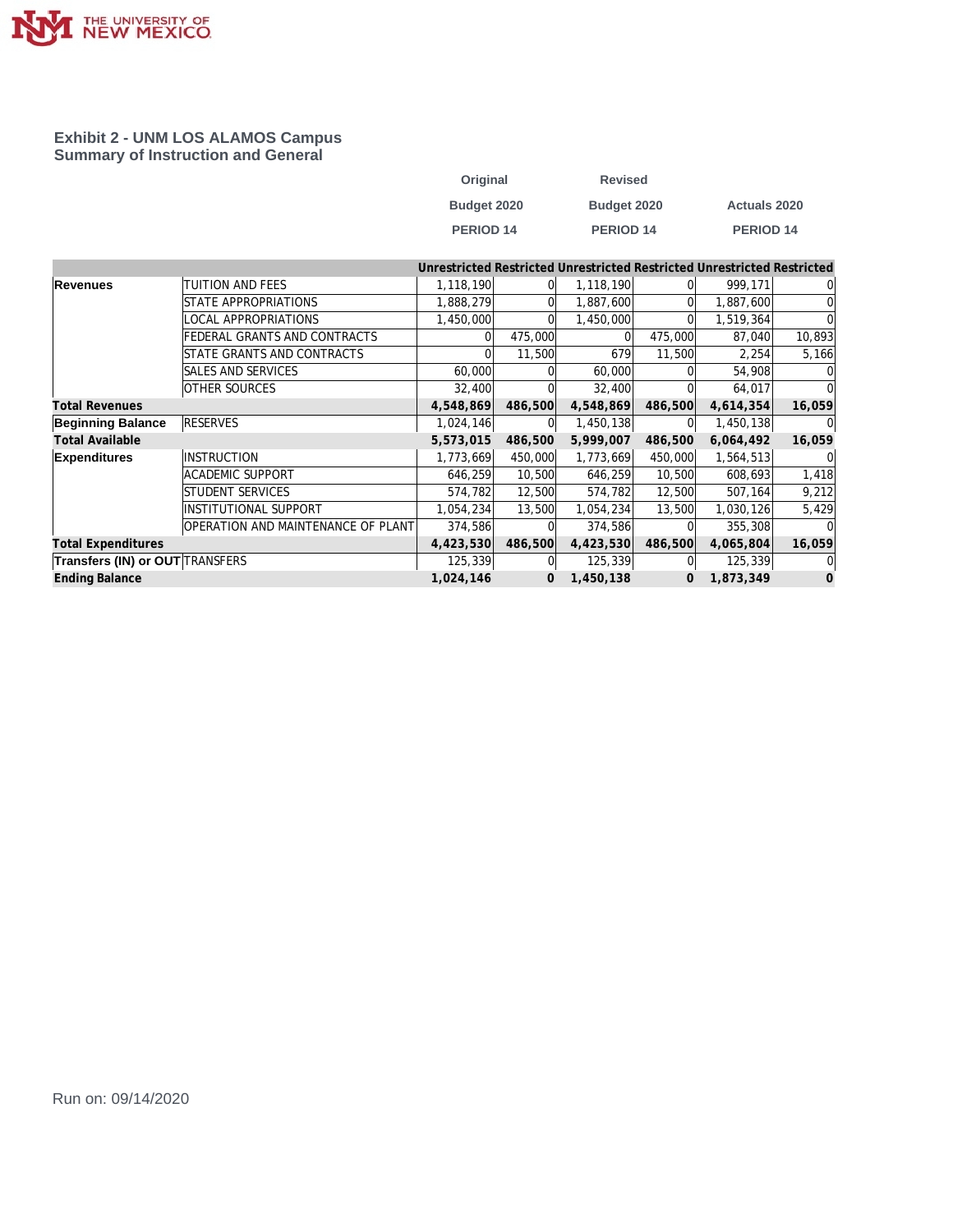

**Student Tuition and Misc. Fees for Instruction and General**

| Original             | <b>Revised</b>                       |                      |
|----------------------|--------------------------------------|----------------------|
|                      | Budget 2020 Budget 2020 Actuals 2020 |                      |
| PERIOD <sub>14</sub> | PERIOD <sub>14</sub>                 | PERIOD <sub>14</sub> |

|                                     |                        |                        |                     |                     | Unrestricted Unrestricted Unrestricted |            |
|-------------------------------------|------------------------|------------------------|---------------------|---------------------|----------------------------------------|------------|
| <b>TUITION</b>                      | Regular Academic       | Resident Ft            | Fall                | 175,300             | 175,300                                | 154,406    |
|                                     |                        |                        | Spring              | 141,000             | 141,000                                | 117,096    |
|                                     |                        |                        | Summer              | 41,500              | 41,500                                 | 37,310     |
|                                     |                        | <b>Resident Pt</b>     | Fall                | 250,500             | 250,500                                | 276,832    |
|                                     |                        |                        | Spring              | 299,300             | 299,300                                | 341,571    |
|                                     |                        |                        | Summer              | 74,300              | 74,300                                 | 85,157     |
|                                     |                        | Nonresident Ft         | Fall                | 8,100               | 8,100                                  | 8,190      |
|                                     |                        |                        | Spring              | 7,200               | 7,200                                  | 5,460      |
|                                     |                        | Nonresident Pt         | Fall                | 11,900              | 11,900                                 | 15,243     |
|                                     |                        |                        | Spring              | 11,000              | 11,000                                 | 20,475     |
|                                     |                        | Uncollectible          | Fall                | (11, 300)           | (11, 300)                              | (7,617)    |
|                                     |                        | Tuition                |                     |                     |                                        |            |
|                                     |                        |                        | Spring              | (10, 800)           | (10, 800)                              | (6, 249)   |
|                                     |                        |                        | Summer              | (3, 200)            | (3, 200)                               | (1,654)    |
|                                     |                        | Community              | Miscellaneous       | 2,500               | 2,500                                  | $\Omega$   |
|                                     |                        | Education              |                     |                     |                                        |            |
|                                     |                        | <b>Tuition Waivers</b> | Fall                | (45, 800)           | (45, 800)                              | (55, 803)  |
|                                     |                        | and Adjustments        |                     |                     |                                        |            |
|                                     |                        |                        | Miscellaneous Fees  | $\Omega$            | $\Omega$                               | (10)       |
|                                     |                        |                        | Spring              | (102, 200)          | (102, 200)                             | (142, 902) |
|                                     |                        |                        | Summer              | (14, 400)           | (14, 400)                              | (16, 438)  |
| Subtotal Regular Academic           |                        |                        |                     | 834,900             | 834,900                                | 831,066    |
|                                     | Community Education    | Community              | Children's College  | 34,465              | 34,465                                 | 21,800     |
|                                     |                        | Education              |                     |                     |                                        |            |
|                                     |                        |                        | Community           | 42,765              | 42,765                                 | 7,320      |
|                                     |                        |                        | Education           |                     |                                        |            |
|                                     |                        |                        | Specialized         | 66,478              | 66,478                                 | 1,000      |
|                                     |                        |                        | Training            |                     |                                        |            |
| <b>Total TUITION</b>                |                        |                        |                     | 978,608             | 978,608                                | 861,186    |
| FEES                                | Course Lab Fees        | Course Lab Fees        | Course Lab Fees     | 111,882             | 111,882                                | 116,295    |
|                                     | Mandatory Student Fees | Mandatory Student      | Mandatory Student   | 22,000              | 22,000                                 | 17,590     |
|                                     |                        | Fees                   | Fees                |                     |                                        |            |
|                                     | Other Student Fees     | Other Student Fees     | Other Student Fees  | 5,700               | 5,700                                  | 4,000      |
|                                     | <b>Testing Fees</b>    | <b>Testing Fees</b>    | <b>Testing Fees</b> | $\mathbf 0$         | 0                                      | 100        |
| <b>Total FEES</b>                   |                        |                        |                     | 139,582             | 139,582                                | 137,985    |
| <b>GRAND TOTAL TUITION AND FEES</b> |                        |                        |                     | 1,118,190 1,118,190 |                                        | 999,171    |

Run on: 08/26/2020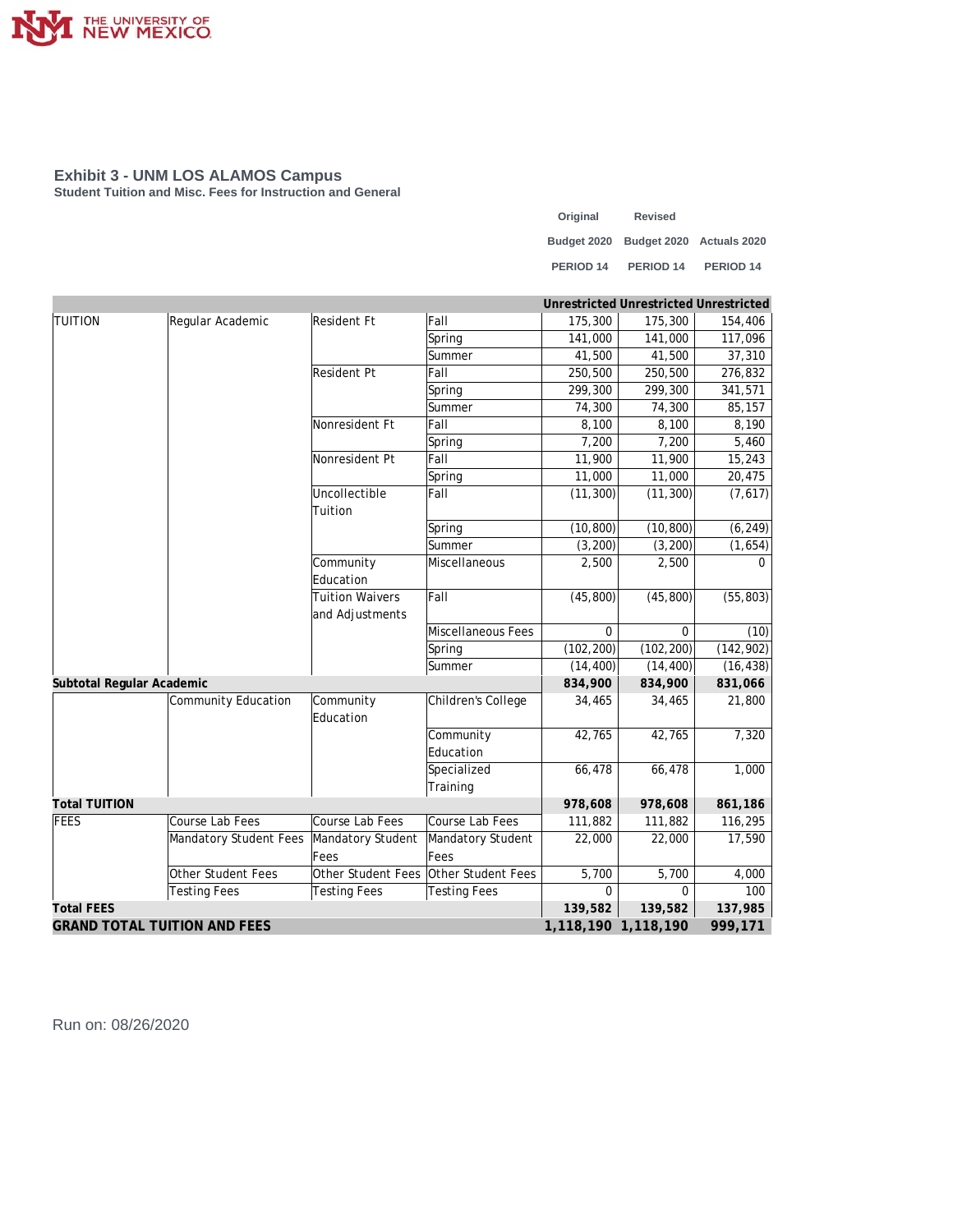

**Governmental Appropriations for Instruction and General**

| Original         | <b>Revised</b>   |                     |
|------------------|------------------|---------------------|
| Budget 2020      | Budget 2020      | <b>Actuals 2020</b> |
| <b>PERIOD 14</b> | <b>PERIOD 14</b> | <b>PERIOD 14</b>    |

|                                              | Unrestricted Restricted Unrestricted Restricted Unrestricted Restricted |           |           |    |
|----------------------------------------------|-------------------------------------------------------------------------|-----------|-----------|----|
| LOCAL APPROPRIATIONS Local District Tax Levy | 1,450,000                                                               | .450.000  | 1,519,364 | ЭL |
| STATE APPROPRIATIONS Regular                 | ا388.279. ا                                                             | 1,887,600 | 1,887,600 | 0I |
| <b>Total Governmental Appropriations</b>     | 3,338,279                                                               | 3,337,600 | 3,406,964 |    |
|                                              |                                                                         |           |           |    |

Run on: 08/26/2020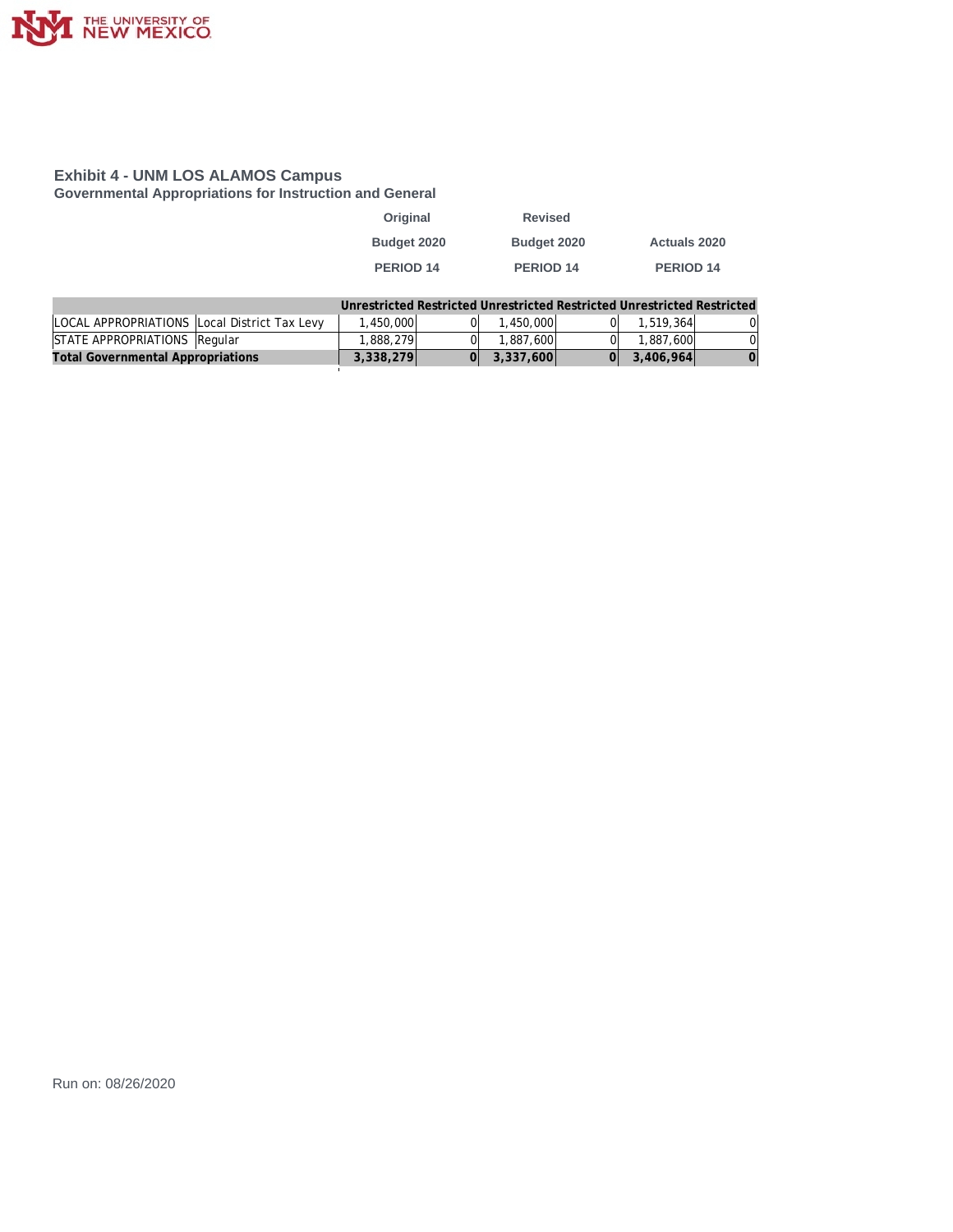

**Governmental Grants and Contracts for Instruction and General**

| Original    | <b>Revised</b> |                     |
|-------------|----------------|---------------------|
| Budget 2020 | Budget 2020    | <b>Actuals 2020</b> |
| PERIOD 14   | PERIOD 14      | PERIOD 14           |

| Unrestricted Restricted Unrestricted Restricted Unrestricted Restricted |
|-------------------------------------------------------------------------|
|-------------------------------------------------------------------------|

| FEDERAL GRANTS AND CONTRACTS Early College  |                          |         |         |         | 87.040 |        |
|---------------------------------------------|--------------------------|---------|---------|---------|--------|--------|
|                                             | <b>II&amp;G Programs</b> | 450,000 |         | 450,000 |        |        |
|                                             | lWorkstudv               | 25,000  |         | 25,000  |        | 10,893 |
| STATE GRANTS AND CONTRACTS                  | Regular                  |         | 679     |         | 2.254  |        |
|                                             | Workstudy                | 11,500  |         | 11,500  |        | 5.166  |
| <b>Total Government Gifts and Contracts</b> | 486,500                  | 679     | 486,500 | 89,294  | 16,059 |        |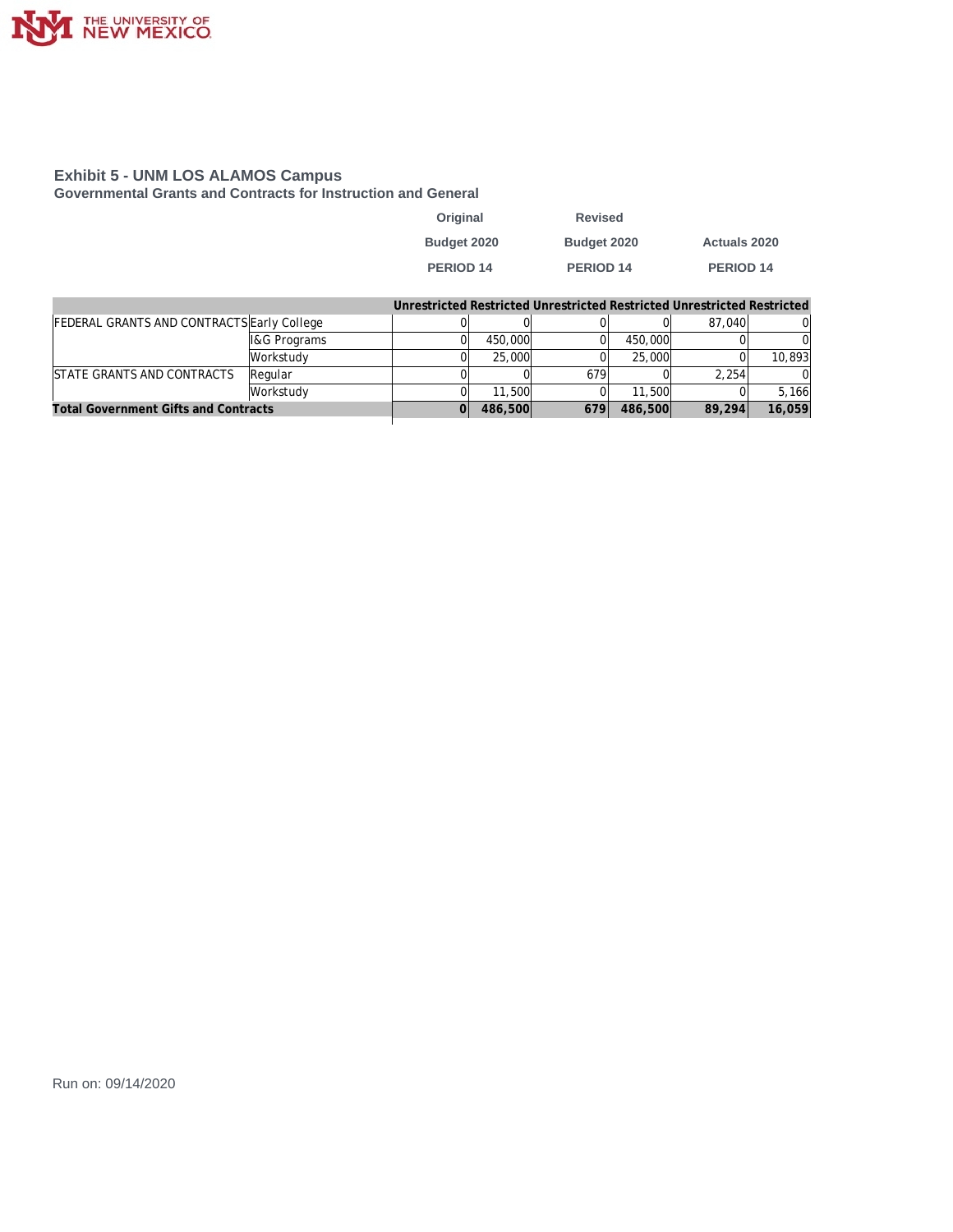

**Sales and Services of Educational Activities for Instruction and General**

| Original    | <b>Revised</b>       |                     |
|-------------|----------------------|---------------------|
| Budget 2020 | Budget 2020          | <b>Actuals 2020</b> |
| PERIOD 14   | PERIOD <sub>14</sub> | <b>PERIOD 14</b>    |
|             |                      |                     |

|                           |              |        |        | Unrestricted Restricted Unrestricted Restricted Unrestricted Restricted |    |
|---------------------------|--------------|--------|--------|-------------------------------------------------------------------------|----|
| <b>SALES AND SERVICES</b> | <b>Other</b> | 60,000 | 60,000 | 54,908                                                                  | 0l |
| Total                     |              | 60,000 | 60,000 | 54,908                                                                  |    |

Run on: 08/26/2020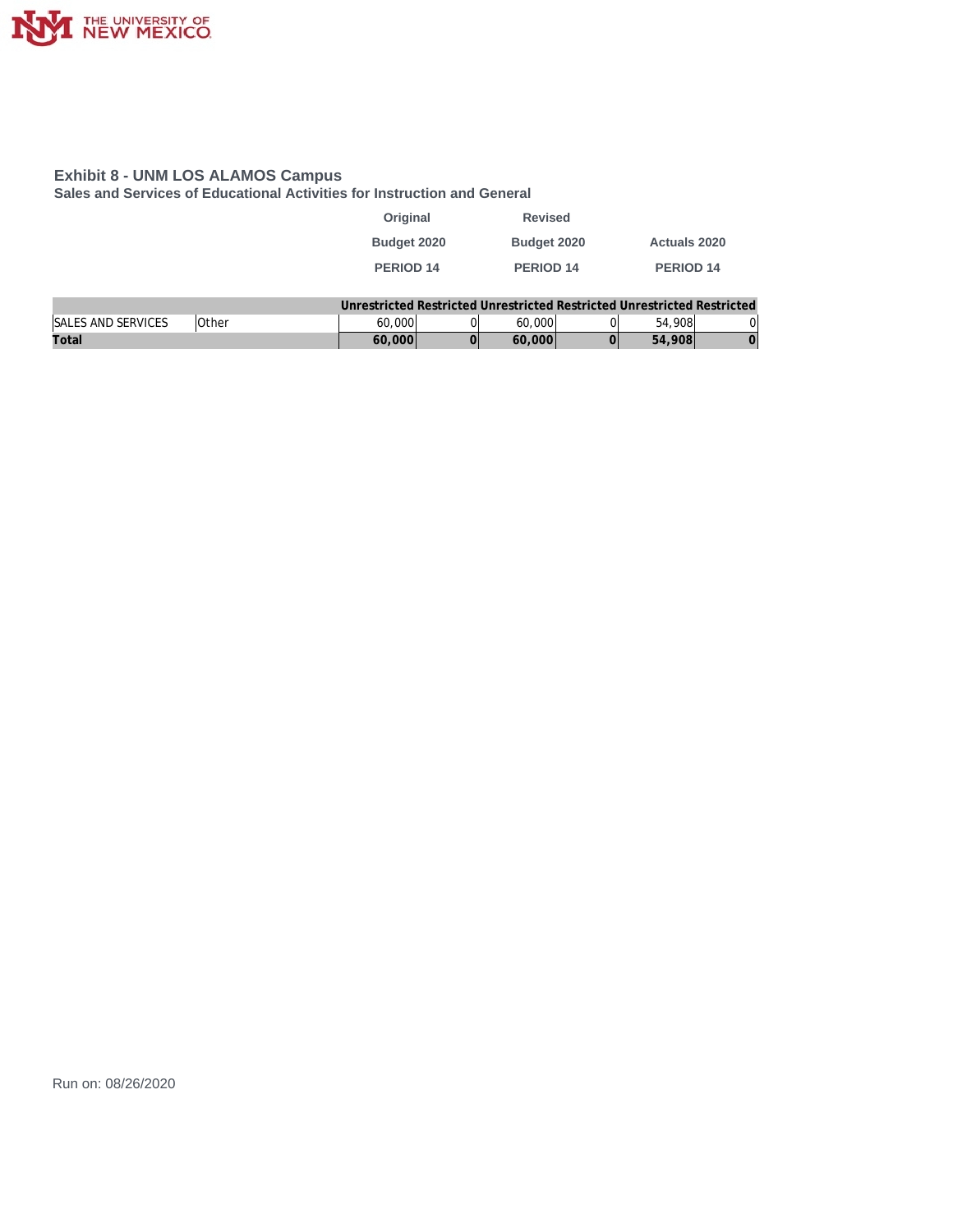

#### **Exhibit 9 - UNM LOS ALAMOS Campus Other Sources of Revenue for Instruction and General**

| Original         | <b>Revised</b>   |                     |
|------------------|------------------|---------------------|
| Budget 2020      | Budget 2020      | <b>Actuals 2020</b> |
| <b>PERIOD 14</b> | <b>PERIOD 14</b> | <b>PERIOD 14</b>    |
|                  |                  |                     |

|                                        |                       |        |        | Unrestricted Restricted Unrestricted Restricted Unrestricted Restricted |  |
|----------------------------------------|-----------------------|--------|--------|-------------------------------------------------------------------------|--|
| <b>OTHER SOURCES</b>                   | F and A Cost Recovery | 12,000 | 12,000 | 17.449                                                                  |  |
|                                        | Interest Income       | 20,000 | 20,000 | 45,103                                                                  |  |
|                                        | Miscellaneous         | 400    | 400    | .465                                                                    |  |
| <b>TOTAL Other Sources of Revenues</b> |                       | 32,400 | 32,400 | 64,017                                                                  |  |

Run on: 08/26/2020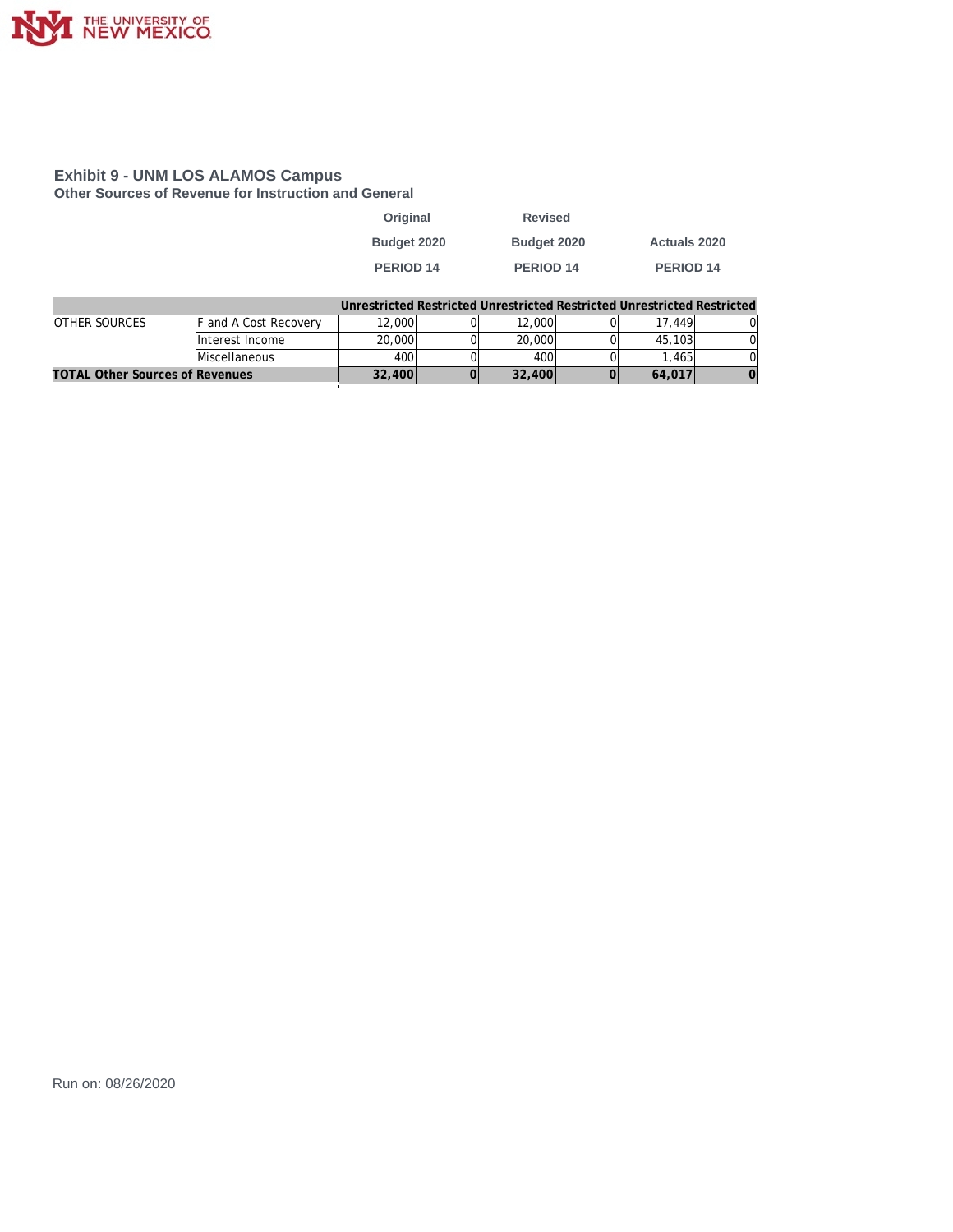

#### **Exhibit 10 - UNM LOS ALAMOS Campus Expenditures for Instruction**

| Original         | <b>Revised</b> |                      |
|------------------|----------------|----------------------|
| Budget 2020      | Budget 2020    | <b>Actuals 2020</b>  |
| <b>PERIOD 14</b> | PERIOD 14      | PERIOD <sub>14</sub> |

|                                               |                         |                               |                |                |             |                     | Unrestricted Restricted Unrestricted Restricted Unrestricted Restricted |                  |
|-----------------------------------------------|-------------------------|-------------------------------|----------------|----------------|-------------|---------------------|-------------------------------------------------------------------------|------------------|
| Community Education                           | Los Alamos Branch       | Children's College            | 34,465         | $\overline{0}$ | 34,465      | 0                   | 14,203.81                                                               | .00              |
|                                               |                         | Community Education           | 42,765         | $\overline{0}$ | 42,765      | 0                   | 3,955.11                                                                | .00              |
|                                               |                         | Specialized Training          | 66,478         | $\overline{0}$ | 66,478      | 0                   | 3,913.76                                                                | .00              |
| <b>Total Community Education</b>              |                         | 143,708                       | 0              | 143,708        | $\mathbf 0$ | 22,072.68           | .00                                                                     |                  |
| General Academic                              | Los Alamos Branch       | <b>Business</b>               | 30,528         | $\overline{0}$ | 58,602      | <sub>0</sub>        | 57,904.87                                                               | .00              |
| Instruction                                   |                         |                               |                |                |             |                     |                                                                         |                  |
|                                               |                         | Communication                 | 93,124         | $\overline{0}$ | 168,528     | $\overline{0}$      | 165,333.91                                                              | .00              |
|                                               |                         | Computer Science              | 25,769         | $\overline{0}$ | 32,949      | $\overline{0}$      | 32, 167.28                                                              | .00              |
|                                               |                         | <b>EMS/Fire Science</b>       | 83,966         | $\overline{0}$ | 84,991      | $\overline{0}$      | 81,590.79                                                               | .00              |
|                                               |                         | Education                     | 54,744         | $\overline{0}$ | 143,858     | $\overline{0}$      | 135,455.21                                                              | .00              |
|                                               |                         | <b>Engineering General</b>    | 26,567         | $\overline{0}$ | 41,467      | 0l                  | 37,525.25                                                               | .00              |
|                                               |                         | Academic                      |                |                |             |                     |                                                                         |                  |
|                                               |                         | Fine Arts General             | 76,157         | $\overline{0}$ | 102,291     | $\overline{0}$      | 101,386.13                                                              | .00              |
|                                               |                         | Academic                      |                |                |             |                     |                                                                         |                  |
|                                               |                         | Mathematics                   | 116,950        | $\overline{0}$ | 180,101     | 0                   | 178,371.93                                                              | .00              |
|                                               |                         | Natural Resources/Science     | 112,625        | $\Omega$       | 180,986     | $\overline{0}$      | 169,542.49                                                              | .00              |
|                                               |                         | Unallocated Instruction       | 433,950        | $\overline{0}$ | 16,125      | 0                   | 12,473.55                                                               | .00              |
| <b>Total General Academic Instruction</b>     |                         |                               | 1,054,380      | $\mathbf{O}$   | 1,009,898   | $\mathbf{O}$        | 971,751.41                                                              | .00              |
| Occup/Voc Instruction                         | Los Alamos Branch       | Applied Technology            | 85,744         | $\overline{0}$ | 86,244      | 0                   | 77,775.85                                                               | $\overline{.00}$ |
|                                               |                         | <b>IT Technology Programs</b> | 758            | $\overline{0}$ | 35,188      | $\mathsf{O}$        | 34,426.44                                                               | .00              |
| Total Occup/Voc Instruction                   |                         |                               | 86,502         | $\mathbf 0$    | 121,432     | $\mathsf{O}\xspace$ | 112,202.29                                                              | .00              |
| Other                                         | Los Alamos Branch       | I&G Programs                  | $\overline{0}$ | 450,000        | $\mathbf 0$ | 450,000             | .00                                                                     | .00              |
|                                               |                         | Miscellaneous                 | 119,382        | $\overline{0}$ | 119,382     | 0                   | 75,847.94                                                               | $\overline{.00}$ |
| <b>Total Other</b>                            |                         |                               | 119,382        | 450,000        | 119,382     | 450,000             | 75,847.94                                                               | .00              |
| Special Session Instruction Los Alamos Branch |                         | Summer Session                | 97,716         | $\overline{0}$ | 107,268     | 0                   | 79,625.52                                                               | .00              |
| <b>Total Special Session Instruction</b>      |                         |                               | 97,716         | 0              | 107,268     | $\mathbf{O}$        | 79,625.52                                                               | .00              |
| Items not in Exhibit                          | <b>ABE Tutoring</b>     | Administrative Professional   | 30,953         | $\overline{0}$ | 30,953      | 0                   | .00.                                                                    | .00              |
|                                               |                         | Equipment                     | $\overline{0}$ | $\overline{0}$ | $\Omega$    | 0                   | 30,000.00                                                               | .00              |
|                                               |                         | Supplies_Expense              | 1,486          | $\overline{0}$ | 1,486       | $\overline{0}$      | 312.96                                                                  | .00              |
| Sub-Total: ABE Tutoring                       |                         |                               | 32,439         | 0              | 32,439      | $\mathbf 0$         | 30,312.96                                                               | .00              |
|                                               | <b>Faculty Assembly</b> | <b>Faculty Salaries</b>       | 1,500          | $\overline{0}$ | 1,500       | 0                   | 1,500.00                                                                | .00              |
|                                               |                         | Supplies_Expense              | $\mathbf 0$    | $\overline{0}$ | $\mathbf 0$ | 0                   | 13.98                                                                   | .00              |
| Sub-Total: Faculty Assembly                   |                         |                               | 1,500          | $\mathbf{0}$   | 1,500       | $\mathbf 0$         | 1,513.98                                                                | .00              |
|                                               | Fringe Benefits         | <b>Accrued Annual Leave</b>   | $\overline{0}$ | $\overline{0}$ | $\Omega$    | $\circ$             | 5,477.18                                                                | .00              |
|                                               |                         | Fica                          | 79,895         | $\overline{0}$ | 79,895      | $\overline{0}$      | 79,280.57                                                               | .00              |
|                                               |                         | Group Insurance               | 10,161         | $\overline{0}$ | 10,161      | 0                   | 23,307.90                                                               | .00              |
|                                               |                         | Other Staff Benefits          | 24,590         | $\overline{0}$ | 24,590      | 0                   | 25,887.38                                                               | .00              |
|                                               |                         | Retirement                    | 121,301        | $\overline{0}$ | 121,301     | $\overline{0}$      | 135,091.09                                                              | .00              |
|                                               |                         | Unemployment                  | 770            | $\overline{0}$ | 770         | $\overline{0}$      | 789.53                                                                  | .00              |
|                                               |                         | Compensation                  |                |                |             |                     |                                                                         |                  |
|                                               |                         | Workers Compensation          | 1,325          | $\overline{0}$ | 1,325       | 0                   | 1,352.08                                                                | .00              |
| Sub-Total: Fringe Benefits                    |                         |                               | 238,042        | $\mathbf{O}$   | 238,042     | $\mathbf{O}$        | 271,185.73                                                              | .00              |
| Total Items not in Exhibit                    |                         |                               | 271,981        | $\mathbf 0$    | 271,981     | $\mathbf{O}$        | 303,012.67                                                              | .00              |
| Total                                         |                         |                               | 1,773,669      | 450,000        | 1,773,669   |                     | 450,000 1,564,512.51                                                    | .00.             |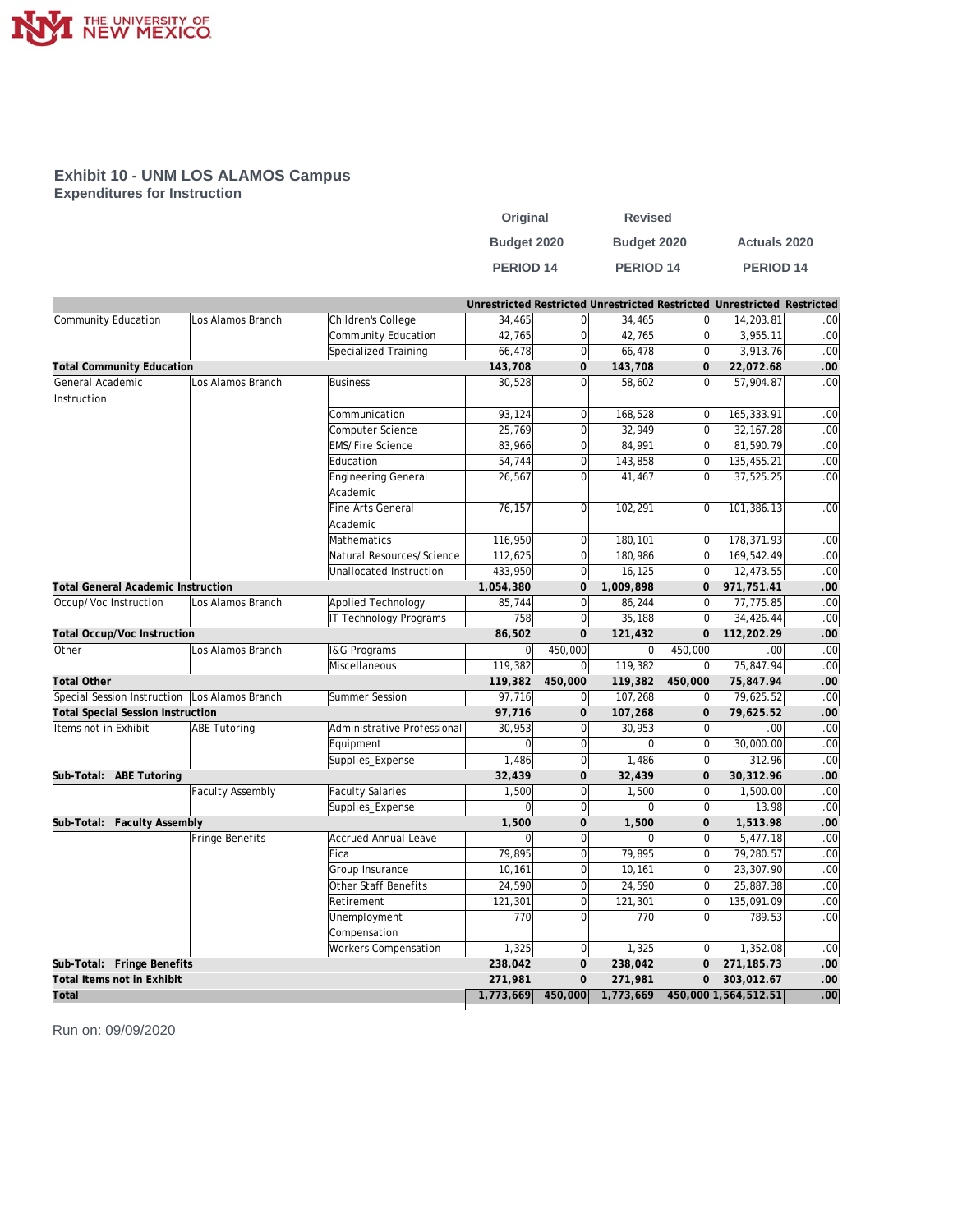

**Detail of Expenditures for Instruction**

|                                    |                      |                                                          |                      |      | Budget 2020<br><b>PERIOD 14</b> |                     |      | Budget 2020<br><b>PERIOD 14</b> |                             | <b>Actuals 2020</b><br>PERIOD <sub>14</sub> |                             |  |                  |  |  |
|------------------------------------|----------------------|----------------------------------------------------------|----------------------|------|---------------------------------|---------------------|------|---------------------------------|-----------------------------|---------------------------------------------|-----------------------------|--|------------------|--|--|
|                                    |                      |                                                          |                      | FTE  | Unrestricted FTE Restricted FTE |                     |      |                                 | Unrestricted FTE Restricted | <b>FTE</b>                                  | Unrestricted FTE Restricted |  |                  |  |  |
| General<br>Academic<br>Instruction | Los Alamos<br>Branch | Communic<br>ation<br><b>BU 064</b>                       | Faculty<br>Salaries  | 5.88 | 88,829                          | 0                   | 4.26 | 164,233                         | $\mathbf 0$                 | 4.06                                        | 164,314.98                  |  | .00 <sub>1</sub> |  |  |
|                                    |                      |                                                          | Other<br>Salaries    |      | 2,376                           | 0                   |      | 2,376                           | $\overline{0}$              |                                             | .00                         |  | .00              |  |  |
|                                    |                      | Communic<br>ation<br>-BU 064                             | Supplies_E<br>xpense |      | 1,919                           | $\overline{0}$      |      | 1,919                           | $\mathbf 0$                 |                                             | 1,018.93                    |  | .00              |  |  |
| Total 064                          |                      |                                                          |                      | 5.88 | 93,124                          | $\mathsf{O}\xspace$ | 4.26 | 168,528                         | $\mathsf{O}\xspace$         | 4.06                                        | 165,333.91                  |  | .00              |  |  |
|                                    |                      | Computer<br>Science<br><b>BU 089</b>                     | Faculty<br>Salaries  | 1.50 | 23,573                          | $\mathbf 0$         | .74  | 30,753                          | $\overline{0}$              | .70                                         | 31,680.27                   |  | .00              |  |  |
|                                    |                      |                                                          | Other<br>Salaries    |      | 944                             | $\overline{0}$      |      | 944                             | $\mathbf 0$                 |                                             | .00                         |  | .00              |  |  |
|                                    |                      | Computer<br>Science<br>-BU 089                           | Supplies_E<br>xpense |      | 1,252                           | $\mathbf{0}$        |      | 1,252                           | $\overline{0}$              |                                             | 487.01                      |  | .00              |  |  |
| Total 089                          |                      |                                                          |                      | 1.50 | 25,769                          | $\circ$             | .74  | 32,949                          | $\mathbf 0$                 | .70                                         | 32, 167.28                  |  | .00              |  |  |
|                                    |                      | Engineerin<br>g General<br>Academic<br><b>BU 094</b>     | Faculty<br>Salaries  | .56  | 24,840                          | $\mathbf 0$         | .61  | 39,740                          | $\overline{0}$              | .74                                         | 37,351.96                   |  | .00              |  |  |
|                                    |                      | Engineerin<br>g General<br>Academic<br>-BU 094           | Supplies_E<br>xpense |      | 1,727                           | $\overline{0}$      |      | 1,727                           | $\mathbf 0$                 |                                             | 173.29                      |  | .00              |  |  |
| Total 094                          |                      |                                                          |                      | .56  | 26,567                          | $\Omega$            | .61  | 41,467                          | $\mathbf 0$                 | .74                                         | 37,525.25                   |  | .00              |  |  |
|                                    |                      | <b>Fine Arts</b><br>General<br>Academic<br><b>BU 101</b> | Faculty<br>Salaries  | 1.33 | 71,842                          | $\mathbf 0$         | 2.51 | 97,976                          | $\overline{0}$              | 2.35                                        | 100,827.26                  |  | .00              |  |  |
|                                    |                      |                                                          | Other<br>Salaries    |      | 2,876                           | $\circ$             |      | 2,876                           | $\mathbf 0$                 |                                             | .00                         |  | .00              |  |  |
|                                    |                      | <b>Fine Arts</b><br>General<br>Academic<br>-BU 101       | Supplies_E<br>xpense |      | 1,439                           | $\overline{0}$      |      | 1,439                           | $\mathbf 0$                 |                                             | 558.87                      |  | .00              |  |  |
| Total 101                          |                      |                                                          |                      | 1.33 | 76,157                          | 0                   | 2.51 | 102,291                         | $\mathsf{O}\xspace$         | 2.35                                        | 101,386.13                  |  | .00              |  |  |
|                                    |                      | EMS/Fire<br>Science<br><b>BU 324</b>                     | Faculty<br>Salaries  | 3.75 | 78,688                          | $\mathbf 0$         | 2.39 | 79,713                          | $\overline{0}$              | 2.22                                        | 78,044.67                   |  | .00              |  |  |
|                                    |                      |                                                          | Other<br>Salaries    |      | 1,908                           | $\vert 0 \vert$     | .09  | 1,908                           | $\mathbf 0$                 | .08                                         | 1,677.50                    |  | .00              |  |  |
|                                    |                      | EMS/Fire<br>Science<br>-BU 324                           | Supplies_E<br>xpense |      | 3,370                           | $\overline{0}$      |      | 3,370                           | $\mathbf 0$                 |                                             | 1,868.62                    |  | .00              |  |  |
| Total 324                          |                      |                                                          |                      | 3.75 | 83,966                          | $\Omega$            | 2.48 | 84,991                          | $\mathsf{O}\xspace$         | 2.30                                        | 81,590.79                   |  | .00              |  |  |
|                                    |                      | Mathemati<br>CS<br><b>BU 325</b>                         | Faculty<br>Salaries  | 3.63 | 110,233                         | $\Omega$            | 3.89 | 173,384                         | $\overline{0}$              | 3.74                                        | 177,458.22                  |  | .00              |  |  |

**Original Revised**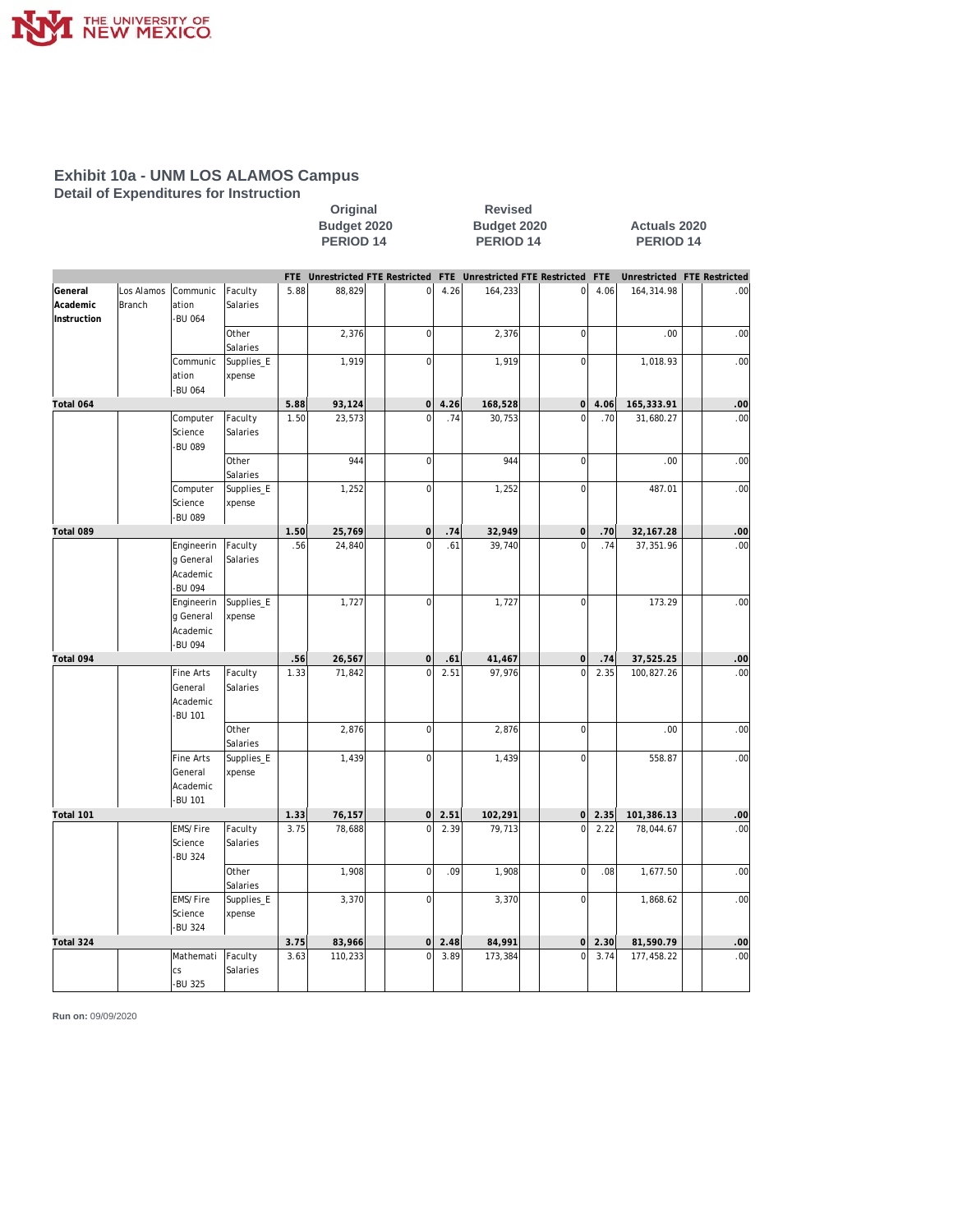

**Detail of Expenditures for Instruction**

|             |                                           |                            |                     |                      | Budget 2020    |  |                      |          | Budget 2020<br>PERIOD 14                                            |  |                               |               | <b>Actuals 2020</b><br>PERIOD <sub>14</sub> |  |                  |  |  |  |
|-------------|-------------------------------------------|----------------------------|---------------------|----------------------|----------------|--|----------------------|----------|---------------------------------------------------------------------|--|-------------------------------|---------------|---------------------------------------------|--|------------------|--|--|--|
|             |                                           |                            |                     | PERIOD <sub>14</sub> |                |  |                      |          |                                                                     |  |                               |               |                                             |  |                  |  |  |  |
|             |                                           |                            |                     |                      |                |  |                      |          | FTE Unrestricted FTE Restricted FTE Unrestricted FTE Restricted FTE |  |                               |               | Unrestricted FTE Restricted                 |  |                  |  |  |  |
| General     | Los Alamos                                | Mathemati                  | Other               |                      | 4,212          |  | $\bf 0$              |          | 4,212                                                               |  | 0                             |               | .00                                         |  | .00 <sub>1</sub> |  |  |  |
| Academic    | Branch                                    | CS                         | Salaries            |                      |                |  |                      |          |                                                                     |  |                               |               |                                             |  |                  |  |  |  |
| Instruction |                                           | -BU 325                    |                     |                      |                |  |                      |          |                                                                     |  |                               |               |                                             |  |                  |  |  |  |
|             |                                           | Mathemati                  | Supplies_E          |                      | 2,505          |  | $\overline{0}$       |          | 2,505                                                               |  | $\bf 0$                       |               | 913.71                                      |  | .00              |  |  |  |
|             |                                           | CS                         | xpense              |                      |                |  |                      |          |                                                                     |  |                               |               |                                             |  |                  |  |  |  |
|             |                                           | -BU 325                    |                     |                      |                |  |                      |          |                                                                     |  |                               |               |                                             |  |                  |  |  |  |
| Total 325   |                                           |                            |                     | 3.63                 | 116,950        |  | 0 <br>$\overline{0}$ | 3.89     | 180,101                                                             |  | $\overline{0}$<br>$\mathbf 0$ | 3.74          | 178,371.93                                  |  | .00              |  |  |  |
|             |                                           | <b>Business</b><br>-BU 329 | Faculty<br>Salaries | 2.29                 | 28,574         |  |                      | 1.10     | 56,648                                                              |  |                               | 1.03          | 48,711.12                                   |  | .00              |  |  |  |
|             |                                           |                            | <b>GA TA RA</b>     |                      | $\mathbf 0$    |  | $\overline{0}$       | .45      | $\mathbf 0$                                                         |  | $\mathbf 0$                   | .43           | 8,928.00                                    |  | .00              |  |  |  |
|             |                                           |                            | PA Salary           |                      |                |  |                      |          |                                                                     |  |                               |               |                                             |  |                  |  |  |  |
|             |                                           |                            | Other               |                      | 944            |  | $\overline{0}$       |          | 944                                                                 |  | $\bf 0$                       |               | .00                                         |  | .00              |  |  |  |
|             |                                           |                            | Salaries            |                      |                |  |                      |          |                                                                     |  |                               |               |                                             |  |                  |  |  |  |
|             |                                           | <b>Business</b>            | Supplies_E          |                      | 1,010          |  | $\overline{0}$       |          | 1,010                                                               |  | $\overline{0}$                |               | 265.75                                      |  | .00              |  |  |  |
|             |                                           | -BU 329                    | xpense              |                      |                |  |                      |          |                                                                     |  |                               |               |                                             |  |                  |  |  |  |
| Total 329   |                                           |                            |                     | 2.29                 | 30,528         |  | 0                    | 1.55     | 58,602                                                              |  | $\mathsf{O}\xspace$           | 1.46          | 57,904.87                                   |  | .00              |  |  |  |
|             |                                           | Unallocate                 | Faculty             | 15.78                | 433,950        |  | $\Omega$             |          | 16,125                                                              |  | $\overline{0}$                | .20           | 6,500.00                                    |  | .00              |  |  |  |
|             |                                           | d                          | Salaries            |                      |                |  |                      |          |                                                                     |  |                               |               |                                             |  |                  |  |  |  |
|             |                                           | Instruction                |                     |                      |                |  |                      |          |                                                                     |  |                               |               |                                             |  |                  |  |  |  |
|             |                                           | -BU 330                    |                     |                      |                |  |                      |          |                                                                     |  |                               |               |                                             |  |                  |  |  |  |
|             |                                           | Unallocate                 | Contract            |                      | $\mathbf 0$    |  | $\overline{0}$       |          | $\mathsf 0$                                                         |  | $\bf 0$                       |               | 3,200.00                                    |  | .00              |  |  |  |
|             |                                           | q                          | Services            |                      |                |  |                      |          |                                                                     |  |                               |               |                                             |  |                  |  |  |  |
|             |                                           | Instruction                |                     |                      |                |  |                      |          |                                                                     |  |                               |               |                                             |  |                  |  |  |  |
|             |                                           | -BU 330                    | Supplies_E          |                      | $\mathbf 0$    |  | $\overline{0}$       |          | $\mathbf 0$                                                         |  | $\bf 0$                       |               | 2,773.55                                    |  | .00              |  |  |  |
|             |                                           |                            | xpense              |                      |                |  |                      |          |                                                                     |  |                               |               |                                             |  |                  |  |  |  |
| Total 330   |                                           |                            |                     | 15.78                | 433,950        |  | 0                    |          | 16,125                                                              |  | $\mathbf 0$                   | .20           | 12,473.55                                   |  | .00              |  |  |  |
|             |                                           | Education                  | Faculty             | 2.45                 | 51,680         |  | $\overline{0}$       | 4.20     | 140,794                                                             |  | $\overline{0}$                | 3.82          | 131,452.87                                  |  | .00              |  |  |  |
|             |                                           | <b>BU 390</b>              | Salaries            |                      |                |  |                      |          |                                                                     |  |                               |               |                                             |  |                  |  |  |  |
|             |                                           |                            | <b>GA TA RA</b>     |                      | $\overline{0}$ |  | $\overline{0}$       | .08      | $\mathsf 0$                                                         |  | $\mathbf 0$                   | .10           | 2,232.00                                    |  | .00              |  |  |  |
|             |                                           |                            | PA Salary           |                      |                |  |                      |          |                                                                     |  |                               |               |                                             |  |                  |  |  |  |
|             |                                           |                            | Other               |                      | 1,872          |  | $\overline{0}$       |          | 1,872                                                               |  | $\mathbf 0$                   |               | .00                                         |  | .00              |  |  |  |
|             |                                           |                            | Salaries            |                      |                |  |                      |          |                                                                     |  |                               |               |                                             |  |                  |  |  |  |
|             |                                           | Education                  | Supplies_E          |                      | 1,192          |  | $\overline{0}$       |          | 1,192                                                               |  | $\mathbf 0$                   |               | 1,770.34                                    |  | .00              |  |  |  |
|             |                                           | -BU 390                    | xpense              |                      |                |  |                      |          |                                                                     |  |                               |               |                                             |  |                  |  |  |  |
| Total 390   |                                           |                            |                     | 2.45                 | 54,744         |  | 0 <br>$\overline{0}$ | 4.28     | 143,858                                                             |  | $\mathsf{O}\xspace$           | 3.92          | 135,455.21                                  |  | .00              |  |  |  |
|             |                                           | Natural                    | Faculty             | 2.42                 | 86,132         |  |                      | 3.99     | 154,493                                                             |  | $\mathbf 0$                   | 3.70          | 155,776.65                                  |  | .00              |  |  |  |
|             |                                           | Resources/<br>Science      | Salaries            |                      |                |  |                      |          |                                                                     |  |                               |               |                                             |  |                  |  |  |  |
|             |                                           | -BU 392                    |                     |                      |                |  |                      |          |                                                                     |  |                               |               |                                             |  |                  |  |  |  |
|             |                                           |                            | Other               |                      | 1,916          |  | $\overline{0}$       |          | 1,916                                                               |  | $\pmb{0}$                     |               | .00                                         |  | .00              |  |  |  |
|             |                                           |                            | Salaries            |                      |                |  |                      |          |                                                                     |  |                               |               |                                             |  |                  |  |  |  |
|             |                                           |                            | Technician          | .50                  | 17,219         |  | $\overline{0}$       | .34      | 17,219                                                              |  | $\mathbf 0$                   | .25           | 8,699.58                                    |  | .00 <sub>1</sub> |  |  |  |
|             |                                           |                            | Salary              |                      |                |  |                      |          |                                                                     |  |                               |               |                                             |  |                  |  |  |  |
|             |                                           | Natural                    | Contract            |                      | 2,000          |  | 0                    |          | 2,000                                                               |  | $\overline{0}$                |               | 2,411.18                                    |  | .00 <sub>1</sub> |  |  |  |
|             |                                           | Resources/                 | Services            |                      |                |  |                      |          |                                                                     |  |                               |               |                                             |  |                  |  |  |  |
|             |                                           | Science                    |                     |                      |                |  |                      |          |                                                                     |  |                               |               |                                             |  |                  |  |  |  |
|             |                                           | -BU 392                    |                     |                      |                |  |                      |          |                                                                     |  |                               |               |                                             |  |                  |  |  |  |
|             |                                           |                            | Equipment           |                      | $\bf 0$        |  | 0                    |          | $\overline{0}$                                                      |  | $\boldsymbol{0}$              |               | 490.00                                      |  | .00 <sub>1</sub> |  |  |  |
|             |                                           |                            | Supplies_E          |                      | 5,358          |  | $\overline{0}$       |          | 5,358                                                               |  | $\overline{0}$                |               | 2,165.08                                    |  | .00              |  |  |  |
|             |                                           |                            | xpense              |                      |                |  |                      |          |                                                                     |  |                               |               |                                             |  |                  |  |  |  |
| Total 392   |                                           |                            |                     | 2.92                 | 112,625        |  |                      | $0$ 4.33 | 180,986                                                             |  |                               | $0 \mid 3.95$ | 169,542.49                                  |  | .00 <sub>1</sub> |  |  |  |
|             | <b>Total General Academic Instruction</b> |                            |                     | 40.09                | 1,054,380      |  |                      | 0 24.65  | 1,009,898                                                           |  |                               | 0 23.42       | 971,751.41                                  |  | .00 <sub>1</sub> |  |  |  |

**Original Revised**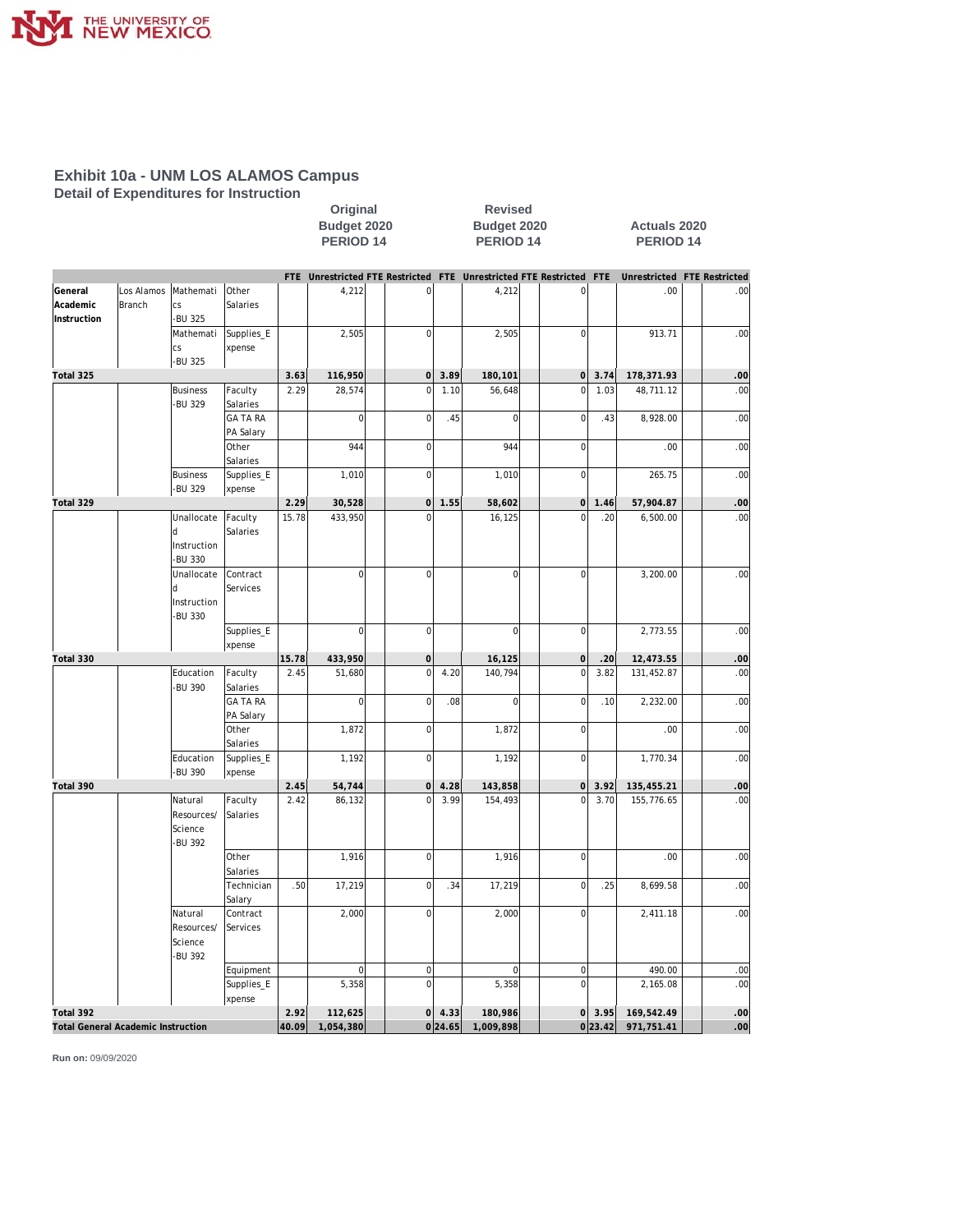

**Detail of Expenditures for Instruction**

|           |            |                       |                   |      | Budget 2020<br>PERIOD <sub>14</sub> |  |                                 | Budget 2020<br>PERIOD <sub>14</sub> |                                                                 |  |                |     | <b>Actuals 2020</b><br><b>PERIOD 14</b> |  |                  |  |  |  |
|-----------|------------|-----------------------|-------------------|------|-------------------------------------|--|---------------------------------|-------------------------------------|-----------------------------------------------------------------|--|----------------|-----|-----------------------------------------|--|------------------|--|--|--|
|           |            |                       |                   | FTE  |                                     |  |                                 |                                     | Unrestricted FTE Restricted FTE Unrestricted FTE Restricted FTE |  |                |     | Unrestricted FTE Restricted             |  |                  |  |  |  |
| Community | Los Alamos | Specialize            | Administra        | .25  | 15,477                              |  | $\overline{0}$                  |                                     | 15,477                                                          |  | $\overline{0}$ |     | .00                                     |  | .00 <sub>1</sub> |  |  |  |
| Education | Branch     | d Training            | tive              |      |                                     |  |                                 |                                     |                                                                 |  |                |     |                                         |  |                  |  |  |  |
|           |            | -BU 398               | Professional      |      |                                     |  |                                 |                                     |                                                                 |  |                |     |                                         |  |                  |  |  |  |
|           |            |                       | Faculty           | .48  | 9,000                               |  | $\mathbf 0$                     |                                     | 9,000                                                           |  | $\mathbf{0}$   |     | 180.00                                  |  | .00              |  |  |  |
|           |            |                       | Salaries          |      |                                     |  |                                 |                                     |                                                                 |  |                |     |                                         |  |                  |  |  |  |
|           |            |                       | Technician        | .50  | 20,354                              |  | $\overline{0}$                  | .10                                 | 20,354                                                          |  | $\mathbf{0}$   | .07 | 3,041.53                                |  | .00              |  |  |  |
|           |            |                       | Salary            |      |                                     |  |                                 |                                     |                                                                 |  |                |     |                                         |  |                  |  |  |  |
|           |            | Specialize            | Accrued           |      | 0                                   |  | $\bf 0$                         |                                     | $\mathsf 0$                                                     |  | $\mathbf 0$    |     | (533.64)                                |  | .00              |  |  |  |
|           |            | d Training<br>-BU 398 | Annual<br>Leave   |      |                                     |  |                                 |                                     |                                                                 |  |                |     |                                         |  |                  |  |  |  |
|           |            |                       | Fica              |      | 15,173                              |  |                                 |                                     | 15,173                                                          |  | $\mathbf{0}$   |     |                                         |  |                  |  |  |  |
|           |            |                       | Group             |      | $\overline{0}$                      |  | $\boldsymbol{0}$<br>$\mathbf 0$ |                                     | $\mathbf 0$                                                     |  | $\overline{0}$ |     | 236.07<br>306.24                        |  | .00<br>.00       |  |  |  |
|           |            |                       | Insurance         |      |                                     |  |                                 |                                     |                                                                 |  |                |     |                                         |  |                  |  |  |  |
|           |            |                       | Other Staff       |      | $\overline{0}$                      |  | $\mathbf 0$                     |                                     | $\mathbf 0$                                                     |  | $\mathbf 0$    |     | 139.63                                  |  | .00              |  |  |  |
|           |            |                       | Benefits          |      |                                     |  |                                 |                                     |                                                                 |  |                |     |                                         |  |                  |  |  |  |
|           |            |                       | Retirement        |      | $\overline{0}$                      |  | $\overline{0}$                  |                                     | $\mathbf 0$                                                     |  | $\pmb{0}$      |     | 455.84                                  |  | .00              |  |  |  |
|           |            |                       | Unemploy          |      | $\overline{0}$                      |  | $\mathbf 0$                     |                                     | $\overline{0}$                                                  |  | $\Omega$       |     | 2.27                                    |  | .00              |  |  |  |
|           |            |                       | ment              |      |                                     |  |                                 |                                     |                                                                 |  |                |     |                                         |  |                  |  |  |  |
|           |            |                       | Compensati        |      |                                     |  |                                 |                                     |                                                                 |  |                |     |                                         |  |                  |  |  |  |
|           |            |                       | lon               |      |                                     |  |                                 |                                     |                                                                 |  |                |     |                                         |  |                  |  |  |  |
|           |            |                       | Workers           |      | $\overline{0}$                      |  | $\mathbf 0$                     |                                     | $\mathbf 0$                                                     |  | $\mathbf 0$    |     | 3.09                                    |  | .00              |  |  |  |
|           |            |                       | Compensati        |      |                                     |  |                                 |                                     |                                                                 |  |                |     |                                         |  |                  |  |  |  |
|           |            |                       | lon               |      |                                     |  |                                 |                                     |                                                                 |  |                |     |                                         |  |                  |  |  |  |
|           |            | Specialize            | Supplies_E        |      | 6,174                               |  | $\mathbf 0$                     |                                     | 6,174                                                           |  | $\mathbf 0$    |     | 82.73                                   |  | .00              |  |  |  |
|           |            | d Training            | xpense            |      |                                     |  |                                 |                                     |                                                                 |  |                |     |                                         |  |                  |  |  |  |
|           |            | -BU 398               |                   |      |                                     |  |                                 |                                     |                                                                 |  |                |     |                                         |  |                  |  |  |  |
|           |            |                       | Travel            |      | 300                                 |  | $\mathbf 0$                     |                                     | 300                                                             |  | $\mathbf{0}$   |     | .00                                     |  | .00              |  |  |  |
| Total 398 |            |                       |                   | 1.23 | 66,478                              |  | $\circ$                         | .10                                 | 66,478                                                          |  | $\mathsf{O}$   | .07 | 3,913.76                                |  | .00              |  |  |  |
|           |            | Children's            | Administra        | .13  | 7,738                               |  | $\mathbf 0$                     |                                     | 7,738                                                           |  | $\mathbf 0$    |     | .00                                     |  | .00              |  |  |  |
|           |            | College               | tive              |      |                                     |  |                                 |                                     |                                                                 |  |                |     |                                         |  |                  |  |  |  |
|           |            | -BU 399               | Professional      |      |                                     |  |                                 |                                     |                                                                 |  |                |     |                                         |  |                  |  |  |  |
|           |            |                       | Faculty           | .27  | 5,000                               |  | $\overline{0}$                  | .17                                 | 5,000                                                           |  | $\mathbf 0$    | .12 | 7,905.00                                |  | .00              |  |  |  |
|           |            |                       | Salaries          |      |                                     |  | $\mathbf 0$                     |                                     |                                                                 |  |                |     |                                         |  |                  |  |  |  |
|           |            |                       | Technician        | .25  | 10,177                              |  |                                 | .05                                 | 10,177                                                          |  | $\mathbf 0$    | .04 | 1,520.80                                |  | .00              |  |  |  |
|           |            | Children's            | Salary<br>Accrued |      | 0                                   |  | $\mathbf 0$                     |                                     | $\mathbf 0$                                                     |  | $\mathbf 0$    |     | (266.82)                                |  | .00              |  |  |  |
|           |            | College               | Annual            |      |                                     |  |                                 |                                     |                                                                 |  |                |     |                                         |  |                  |  |  |  |
|           |            | -BU 399               | Leave             |      |                                     |  |                                 |                                     |                                                                 |  |                |     |                                         |  |                  |  |  |  |
|           |            |                       | Fica              |      | 7,730                               |  | $\overline{0}$                  |                                     | 7,730                                                           |  | $\mathbf 0$    |     | 715.87                                  |  | .00              |  |  |  |
|           |            |                       | Group             |      | $\overline{0}$                      |  | $\mathbf 0$                     |                                     | $\mathbf 0$                                                     |  | $\mathbf 0$    |     | 153.12                                  |  | .00              |  |  |  |
|           |            |                       | Insurance         |      |                                     |  |                                 |                                     |                                                                 |  |                |     |                                         |  |                  |  |  |  |
|           |            |                       | Other Staff       |      | 0                                   |  | $\mathbf 0$                     |                                     | $\mathsf 0$                                                     |  | $\mathbf 0$    |     | 69.83                                   |  | .00              |  |  |  |
|           |            |                       | Benefits          |      |                                     |  |                                 |                                     |                                                                 |  |                |     |                                         |  |                  |  |  |  |
|           |            |                       | Retirement        |      | $\overline{0}$                      |  | $\pmb{0}$                       |                                     | $\mathbf 0$                                                     |  | $\mathbf 0$    |     | 1,185.23                                |  | .00              |  |  |  |
|           |            |                       | Unemploy          |      | $\Omega$                            |  | $\mathbf 0$                     |                                     | $\Omega$                                                        |  | $\Omega$       |     | 6.66                                    |  | .00 <sub>1</sub> |  |  |  |
|           |            |                       | ment              |      |                                     |  |                                 |                                     |                                                                 |  |                |     |                                         |  |                  |  |  |  |
|           |            |                       | Compensati        |      |                                     |  |                                 |                                     |                                                                 |  |                |     |                                         |  |                  |  |  |  |
|           |            |                       | lon               |      |                                     |  |                                 |                                     |                                                                 |  |                |     |                                         |  |                  |  |  |  |
|           |            |                       | Workers           |      | $\overline{0}$                      |  | $\mathbf 0$                     |                                     | $\mathbf 0$                                                     |  | $\mathbf 0$    |     | 6.25                                    |  | .00              |  |  |  |
|           |            |                       | Compensati        |      |                                     |  |                                 |                                     |                                                                 |  |                |     |                                         |  |                  |  |  |  |
|           |            |                       | lon               |      |                                     |  |                                 |                                     |                                                                 |  |                |     |                                         |  |                  |  |  |  |

**Original Revised**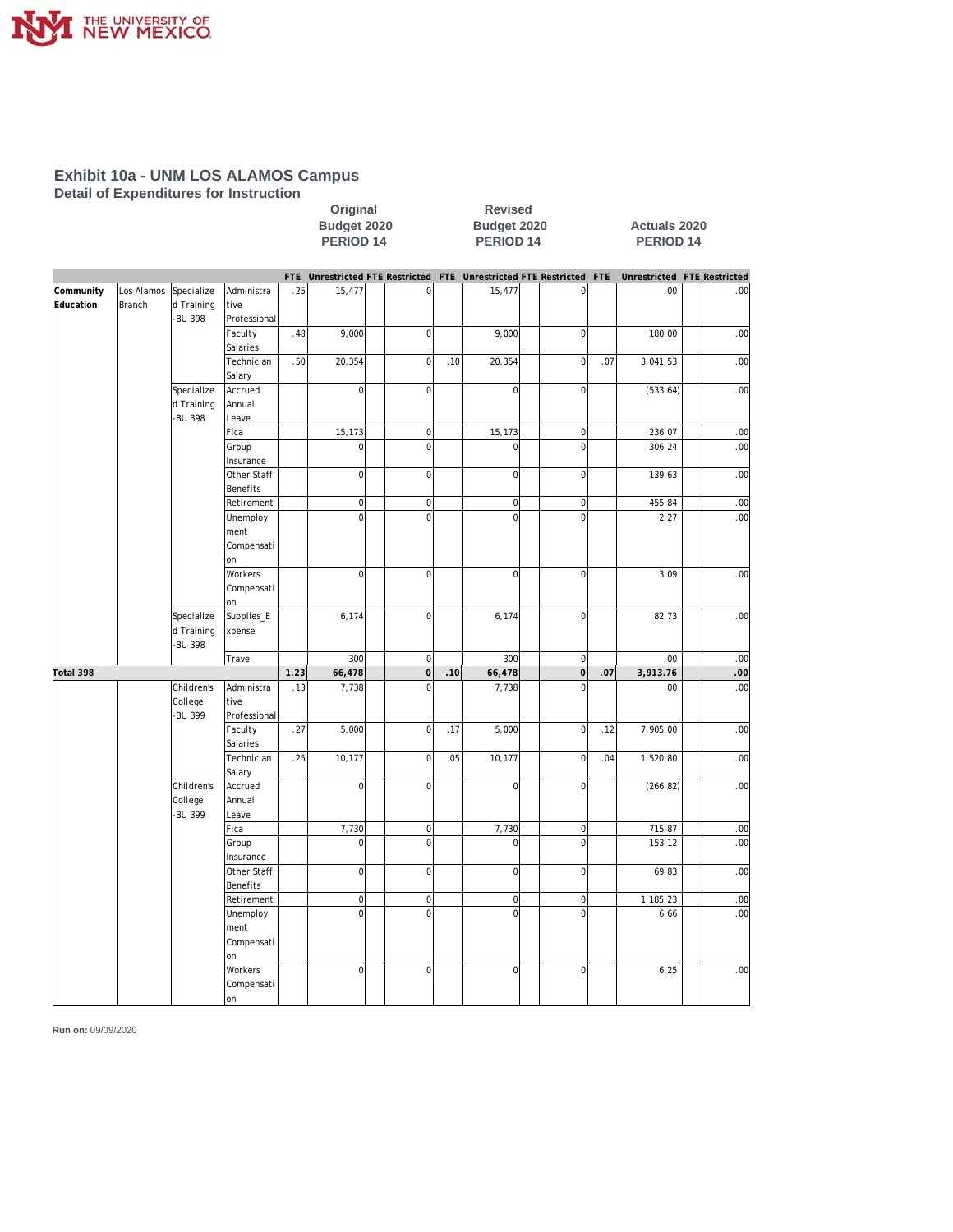

**Detail of Expenditures for Instruction**

|                                  |                             | Budget 2020<br>PERIOD <sub>14</sub>        |                                     |            | Budget 2020<br>PERIOD <sub>14</sub> |                        |     |                                                                     |  |                                    | <b>Actuals 2020</b><br>PERIOD <sub>14</sub> |                             |  |                  |  |
|----------------------------------|-----------------------------|--------------------------------------------|-------------------------------------|------------|-------------------------------------|------------------------|-----|---------------------------------------------------------------------|--|------------------------------------|---------------------------------------------|-----------------------------|--|------------------|--|
|                                  |                             |                                            |                                     |            |                                     |                        |     | FTE Unrestricted FTE Restricted FTE Unrestricted FTE Restricted FTE |  |                                    |                                             | Unrestricted FTE Restricted |  |                  |  |
| Community                        | Los Alamos                  | Children's                                 | lContract                           |            | $\overline{0}$                      | $\overline{0}$         |     | $\overline{0}$                                                      |  | $\mathbf 0$                        |                                             | 560.00                      |  | .00              |  |
| Education                        | <b>Branch</b>               | College<br>-BU 399                         | Services                            |            |                                     |                        |     |                                                                     |  |                                    |                                             |                             |  |                  |  |
|                                  |                             |                                            | Supplies_E                          |            | 3,820                               | $\mathbf 0$            |     | 3,820                                                               |  | $\mathbf 0$                        |                                             | 2,347.87                    |  | .00              |  |
| Total 399                        |                             |                                            | xpense                              |            | 34,465                              | $\circ$                |     |                                                                     |  | $\mathsf{O}\xspace$                | .16                                         | 14,203.81                   |  |                  |  |
|                                  |                             | Communit                                   | Administra                          | .65<br>.13 | 7,738                               | $\Omega$               | .22 | 34,465<br>7,738                                                     |  | $\Omega$                           |                                             | .00.                        |  | .00<br>.00       |  |
|                                  |                             | V                                          | tive                                |            |                                     |                        |     |                                                                     |  |                                    |                                             |                             |  |                  |  |
|                                  |                             | Education<br>-BU 419                       | Professional                        |            |                                     |                        |     |                                                                     |  |                                    |                                             |                             |  |                  |  |
|                                  |                             |                                            | Faculty<br>Salaries                 | .53        | 10,000                              | $\mathbf 0$            | .02 | 10,000                                                              |  | $\mathbf 0$                        | .02                                         | 1,590.00                    |  | .00              |  |
|                                  |                             |                                            | Technician<br>Salary                | .25        | 10,177                              | $\mathbf 0$            | .05 | 10,177                                                              |  | $\overline{0}$                     | .04                                         | 1,520.76                    |  | .00              |  |
|                                  |                             | Communit<br>$\vee$<br>Education<br>-BU 419 | Accrued<br>Annual<br>Leave          |            | $\mathbf{0}$                        | $\mathbf 0$            |     | $\overline{0}$                                                      |  | $\mathbf 0$                        |                                             | (266.82)                    |  | .00              |  |
|                                  |                             |                                            | Fica                                |            | 9,429                               | $\boldsymbol{0}$       |     | 9,429                                                               |  | $\bf{0}$                           |                                             | 232.73                      |  | .00              |  |
|                                  |                             |                                            | Group<br>Insurance                  |            | $\mathbf 0$                         | $\mathbf 0$            |     | $\mathsf{O}\xspace$                                                 |  | $\overline{0}$                     |                                             | 153.10                      |  | .00              |  |
|                                  |                             |                                            | Other Staff<br>Benefits             |            | $\overline{0}$                      | $\mathbf 0$            |     | $\overline{0}$                                                      |  | $\mathbf 0$                        |                                             | 69.75                       |  | .00              |  |
|                                  |                             |                                            | Retirement                          |            | $\overline{0}$                      | $\mathbf 0$            |     | $\overline{0}$                                                      |  | $\mathbf 0$                        |                                             | 215.19                      |  | .00              |  |
|                                  |                             |                                            | Unemploy<br>ment<br>Compensati      |            | $\mathbf 0$                         | $\mathbf 0$            |     | $\overline{0}$                                                      |  | $\mathbf 0$                        |                                             | 2.12                        |  | .00              |  |
|                                  |                             |                                            | on<br>Workers<br>Compensati<br>on   |            | $\mathbf 0$                         | $\mathbf 0$            |     | $\overline{0}$                                                      |  | $\mathbf 0$                        |                                             | 4.70                        |  | .00              |  |
|                                  |                             | Communit<br>V<br>Education<br>-BU 419      | Supplies_E<br>xpense                |            | 5,371                               | $\mathbf 0$            |     | 5,371                                                               |  | $\mathbf 0$                        |                                             | 433.58                      |  | .00              |  |
| Total 419                        |                             |                                            | Travel                              | .91        | 50<br>42,765                        | $\mathbf 0$<br>$\circ$ | .07 | 50<br>42,765                                                        |  | $\mathbf 0$<br>$\mathsf{O}\xspace$ | .06                                         | .00<br>3,955.11             |  | .00<br>.00       |  |
| <b>Total Community Education</b> |                             |                                            |                                     | 2.79       | 143,708                             | $\mathbf 0$            | 39  | 143,708                                                             |  | $\overline{0}$                     | 29                                          | 22,072.68                   |  | .00              |  |
| Other                            | Los Alamos<br><b>Branch</b> | Miscellane<br>ous<br>-BU 437               | Administra<br>tive                  | 1.00       | 0                                   | $\mathbf 0$            | .49 | $\mathbf 0$                                                         |  | $\overline{0}$                     | .49                                         | 15,722.03                   |  | .00              |  |
|                                  |                             |                                            | Professional<br>Faculty<br>Salaries | 1.50       | 49,530                              | $\mathbf 0$            | .42 | 49,530                                                              |  | $\overline{0}$                     | .47                                         | 15,689.11                   |  | .00              |  |
|                                  |                             |                                            | Other<br>Salaries                   |            | 472                                 | $\mathbf 0$            |     | 472                                                                 |  | $\overline{0}$                     |                                             | .00.                        |  | .00              |  |
|                                  |                             | Miscellane<br>ous<br>-BU 437               | Accrued<br>Annual<br>Leave          |            | $\mathbf 0$                         | $\mathbf 0$            |     | $\overline{0}$                                                      |  | $\overline{0}$                     |                                             | 476.76                      |  | .00              |  |
|                                  |                             |                                            | Fica                                |            | 337                                 | $\pmb{0}$              |     | 337                                                                 |  | $\overline{0}$                     |                                             | 2,402.93                    |  | .00              |  |
|                                  |                             |                                            | Group<br>Insurance                  |            | $\mathbf 0$                         | $\mathbf 0$            |     | $\overline{0}$                                                      |  | $\mathbf 0$                        |                                             | 106.84                      |  | .00 <sub>1</sub> |  |

**Original Revised**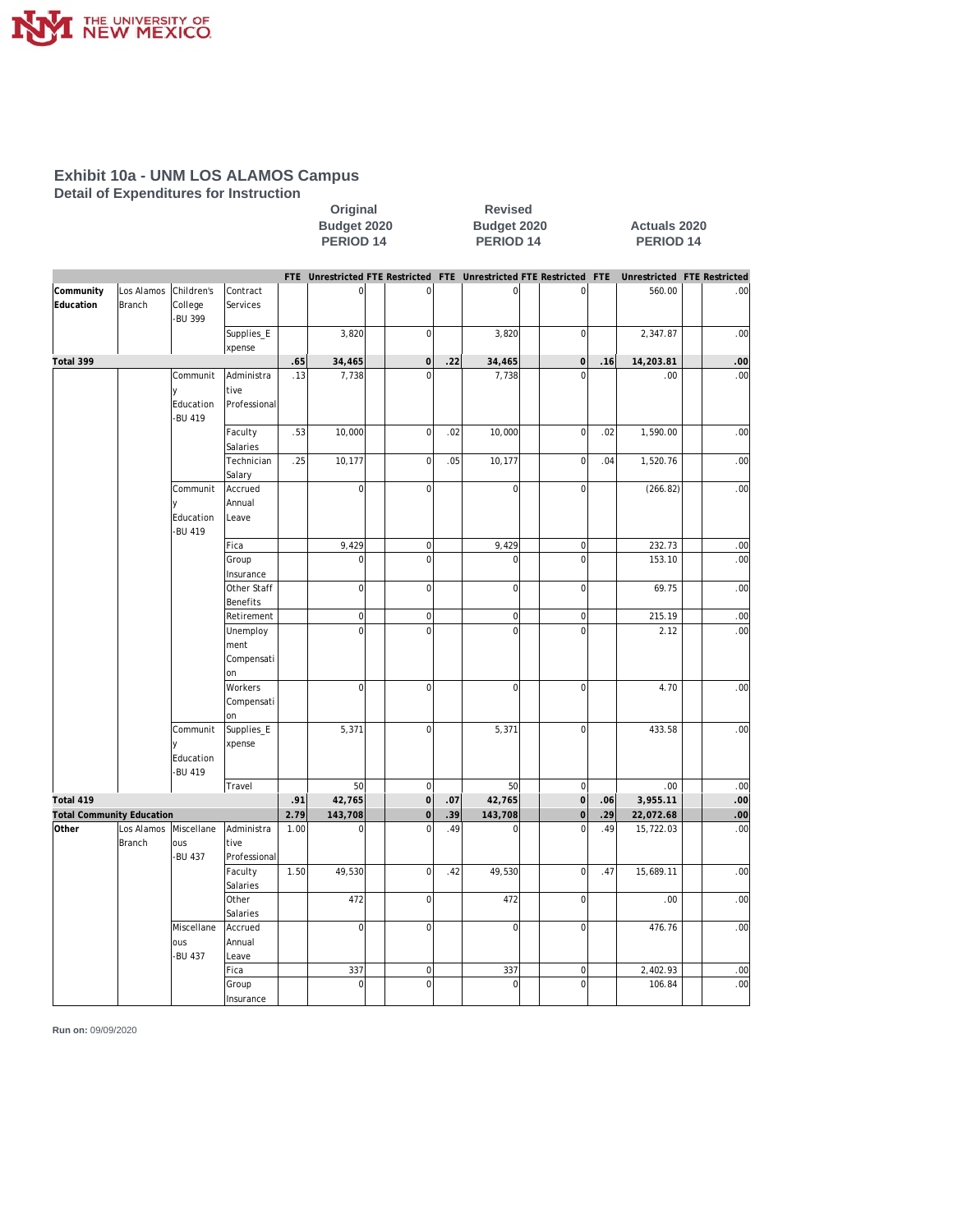

**Detail of Expenditures for Instruction**

|                                   |                                                                             |                                           |                                      |      | Original<br>Budget 2020<br>PERIOD <sub>14</sub> |                     |      | <b>Revised</b><br>Budget 2020<br>PERIOD <sub>14</sub> |                     |            | <b>Actuals 2020</b><br><b>PERIOD 14</b> |            |
|-----------------------------------|-----------------------------------------------------------------------------|-------------------------------------------|--------------------------------------|------|-------------------------------------------------|---------------------|------|-------------------------------------------------------|---------------------|------------|-----------------------------------------|------------|
|                                   |                                                                             |                                           |                                      |      | FTE Unrestricted FTE Restricted                 |                     |      | FTE Unrestricted FTE Restricted                       |                     | <b>FTE</b> | Unrestricted FTE Restricted             |            |
| Other                             | Los Alamos<br>Branch                                                        | Miscellane<br>ous<br>-BU 437              | Other Staff<br><b>Benefits</b>       |      | $\overline{0}$                                  | $\bf 0$             |      | $\mathsf 0$                                           | $\mathbf 0$         |            | 1,285.53                                | .00        |
|                                   |                                                                             |                                           | Retirement                           |      | $\circ$                                         | $\overline{0}$      |      | $\overline{0}$                                        | $\mathbf 0$         |            | 4,339.37                                | .00        |
|                                   |                                                                             |                                           | Unemploy<br>ment<br>Compensati<br>on |      | $\mathbf 0$                                     | $\Omega$            |      | $\mathbf 0$                                           | $\overline{0}$      |            | 22.11                                   | .00        |
|                                   |                                                                             |                                           | Workers<br>Compensati<br>on          |      | $\boldsymbol{0}$                                | $\mathbf 0$         |      | $\mathbf 0$                                           | $\overline{0}$      |            | 28.94                                   | .00        |
|                                   |                                                                             | Miscellane<br>ous<br>-BU 437              | Equipment                            |      | $\overline{0}$                                  | $\mathbf 0$         |      | $\mathbf 0$                                           | $\mathsf{O}\xspace$ |            | 676.97                                  | .00        |
|                                   |                                                                             |                                           | Supplies_E<br>xpense                 |      | 69,043                                          | $\overline{0}$      |      | 69,043                                                | $\mathbf 0$         |            | 35,079.54                               | .00        |
|                                   |                                                                             |                                           | Travel                               |      | $\mathbf 0$                                     | $\overline{0}$      |      | $\mathbf 0$                                           | $\mathbf 0$         |            | 17.81                                   | .00        |
| Total 437                         |                                                                             |                                           |                                      | 2.50 | 119,382                                         | $\overline{0}$      | .91  | 119,382<br>$\Omega$                                   | $\mathbf 0$         | .96        | 75,847.94                               | .00<br>.00 |
|                                   |                                                                             | 1&G<br>Programs<br>-BU 441                | Supplies_E<br>xpense                 |      | 0                                               | 450,000             |      |                                                       | 450,000             |            | .00                                     |            |
| Total 441                         |                                                                             |                                           |                                      |      | $\mathbf 0$                                     | 450,000             |      | $\mathbf 0$                                           | 450,000             |            | .00                                     | .00        |
| <b>Total Other</b>                |                                                                             |                                           |                                      | 2.50 | 119,382                                         | 450,000<br>$\Omega$ | 91   | 119,382                                               | 450,000             | .96        | 75,847.94                               | 00         |
| Occup/Voc<br>Instruction          | Los Alamos IT<br><b>Branch</b>                                              | Technolog<br>y Programs<br>-BU 332        | Faculty<br>Salaries                  |      | $\overline{0}$                                  |                     | .73  | 34,430                                                | $\Omega$            | .78        | 34,416.01                               | .00        |
|                                   |                                                                             | IТ<br>Technolog<br>y Programs<br>-BU 332  | Supplies_E<br>xpense                 |      | 758                                             | $\mathbf 0$         |      | 758                                                   | $\mathbf 0$         |            | 10.43                                   | .00        |
| Total 332                         |                                                                             |                                           |                                      |      | 758                                             | $\mathbf 0$         | .73  | 35,188                                                | $\mathbf 0$         | .78        | 34,426.44                               | .00        |
|                                   |                                                                             | Applied<br>Technolog<br>$\vee$<br>-BU 410 | Faculty<br>Salaries                  | 2.21 | 72,701                                          | $\mathbf 0$         | 1.91 | 73,201                                                | $\overline{0}$      | 1.78       | 75,985.54                               | .00        |
|                                   |                                                                             |                                           | Other<br>Salaries                    |      | 1,200                                           | $\mathbf 0$         |      | 1,200                                                 | $\overline{0}$      |            | .00                                     | .00        |
|                                   |                                                                             |                                           | Technician<br>Salary                 | .25  | 10,706                                          | $\overline{0}$      | .02  | 10,706                                                | $\mathbf 0$         | .01        | 617.61                                  | .00        |
|                                   |                                                                             | Applied<br>Technolog<br>-BU 410           | Contract<br>Services                 |      | $\overline{0}$                                  | $\mathbf 0$         |      | $\mathbf 0$                                           | $\mathbf 0$         |            | 762.16                                  | .00        |
|                                   |                                                                             |                                           | Supplies_E<br>xpense                 |      | 1,137                                           | $\mathbf 0$         |      | 1,137                                                 | $\mathbf 0$         |            | 410.54                                  | .00        |
| Total 410                         |                                                                             |                                           |                                      |      | 85,744                                          | $\circ$             | 1.93 | 86,244                                                | $\mathbf 0$         | 1.79       | 77,775.85                               | .00        |
| Total Occup/Voc Instruction       | 2.46<br>4.02                                                                | 86,502                                    | $\mathbf 0$                          | 2.66 | 121,432                                         | $\mathbf{O}$        | 2.57 | 112,202.29                                            | .00                 |            |                                         |            |
| Special<br>Session<br>Instruction | Los Alamos<br>Summer<br>Faculty<br>Branch<br>Session<br>Salaries<br>-BU 422 |                                           |                                      |      | 97,716                                          | $\Omega$            | 1.42 | 107,268                                               | $\mathbf 0$         | 1.69       | 75,248.52                               | .00        |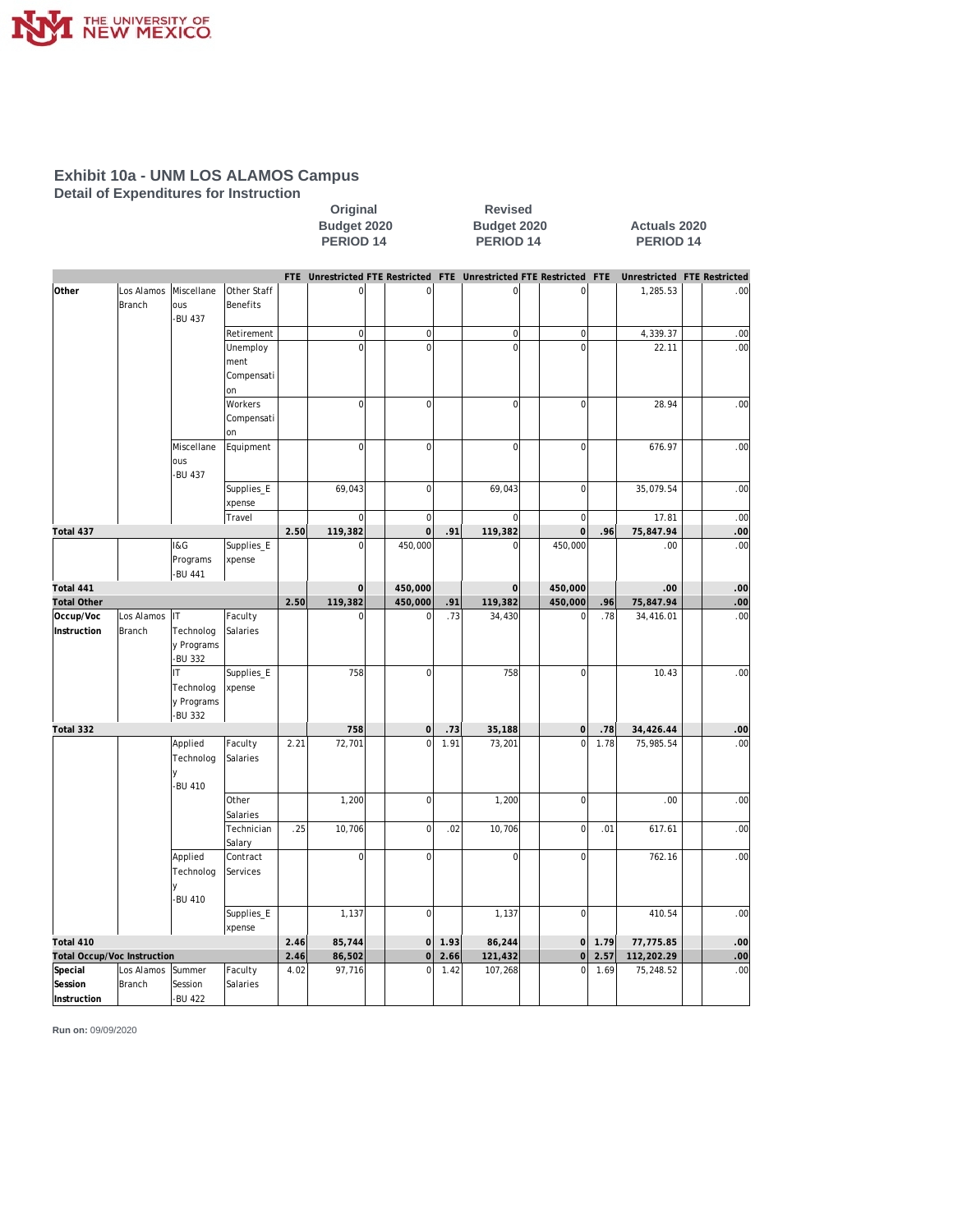

**Detail of Expenditures for Instruction**

| Original    | <b>Revised</b> |                     |
|-------------|----------------|---------------------|
| Budget 2020 | Budget 2020    | <b>Actuals 2020</b> |
| PERIOD 14   | PERIOD 14      | PERIOD 14           |

|                                          |                    |                |                  | FTF   | Unrestricted FTF Restricted FTF |               |                  |           | Unrestricted FTF Restricted FTF |            | Unrestricted FTF Restricted |                  |
|------------------------------------------|--------------------|----------------|------------------|-------|---------------------------------|---------------|------------------|-----------|---------------------------------|------------|-----------------------------|------------------|
| Special                                  | Los Alamos SSummer |                | IGA TA RA        |       |                                 |               | .05 <sup>1</sup> |           | ΩI                              | .08        | 4.377.00                    | .00 <sub>1</sub> |
| Session                                  | Branch             | <b>Session</b> | <b>PA Salary</b> |       |                                 |               |                  |           |                                 |            |                             |                  |
| <i><u><b>Instruction</b></u></i>         |                    | -BU 422        |                  |       |                                 |               |                  |           |                                 |            |                             |                  |
| Total 422                                |                    |                |                  | 4.02  | 97.716                          | ΩI            | .47'             | 107.268   | ΟI                              | 1.77       | 79,625.52                   | .00              |
| <b>Total Special Session Instruction</b> |                    |                |                  | 4.02  | 97,716                          | $\Omega$      | 1.47'            | 107,268   |                                 | $0$   1.77 | 79,625.52                   | .00 <sub>1</sub> |
| Grand Total Exhibit 10a                  |                    |                |                  | 51.86 | .501.688                        | 450,000 30.08 |                  | 1.501.688 |                                 |            | 450.000 29.01 1.261.499.84  | .00 <sub>1</sub> |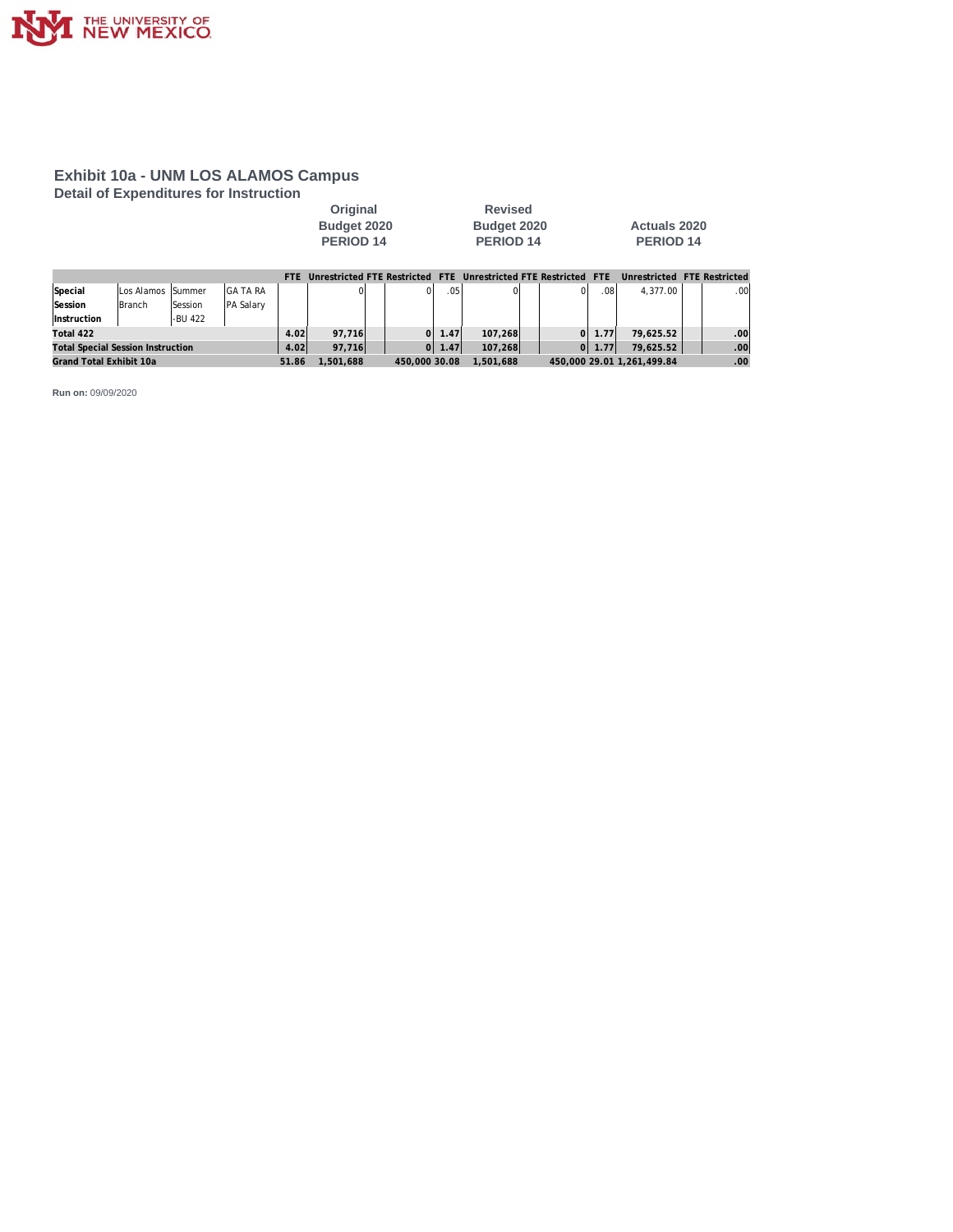

#### **Exhibit 11 - UNM LOS ALAMOS Campus Expenditures for Academic Support**

| Original         | <b>Revised</b>   |                     |
|------------------|------------------|---------------------|
| Budget 2020      | Budget 2020      | <b>Actuals 2020</b> |
| <b>PERIOD 14</b> | <b>PERIOD 14</b> | <b>PERIOD 14</b>    |

|                                      |                   |                             |             |              |              |                | Unrestricted Restricted Unrestricted Restricted Unrestricted Restricted |                  |
|--------------------------------------|-------------------|-----------------------------|-------------|--------------|--------------|----------------|-------------------------------------------------------------------------|------------------|
| Academic Administration              | Los Alamos Branch | Computer Support            | 16,000      |              | 16,000       | $\Omega$       | 1,690.66                                                                | .00              |
|                                      |                   | Dean of Instruction         | 207,770     |              | 207,770      | $\Omega$       | 186, 172. 72                                                            | .00              |
|                                      |                   | IT - Teleconferencing       | 138,381     |              | 138,381      | 0l             | 141,297.35                                                              | .00              |
| <b>Total Academic Administration</b> |                   |                             | 362,151     | $\mathbf{0}$ | 362,151      | $\overline{O}$ | 329, 160. 73                                                            | .00              |
| Libraries                            | Los Alamos Branch | Branch Main Library         | 146,940     |              | 146,940      | 0l             | 147,014.68                                                              | .00              |
| <b>Total Libraries</b>               |                   |                             | 146,940     | $\Omega$     | 146,940      |                | 0 147,014.68                                                            | .00              |
| lltems not in Exhibit                | Fringe Benefits   | Accrued Annual Leave        |             |              | 0            | $\Omega$       | 3,859.33                                                                | .00 <sub>1</sub> |
|                                      |                   | lFica                       | 32,984      |              | 32,984       | Οl             | 28,989.92                                                               | .00              |
|                                      |                   | Group Insurance             | 28,191      |              | 28,191       | 0l             | 26,043.66                                                               | .00              |
|                                      |                   | Other Staff Benefits        | 18,543      |              | 18,543       | ΩI             | 17,686.11                                                               | .00              |
|                                      |                   | Retirement                  | 56,858      |              | 56,858       | $\Omega$       | 55,363.29                                                               | .00              |
|                                      |                   | Unemployment                | 289         |              | 289          | ΩI             | 274.23                                                                  | .00 <sub>1</sub> |
|                                      |                   | Compensation                |             |              |              |                |                                                                         |                  |
|                                      |                   | <b>Workers Compensation</b> | 303         |              | 303          | $\Omega$       | 300.90                                                                  | .00 <sub>1</sub> |
| Sub-Total:<br>Fringe Benefits        |                   |                             | 137,168     | $\mathbf{O}$ | 137,168      | $\overline{0}$ | 132,517.44                                                              | .00              |
|                                      | Workstudy         | Federal Workstudy Salaries  | $\Omega$    | 7,000        | 01           | 7,000          | .00 <sub>1</sub>                                                        | 1,418.00         |
|                                      |                   | State Workstudy Salaries    | 0           | 3,500        | $\Omega$     | 3,500          | .00                                                                     | .00              |
| Workstudy<br>Sub-Total:              |                   |                             | $\mathbf 0$ | 10,500       | $\mathbf{0}$ | 10,500         | .00.                                                                    | 1,418.00         |
| Total Items not in Exhibit           |                   |                             | 137,168     | 10,500       | 137,168      | 10,500         | 132,517.44                                                              | 1,418.00         |
| Total                                |                   |                             | 646,259     | 10,500       | 646,259      |                | 10,500 608,692.85                                                       | 1,418.00         |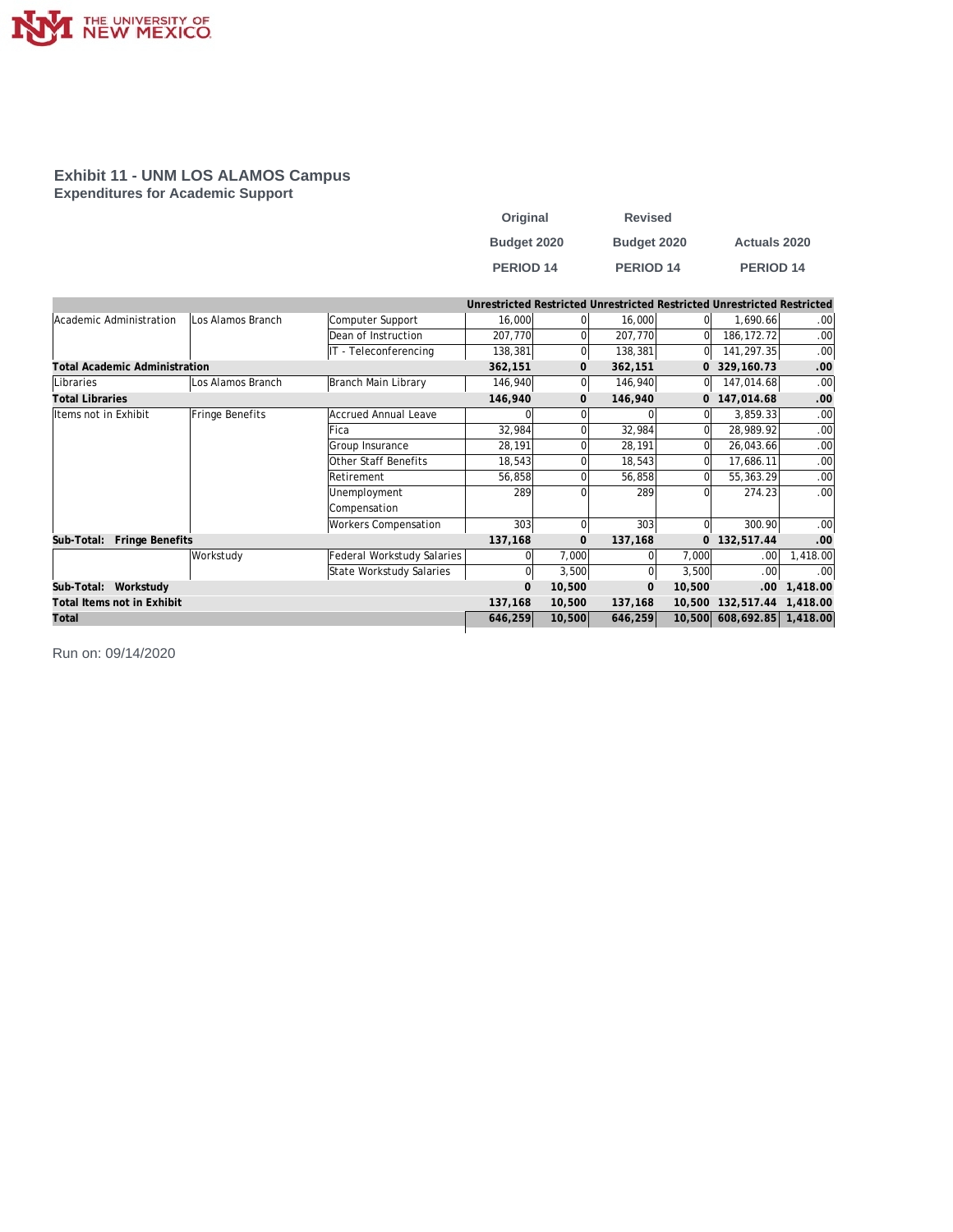

#### **Exhibit 11a - UNM LOS ALAMOS Campus Detail of Expenditures for Academic Support**

**Calcular Coriginal**<br>Budget 2020 **Budget 2020** 

**Budget 2020 Budget 2020 Actuals 2020 PERIOD 14** 

|                                      |            |                        |                     |      |                |                |          | FTE Unrestricted FTE Restricted FTE Unrestricted FTE Restricted FTE Unrestricted FTE Restricted |                |        |              |     |
|--------------------------------------|------------|------------------------|---------------------|------|----------------|----------------|----------|-------------------------------------------------------------------------------------------------|----------------|--------|--------------|-----|
| Academic                             | Los Alamos | Dean of                | Administra          | 1.00 | 45,521         | 0              | .99      | 45,521                                                                                          |                | 0 1.00 | 45,922.14    | .00 |
| Administrati                         | Branch     | Instruction            | tive                |      |                |                |          |                                                                                                 |                |        |              |     |
| lon                                  |            | <b>BU 508</b>          | Professional        |      |                |                |          |                                                                                                 |                |        |              |     |
|                                      |            |                        | Faculty             | 1.65 | 112,760        |                | $0$ 1.28 | 112,760                                                                                         |                | 0 1.51 | 114,550.32   | .00 |
|                                      |            |                        | Salaries            |      |                |                |          |                                                                                                 |                |        |              |     |
|                                      |            |                        | Federal             |      | $\mathbf 0$    | $\mathbf 0$    | .01      | $\overline{0}$                                                                                  | $\overline{0}$ | .01    | 95.58        | .00 |
|                                      |            |                        | Workstudy           |      |                |                |          |                                                                                                 |                |        |              |     |
|                                      |            |                        | Salaries            |      |                |                |          |                                                                                                 |                |        |              |     |
|                                      |            |                        | Other<br>Salaries   |      | 3,792          | $\overline{0}$ |          | 3,792                                                                                           | $\overline{0}$ |        | .00          | .00 |
|                                      |            |                        | Student<br>Salaries | .12  | 3,000          | $\mathbf 0$    |          | 3,000                                                                                           | $\mathbf 0$    |        | .00          | .00 |
|                                      |            | Dean of                | Equipment           |      | $\overline{0}$ | $\mathbf 0$    |          | $\overline{0}$                                                                                  | $\overline{0}$ |        | 577.55       | .00 |
|                                      |            | Instruction<br>-BU 508 |                     |      |                |                |          |                                                                                                 |                |        |              |     |
|                                      |            |                        | Supplies_E          |      | 36,847         | $\mathbf 0$    |          | 36,847                                                                                          | $\overline{0}$ |        | 22,534.29    | .00 |
|                                      |            |                        | xpense              |      |                |                |          |                                                                                                 |                |        |              |     |
|                                      |            |                        | Travel              |      | 5,850          | $\mathbf{0}$   |          | 5,850                                                                                           | $\overline{0}$ |        | 2,492.84     | .00 |
| Total 508                            |            |                        |                     | 2.77 | 207,770        |                | 0 2.28   | 207,770                                                                                         |                | 0 2.52 | 186, 172. 72 | .00 |
|                                      |            | Computer               | Supplies_E          |      | 16,000         | $\Omega$       |          | 16,000                                                                                          | $\Omega$       |        | 1,690.66     | .00 |
|                                      |            | Support<br>-BU 510     | xpense              |      |                |                |          |                                                                                                 |                |        |              |     |
| Total 510                            |            |                        |                     |      | 16,000         | $\mathbf 0$    |          | 16,000                                                                                          | $\overline{0}$ |        | 1,690.66     | .00 |
|                                      |            | IT-                    | Administra          | 1.00 | 63,359         | $\mathbf 0$    | 1.00     | 63,359                                                                                          |                | 0 1.00 | 63,358.68    | .00 |
|                                      |            | Teleconfer             | tive                |      |                |                |          |                                                                                                 |                |        |              |     |
|                                      |            | encing                 | Professional        |      |                |                |          |                                                                                                 |                |        |              |     |
|                                      |            | <b>BU 513</b>          |                     |      |                |                |          |                                                                                                 |                |        |              |     |
|                                      |            |                        | Federal             |      | $\overline{0}$ | $\mathbf 0$    | .03      | $\overline{0}$                                                                                  | $\mathbf 0$    | .03    | 512.17       | .00 |
|                                      |            |                        | Workstudy           |      |                |                |          |                                                                                                 |                |        |              |     |
|                                      |            |                        | Salaries            |      |                |                |          |                                                                                                 |                |        |              |     |
|                                      |            |                        | Student<br>Salaries | .12  | 3,000          | $\mathbf 0$    |          | 3,000                                                                                           | $\overline{0}$ |        | .00          | .00 |
|                                      |            |                        | Technician          | 1.00 | 46,360         | $\circ$        | 1.00     | 46,360                                                                                          |                | 0 1.00 | 46,359.72    | .00 |
|                                      |            |                        | Salary              |      |                |                |          |                                                                                                 |                |        |              |     |
|                                      |            | $IT -$                 | Equipment           |      | 500            | $\overline{0}$ |          | 500                                                                                             | $\mathbf 0$    |        | .00          | .00 |
|                                      |            | Teleconfer             |                     |      |                |                |          |                                                                                                 |                |        |              |     |
|                                      |            | encing                 |                     |      |                |                |          |                                                                                                 |                |        |              |     |
|                                      |            | -BU 513                |                     |      |                |                |          |                                                                                                 |                |        |              |     |
|                                      |            |                        | Supplies_E          |      | 24,862         | $\mathbf 0$    |          | 24,862                                                                                          | $\overline{0}$ |        | 31,066.78    | .00 |
|                                      |            |                        | xpense<br>Travel    |      | 300            | $\mathbf 0$    |          | 300                                                                                             | $\overline{0}$ |        | .00          | .00 |
| Total 513                            |            |                        |                     | 2.12 | 138,381        |                | 0 2.03   | 138,381                                                                                         |                | 0 2.03 | 141,297.35   | .00 |
| <b>Total Academic Administration</b> |            |                        |                     | 4.89 | 362,151        |                | 0 4.31   | 362,151                                                                                         |                | 0 4.55 | 329, 160. 73 | .00 |
| Libraries                            | Los Alamos | Branch                 | Administra          | 1.50 | 58,416         | $\mathbf 0$    | 1.50     | 58,416                                                                                          | $\overline{0}$ | 1.50   | 58,533.82    | .00 |
|                                      | Branch     | Main                   | tive                |      |                |                |          |                                                                                                 |                |        |              |     |
|                                      |            | Library                | Professional        |      |                |                |          |                                                                                                 |                |        |              |     |
|                                      |            | -BU 424                |                     |      |                |                |          |                                                                                                 |                |        |              |     |
|                                      |            |                        | Faculty             | 1.00 | 60,131         |                | 0 1.00   | 60,131                                                                                          |                | 0 1.00 | 62,535.72    | .00 |
|                                      |            |                        | Salaries            |      |                |                |          |                                                                                                 |                |        |              |     |
|                                      |            |                        | Other               |      | 2,408          | $\mathbf 0$    |          | 2,408                                                                                           | $\overline{0}$ |        | .00          | .00 |
|                                      |            |                        | Salaries            |      |                |                |          |                                                                                                 |                |        |              |     |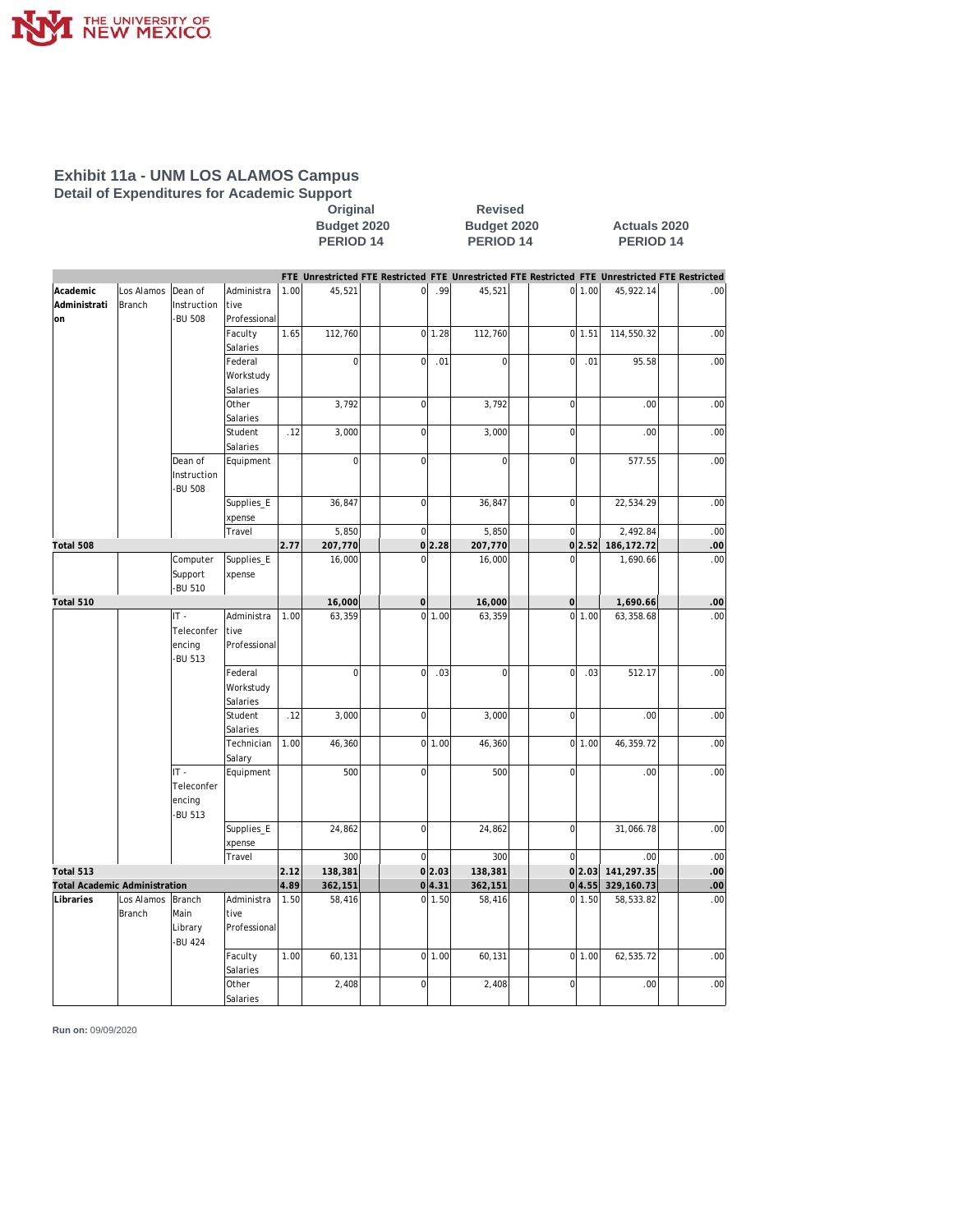

# **Exhibit 11a - UNM LOS ALAMOS Campus Detail of Expenditures for Academic Support**

**Calcular Coriginal**<br>Budget 2020 **Budget 2021 Budget 2020 Budget 2020 Actuals 2020**

**PERIOD 14 PERIOD 14 PERIOD 14**

|                         |             |         |               |      |         |    |        | FTE Unrestricted FTE Restricted FTE Unrestricted FTE Restricted FTE Unrestricted FTE Restricted |  |                   |                  |
|-------------------------|-------------|---------|---------------|------|---------|----|--------|-------------------------------------------------------------------------------------------------|--|-------------------|------------------|
| Libraries               | lLos Alamos | Branch  | Library       |      | 9.000   | ΩI |        | 9.000                                                                                           |  | 6.071.27          | .00 <sub>1</sub> |
|                         | Branch      | lMain   | Acquisition   |      |         |    |        |                                                                                                 |  |                   |                  |
|                         |             | Library |               |      |         |    |        |                                                                                                 |  |                   |                  |
|                         |             | -BU 424 |               |      |         |    |        |                                                                                                 |  |                   |                  |
|                         |             |         | Services      |      |         |    |        |                                                                                                 |  | 7.215.46          | .00 <sub>1</sub> |
|                         |             |         | Supplies_E    |      | 16.985  | ΩI |        | 16.985                                                                                          |  | 12.654.80         | .00 <sub>1</sub> |
|                         |             |         | <b>xpense</b> |      |         |    |        |                                                                                                 |  |                   |                  |
|                         |             |         | Travel        |      |         |    |        |                                                                                                 |  | 3.61              | .00 <sub>1</sub> |
| Total 424               |             |         |               | 2.50 | 146,940 |    | 0 2.50 | 146,940                                                                                         |  | 0 2.50 147,014.68 | .00.             |
| <b>Total Libraries</b>  |             |         |               | 2.50 | 146,940 |    | 0 2.50 | 146,940                                                                                         |  | 0 2.50 147,014.68 | .00 <sub>1</sub> |
| Grand Total Exhibit 11a |             |         |               | 7.39 | 509.091 |    | 06.81  | 509.091                                                                                         |  | 0 7.05 476.175.41 | .00 <sub>1</sub> |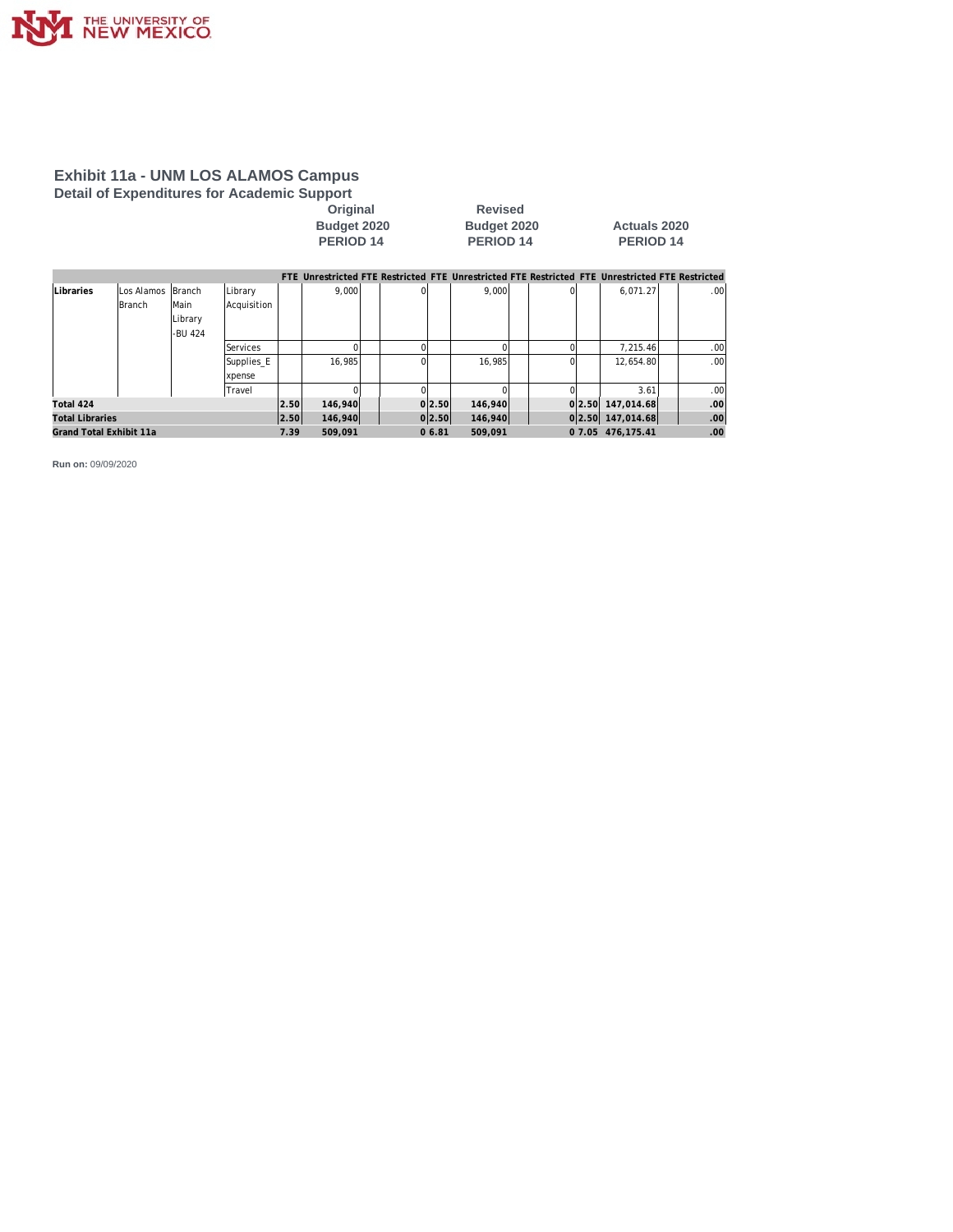

#### **Exhibit 12 - UNM LOS ALAMOS Campus Expenditures for Student Services**

| Original         | <b>Revised</b>       |                      |
|------------------|----------------------|----------------------|
| Budget 2020      | Budget 2020          | <b>Actuals 2020</b>  |
| <b>PERIOD 14</b> | PERIOD <sub>14</sub> | PERIOD <sub>14</sub> |

|                                           |                   |                                   | Unrestricted Restricted Unrestricted Restricted Unrestricted Restricted |                |          |                |                            |          |
|-------------------------------------------|-------------------|-----------------------------------|-------------------------------------------------------------------------|----------------|----------|----------------|----------------------------|----------|
| <b>Financial Aid</b>                      | Los Alamos Branch | <b>Financial Aids</b>             | 49,592                                                                  | $\Omega$       | 49,592   | ΩI             | 36,858.69                  | .00      |
| Administration                            |                   | Office/Veterans Affairs           |                                                                         |                |          |                |                            |          |
| <b>Total Financial Aid Administration</b> |                   |                                   | 49,592                                                                  | $\mathbf{O}$   | 49,592   | 0              | 36,858.69                  | .00      |
| <b>Other</b>                              | Los Alamos Branch | Miscellaneous                     | 5.050                                                                   | $\overline{0}$ | 5,050    | 0l             | 657.57                     | .00      |
| <b>Total Other</b>                        |                   |                                   | 5,050                                                                   | $\mathbf{0}$   | 5,050    | $\mathbf{0}$   | 657.57                     | .00      |
| Student Admin & Records                   | Los Alamos Branch | Admissions/Registrar              | 123.842                                                                 | $\Omega$       | 123,842  | 0              | 107.073.18                 | .00      |
|                                           |                   | Recruitment-Marketing             | 45,450                                                                  | $\Omega$       | 45,450   | 0l             | 29,615.29                  | .00      |
|                                           |                   | Recruitment-Retention             | 11,443                                                                  | $\mathbf{0}$   | 11.443   | 0l             | 11,884.36                  | $.00\,$  |
| <b>Total Student Admin &amp; Records</b>  |                   |                                   | 180,735                                                                 | $\mathbf{0}$   | 180,735  | 0              | 148,572.83                 | .00      |
| Student Services Admin                    | Los Alamos Branch | Acad Support Center               | 58,401                                                                  | $\Omega$       | 58,401   | 0l             | 48,951.68                  | .00      |
|                                           |                   | Student Services Admin            | 185,682                                                                 | $\overline{0}$ | 185,682  | 0l             | 171,134.96                 | .00      |
| <b>Total Student Services Admin</b>       |                   |                                   | 244,083                                                                 | $\mathbf{O}$   | 244,083  | 0              | 220,086.64                 | .00      |
| Items not in Exhibit                      | Fringe Benefits   | <b>Accrued Annual Leave</b>       |                                                                         | $\Omega$       |          | $\Omega$       | 6,865.19                   | .00      |
|                                           |                   | Fica                              | 23,549                                                                  | $\Omega$       | 23,549   | $\Omega$       | 23,261.98                  | .00      |
|                                           |                   | Group Insurance                   | 17,114                                                                  | $\Omega$       | 17,114   | Ωl             | 12,700.11                  | .00      |
|                                           |                   | Other Staff Benefits              | 12,742                                                                  | $\Omega$       | 12,742   | 0              | 13,766.45                  | .00      |
|                                           |                   | Retirement                        | 41,466                                                                  | $\Omega$       | 41.466   | 0              | 43,908.43                  | .00      |
|                                           |                   | Unemployment                      | 208                                                                     | $\Omega$       | 208      | ΩI             | 220.19                     | .00      |
|                                           |                   | Compensation                      |                                                                         |                |          |                |                            |          |
|                                           |                   | <b>Workers Compensation</b>       | 243                                                                     | $\Omega$       | 243      | 0l             | 265.81                     | .00      |
| Sub-Total: Fringe Benefits                |                   |                                   | 95,322                                                                  | $\mathbf{O}$   | 95,322   | $\overline{0}$ | 100,988.16                 | .00      |
|                                           | Workstudy         | <b>Federal Workstudy Salaries</b> | 0                                                                       | 8,500          | $\Omega$ | 8,500          | .00 <sub>1</sub>           | 4,046.00 |
|                                           |                   | State Workstudy Salaries          | 0                                                                       | 4,000          | $\Omega$ | 4,000          | .00 <sub>1</sub>           | 5,166.00 |
| Sub-Total: Workstudy                      |                   |                                   | $\Omega$                                                                | 12,500         | $\Omega$ | 12,500         | .00.                       | 9,212.00 |
| Total Items not in Exhibit                |                   |                                   | 95,322                                                                  | 12,500         | 95,322   | 12,500         | 100.988.16                 | 9.212.00 |
| Total                                     |                   |                                   | 574,782                                                                 | 12,500         | 574,782  |                | 12,500 507,163.89 9,212.00 |          |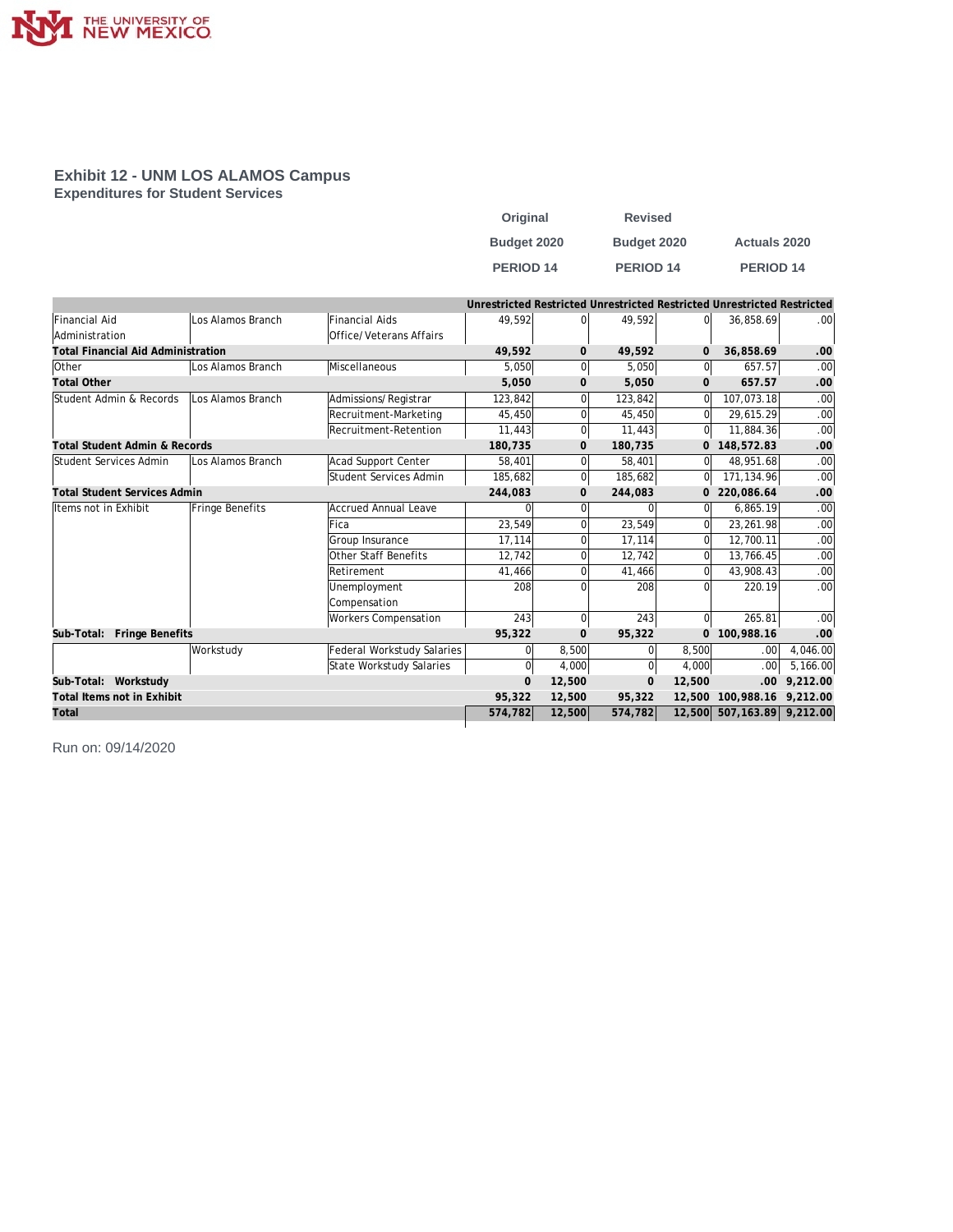

#### **Exhibit 12a - UNM LOS ALAMOS Campus Detail of Expenditures for Student Services**

#### **Original Revised Budget 2020 Budget 2020 Actuals 2020** PERIOD 14 PERIOD 14 PERIOD 14

|                                    |                             |                      |                   |      |                |                |        | FTE Unrestricted FTE Restricted FTE Unrestricted FTE Restricted FTE Unrestricted FTE Restricted |                |        |                                |     |
|------------------------------------|-----------------------------|----------------------|-------------------|------|----------------|----------------|--------|-------------------------------------------------------------------------------------------------|----------------|--------|--------------------------------|-----|
| Other                              | Los Alamos<br><b>Branch</b> | Miscellane<br>ous    | Other<br>Salaries |      | $\overline{0}$ | $\circ$        | .02    | $\bf 0$                                                                                         | $\mathbf 0$    | .01    | 525.00                         | .00 |
|                                    |                             | -BU 437              |                   |      |                |                |        |                                                                                                 |                |        |                                |     |
|                                    |                             | Miscellane           | Supplies_E        |      | 5,050          | $\mathbf 0$    |        | 5,050                                                                                           | $\overline{0}$ |        | 132.57                         | .00 |
|                                    |                             | ous                  | xpense            |      |                |                |        |                                                                                                 |                |        |                                |     |
|                                    |                             | -BU 437              |                   |      |                |                |        |                                                                                                 |                |        |                                |     |
| Total 437                          |                             |                      |                   |      | 5,050          | $\overline{0}$ | .02    | 5,050                                                                                           | $\overline{0}$ | .01    | 657.57                         | .00 |
| <b>Total Other</b>                 |                             |                      |                   |      | 5,050          | $\mathbf 0$    | .02    | 5,050                                                                                           | $\mathbf 0$    | .01    | 657.57                         | .00 |
| Financial Aid                      | Los Alamos                  | Financial            | Support           | 1.00 | 47,466         | $\mathbf 0$    | .74    | 47,466                                                                                          | $\overline{0}$ | .75    | 36,007.28                      | .00 |
| Administrati                       | <b>Branch</b>               | Aids                 | Staff Salary      |      |                |                |        |                                                                                                 |                |        |                                |     |
| lon                                |                             | Office/Vet           |                   |      |                |                |        |                                                                                                 |                |        |                                |     |
|                                    |                             | erans                |                   |      |                |                |        |                                                                                                 |                |        |                                |     |
|                                    |                             | Affairs              |                   |      |                |                |        |                                                                                                 |                |        |                                |     |
|                                    |                             | -BU 173<br>Financial |                   |      | 1,726          | $\overline{0}$ |        |                                                                                                 | $\overline{0}$ |        | 664.55                         | .00 |
|                                    |                             | Aids                 | Supplies_E        |      |                |                |        | 1,726                                                                                           |                |        |                                |     |
|                                    |                             | Office/Vet           | xpense            |      |                |                |        |                                                                                                 |                |        |                                |     |
|                                    |                             | erans                |                   |      |                |                |        |                                                                                                 |                |        |                                |     |
|                                    |                             | Affairs              |                   |      |                |                |        |                                                                                                 |                |        |                                |     |
|                                    |                             | -BU 173              |                   |      |                |                |        |                                                                                                 |                |        |                                |     |
|                                    |                             |                      | Travel            |      | 400            | $\overline{0}$ |        | 400                                                                                             | $\mathbf 0$    |        | 186.86                         | .00 |
| Total 173                          |                             |                      |                   | 1.00 | 49,592         | 0              | .74    | 49,592                                                                                          | 0              | .75    | 36,858.69                      | .00 |
| Total Financial Aid Administration |                             |                      |                   | 1.00 | 49,592         | $\mathbf 0$    | .74    | 49,592                                                                                          | $\mathbf 0$    | .75    | 36,858.69                      | .00 |
| Student                            | Los Alamos                  | Admissions           | Administra        | 1.00 | 72,306         | $\overline{0}$ | 1.00   | 72,306                                                                                          | $\overline{0}$ | 1.00   | 72,306.00                      | .00 |
| Admin &                            | <b>Branch</b>               | /Registrar           | tive              |      |                |                |        |                                                                                                 |                |        |                                |     |
| Records                            |                             | -BU 435              | Professional      |      |                |                |        |                                                                                                 |                |        |                                |     |
|                                    |                             |                      | State             |      | $\Omega$       | $\Omega$       | .12    | $\Omega$                                                                                        | $\Omega$       | .08    | 1,512.45                       | .00 |
|                                    |                             |                      | Workstudy         |      |                |                |        |                                                                                                 |                |        |                                |     |
|                                    |                             |                      | Salaries          |      |                |                |        |                                                                                                 |                |        |                                |     |
|                                    |                             |                      | Student           | .23  | 6,000          | $\mathbf 0$    | .12    | 6,000                                                                                           | $\overline{0}$ | .17    | 3,167.32                       | .00 |
|                                    |                             |                      | Salaries          |      |                |                |        |                                                                                                 |                |        |                                |     |
|                                    |                             |                      | Support           | 1.00 | 38,658         | $\bf 0$        | .55    | 38,658                                                                                          | $\overline{0}$ | .67    | 26,092.08                      | .00 |
|                                    |                             |                      | Staff Salary      |      |                |                |        |                                                                                                 |                |        |                                |     |
|                                    |                             | Admissions           | Supplies_E        |      | 6,478          | $\Omega$       |        | 6,478                                                                                           | $\Omega$       |        | 3,346.06                       | .00 |
|                                    |                             | /Registrar           | xpense            |      |                |                |        |                                                                                                 |                |        |                                |     |
|                                    |                             | -BU 435              |                   |      |                |                |        |                                                                                                 |                |        |                                |     |
|                                    |                             |                      | Travel            |      | 400            | <sup>0</sup>   |        | 400                                                                                             | $\overline{0}$ |        | 649.27                         | .00 |
| Total 435                          |                             |                      |                   | 2.23 | 123,842        |                | 0 1.79 | 123,842                                                                                         |                | 0 1.92 | 107,073.18                     | .00 |
|                                    |                             | Recruitme            | Supplies_E        |      | 8,443          | $\Omega$       |        | 8,443                                                                                           | $\Omega$       |        | 10,805.30                      | .00 |
|                                    |                             | nt-Retenti           | xpense            |      |                |                |        |                                                                                                 |                |        |                                |     |
|                                    |                             | on                   |                   |      |                |                |        |                                                                                                 |                |        |                                |     |
|                                    |                             | -BU 518              |                   |      |                |                |        |                                                                                                 |                |        |                                |     |
|                                    |                             |                      | Travel            |      | 3,000          | $\overline{0}$ |        | 3,000                                                                                           | $\mathbf 0$    |        | 1,079.06                       | .00 |
| Total 518                          |                             |                      |                   |      | 11,443         | $\overline{0}$ |        | 11,443                                                                                          | $\overline{0}$ |        | 11,884.36                      | .00 |
|                                    |                             | Recruitme            | Supplies_E        |      | 45,450         | $\Omega$       |        | 45,450                                                                                          | $\Omega$       |        | 29,615.29                      | .00 |
|                                    |                             | nt-Marketi           | xpense            |      |                |                |        |                                                                                                 |                |        |                                |     |
|                                    |                             | ng                   |                   |      |                |                |        |                                                                                                 |                |        |                                |     |
|                                    |                             | -BU 531              |                   |      |                |                |        |                                                                                                 |                |        |                                |     |
| Total 531                          |                             |                      |                   |      | 45,450         | $\Omega$       |        | 45,450                                                                                          | $\mathbf 0$    |        | 29,615.29<br>0 1.92 148,572.83 | .00 |
| Total Student Admin & Records      |                             |                      |                   | 2.23 | 180,735        |                | 0 1.79 | 180,735                                                                                         |                |        |                                | .00 |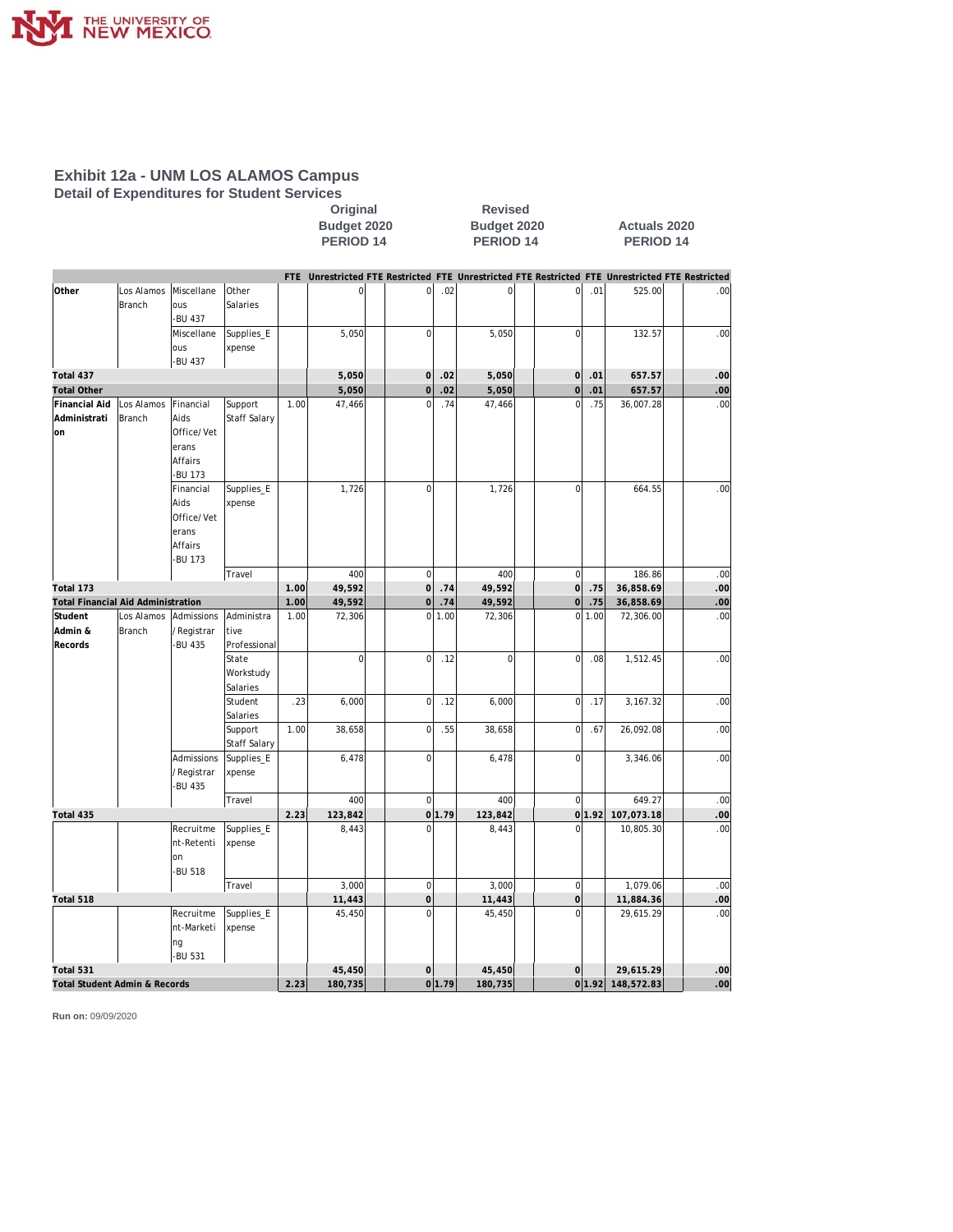

#### **Exhibit 12a - UNM LOS ALAMOS Campus Detail of Expenditures for Student Services**

Original Revised<br>Budget 2020 Budget 202 **Budget 2020 Budget 2020 Actuals 2020 PERIOD 14 PERIOD 14 PERIOD 14**

|                         |                                     |                                         |                         |       | FTE Unrestricted FTE Restricted FTE Unrestricted FTE Restricted FTE Unrestricted FTE Restricted |                |        |              |                |            |                   |                  |
|-------------------------|-------------------------------------|-----------------------------------------|-------------------------|-------|-------------------------------------------------------------------------------------------------|----------------|--------|--------------|----------------|------------|-------------------|------------------|
| Student                 | Los Alamos                          | Student                                 | Administra              | 1.00  | 54,819                                                                                          | ΩI             | .98    | 54,819       | $\Omega$       | .98        | 53,825.90         | .00 <sub>l</sub> |
| <b>Services</b>         | <b>Branch</b>                       | Services                                | tive                    |       |                                                                                                 |                |        |              |                |            |                   |                  |
| Admin                   |                                     | Admin<br>-BU 430                        | Professional            |       |                                                                                                 |                |        |              |                |            |                   |                  |
|                         |                                     |                                         | Federal                 |       | $\overline{0}$                                                                                  | $\mathbf{0}$   | .07    | $\mathbf 0$  | $\overline{0}$ | .09        | 1,734.11          | .00 <sub>l</sub> |
|                         |                                     |                                         | Workstudy               |       |                                                                                                 |                |        |              |                |            |                   |                  |
|                         |                                     |                                         | Salaries                |       |                                                                                                 |                |        |              |                |            |                   |                  |
|                         |                                     |                                         | State                   |       | $\overline{0}$                                                                                  | $\overline{0}$ | .07    | $\mathbf{0}$ | $\overline{0}$ | .04        | 701.59            | .00              |
|                         |                                     |                                         | Workstudy               |       |                                                                                                 |                |        |              |                |            |                   |                  |
|                         |                                     |                                         | Salaries                |       |                                                                                                 |                |        |              |                |            |                   |                  |
|                         |                                     |                                         | Student                 | .12   | 3,000                                                                                           | $\mathbf{0}$   | .15    | 3,000        | $\overline{0}$ | .26        | 5,328.58          | .00              |
|                         |                                     |                                         | Salaries                |       |                                                                                                 |                |        |              |                |            |                   |                  |
|                         |                                     |                                         | Support<br>Staff Salary | 4.00  | 116,439                                                                                         |                | 0 2.30 | 116,439      |                | $0 \ 2.41$ | 96,238.42         | .00              |
|                         |                                     | Student<br>Services<br>Admin<br>-BU 430 | Equipment               |       | $\overline{0}$                                                                                  | $\Omega$       |        | $\mathbf 0$  | $\overline{0}$ |            | 3,170.04          | .00              |
|                         |                                     |                                         | Supplies_E              |       | 10,624                                                                                          | $\overline{0}$ |        | 10,624       | $\overline{0}$ |            | 9,702.74          | .00              |
|                         |                                     |                                         | xpense                  |       |                                                                                                 |                |        |              |                |            |                   |                  |
|                         |                                     |                                         | Travel                  |       | 800                                                                                             | $\overline{0}$ |        | 800          | $\overline{0}$ |            | 433.58            | .00              |
| Total 430               |                                     |                                         |                         | 5.12  | 185,682                                                                                         |                | 0 3.57 | 185,682      |                | 0 3.78     | 171,134.96        | .00              |
|                         |                                     | Acad<br>Support                         | Administra<br>tive      |       | $\Omega$                                                                                        | $\Omega$       | .20    | $\Omega$     | $\overline{0}$ | .21        | 6,792.50          | .00              |
|                         |                                     | Center<br>-BU 519                       | Professional            |       |                                                                                                 |                |        |              |                |            |                   |                  |
|                         |                                     |                                         | Faculty<br>Salaries     | 3.28  | 51,180                                                                                          | $\mathbf 0$    | .35    | 51,180       | $\overline{0}$ | .44        | 21,314.78         | .00              |
|                         |                                     |                                         | Student<br>Salaries     | .26   | 6,600                                                                                           | $\overline{0}$ |        | 6,600        | $\overline{0}$ |            | .00 <sub>l</sub>  | .00              |
|                         |                                     | Acad<br>Support<br>Center<br>-BU 519    | Equipment               |       | $\Omega$                                                                                        | $\Omega$       |        | $\mathbf 0$  | $\Omega$       |            | 20,583.00         | .00              |
|                         |                                     |                                         | Supplies_E<br>xpense    |       | 621                                                                                             | $\overline{0}$ |        | 621          | $\overline{0}$ |            | 228.14            | .00              |
|                         |                                     |                                         | Travel                  |       | $\overline{0}$                                                                                  | $\mathbf{0}$   |        | $\mathbf 0$  | $\overline{0}$ |            | 33.26             | .00              |
| Total 519               |                                     |                                         |                         | 3.54  | 58,401                                                                                          | $\circ$        | .55    | 58,401       | $\overline{O}$ | .65        | 48,951.68         | .00              |
|                         | <b>Total Student Services Admin</b> |                                         |                         | 8.66  | 244,083                                                                                         |                | 0 4.12 | 244,083      |                |            | 04.43 220,086.64  | .00              |
| Grand Total Exhibit 12a |                                     |                                         |                         | 11.89 | 479,460                                                                                         |                | 06.67  | 479,460      |                |            | 0 7.11 406,175.73 | .00              |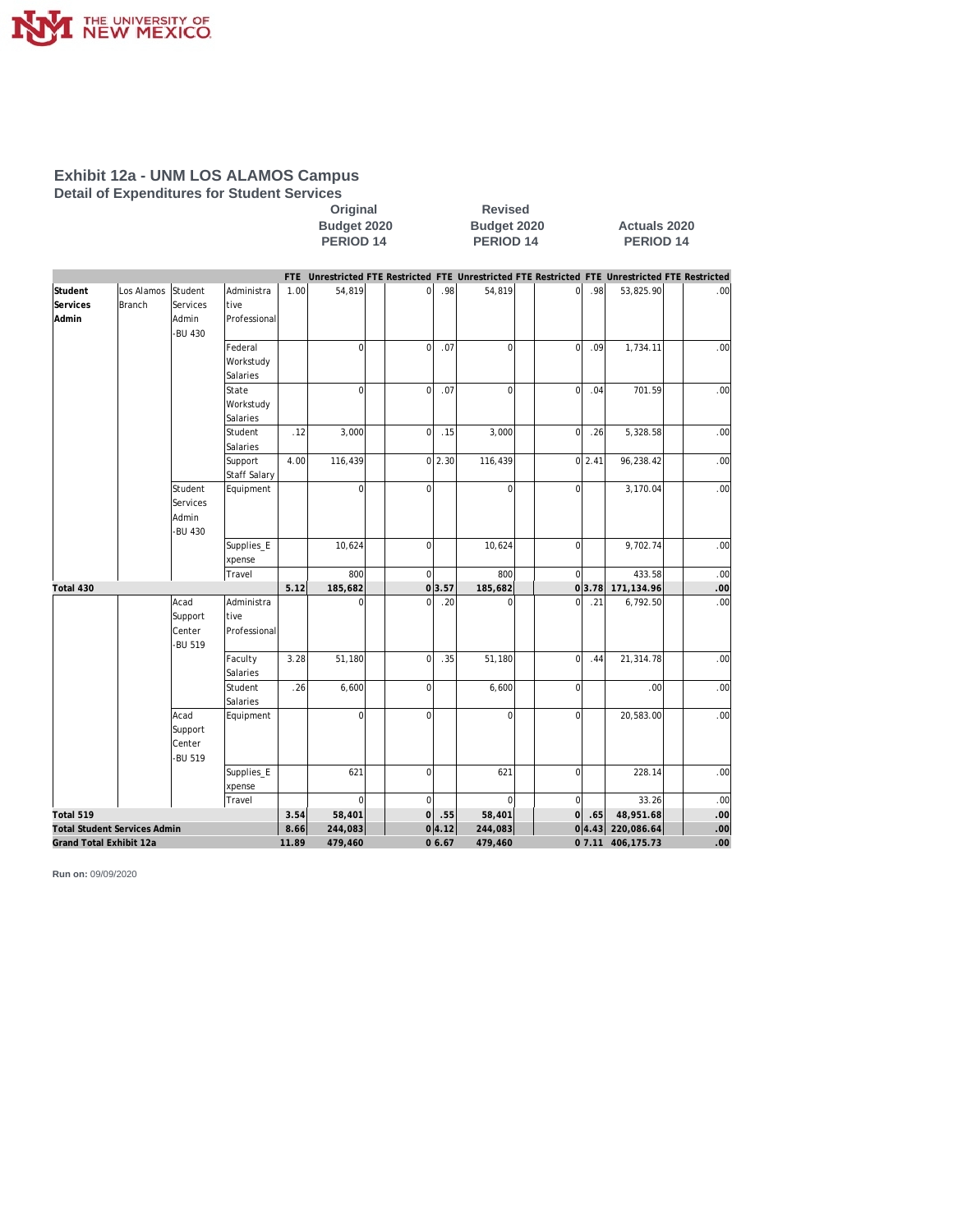

#### **Exhibit 13 - UNM LOS ALAMOS Campus Expenditures for Institutional Support**

| Original         | <b>Revised</b>   |                     |
|------------------|------------------|---------------------|
| Budget 2020      | Budget 2020      | <b>Actuals 2020</b> |
| <b>PERIOD 14</b> | <b>PERIOD 14</b> | <b>PERIOD 14</b>    |

|                                      |                   |                               |                |                |                |                | Unrestricted Restricted Unrestricted Restricted Unrestricted Restricted |          |
|--------------------------------------|-------------------|-------------------------------|----------------|----------------|----------------|----------------|-------------------------------------------------------------------------|----------|
| Community Relations                  | Los Alamos Branch | Faculty/Staff Senate          | 13,586         | $\overline{0}$ | 13,586         | 0l             | 19.294.15                                                               | .00      |
|                                      |                   | <b>Public Relations</b>       | 51,790         | $\overline{0}$ | 51,790         | $\Omega$       | 45,865.90                                                               | .00      |
| <b>Total Community Relations</b>     |                   |                               | 65,376         | 0              | 65,376         | $\mathbf{O}$   | 65,160.05                                                               | .00      |
| Executive Management                 | Los Alamos Branch | Advisory Board                | 7,474          | $\overline{0}$ | 7,474          | $\Omega$       | 3,053.11                                                                | .00      |
|                                      |                   | Director's Office             | 255,968        | $\overline{0}$ | 255,968        | $\overline{0}$ | 264,245.96                                                              | .00      |
|                                      |                   | Institutional Research        | 33,242         | $\overline{0}$ | 33.242         | <sup>0</sup>   | 34,455.68                                                               | .00      |
| <b>Total Executive Management</b>    |                   |                               | 296,684        | 0              | 296,684        | $\mathbf{O}$   | 301,754.75                                                              | .00      |
| <b>Fiscal Operations</b>             | Los Alamos Branch | <b>Business &amp; Finance</b> | 296,513        | 0              | 296,513        | 0              | 261,594.20                                                              | .00      |
| <b>Total Fiscal Operations</b>       |                   |                               | 296,513        | $\mathbf{0}$   | 296,513        | $\mathbf{O}$   | 261,594.20                                                              | .00      |
| Other                                | Los Alamos Branch | Institutional Payments        | 204,683        | 0              | 204,683        | $\overline{0}$ | 187,800.68                                                              | .00      |
| <b>Total Other</b>                   |                   |                               | 204,683        | 0              | 204,683        | $\Omega$       | 187,800.68                                                              | .00      |
| Items not in Exhibit                 | Fringe Benefits   | <b>Accrued Annual Leave</b>   |                | 0              |                | $\Omega$       | 12,637.81                                                               | .00      |
|                                      |                   | Fica                          | 45,669         | 0              | 45,669         | 0              | 39,080.47                                                               | .00      |
|                                      |                   | Group Insurance               | 41.740         | 0              | 41.740         | 0              | 54,032.19                                                               | .00      |
|                                      |                   | Other Staff Benefits          | 25,285         | $\overline{0}$ | 25,285         | 0              | 26,269.76                                                               | .00      |
|                                      |                   | Retirement                    | 77.498         | 0              | 77,498         | $\Omega$       | 80,966.08                                                               | .00      |
|                                      |                   | Unemployment                  | 389            | $\Omega$       | 389            | $\Omega$       | 401.15                                                                  | .00.     |
|                                      |                   | Compensation                  |                |                |                |                |                                                                         |          |
|                                      |                   | <b>Workers Compensation</b>   | 397            | $\overline{0}$ | 397            | $\overline{0}$ | 428.64                                                                  | .00      |
| Sub-Total:<br><b>Fringe Benefits</b> |                   |                               | 190,978        | $\mathbf{0}$   | 190,978        | $\Omega$       | 213,816.10                                                              | .00      |
|                                      | Workstudy         | Federal Workstudy Salaries    | 0              | 9,500          |                | 9,500          | .00 <sub>1</sub>                                                        | 5,429.00 |
|                                      |                   | State Workstudy Salaries      | $\Omega$       | 4.000          |                | 4,000          | .00.                                                                    | .00      |
| Sub-Total: Workstudy                 |                   |                               | $\overline{0}$ | 13,500         | $\overline{0}$ | 13,500         | .00                                                                     | 5,429.00 |
| Total Items not in Exhibit           |                   |                               | 190,978        | 13,500         | 190,978        | 13,500         | 213,816.10                                                              | 5,429.00 |
| Total                                |                   |                               | 1,054,234      | 13,500         | 1,054,234      |                | 13,500 1,030,125.78                                                     | 5,429.00 |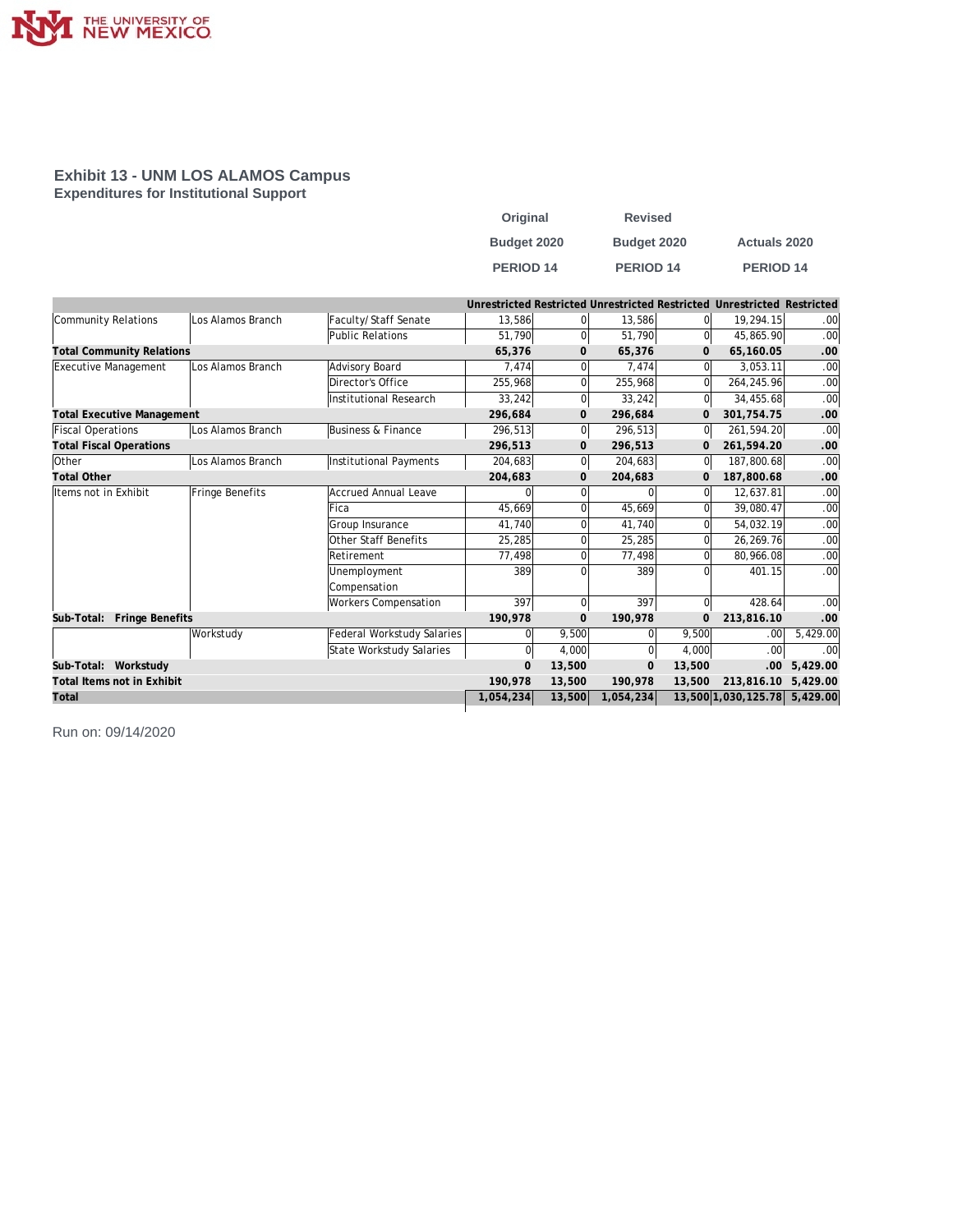

#### **Exhibit 13a - UNM LOS ALAMOS Campus Detail of Expenditures for Institutional Support**

**Original** Revised<br>Budget 2020 **Budget 2020** 

**Budget 2020 Budget 2020 Actuals 2020 PERIOD 14 PERIOD 14 PERIOD 14**

|                                  |            |                                           |                      |      |             |                     |        |              |                  |        | FTE Unrestricted FTE Restricted FTE Unrestricted FTE Restricted FTE Unrestricted FTE Restricted |     |
|----------------------------------|------------|-------------------------------------------|----------------------|------|-------------|---------------------|--------|--------------|------------------|--------|-------------------------------------------------------------------------------------------------|-----|
| Other                            | Los Alamos | Institution                               | Charge Inst.         |      | 155,998     | 0                   |        | 155,998      | $\Omega$         |        | 148,874.00                                                                                      | .00 |
|                                  | Branch     | al                                        | Support              |      |             |                     |        |              |                  |        |                                                                                                 |     |
|                                  |            | Payments<br>-BU 532                       |                      |      |             |                     |        |              |                  |        |                                                                                                 |     |
|                                  |            |                                           | Contract             |      | 5,000       | $\mathbf 0$         |        | 5,000        | $\mathbf 0$      |        | 408.33                                                                                          | .00 |
|                                  |            |                                           | Services             |      |             |                     |        |              |                  |        |                                                                                                 |     |
|                                  |            |                                           | Equipment            |      | $\mathbf 0$ | $\mathbf 0$         |        | $\mathbf{0}$ | $\overline{0}$   |        | 649.95                                                                                          | .00 |
|                                  |            |                                           | Supplies_E           |      | 63,685      | $\mathbf 0$         |        | 63,685       | $\mathbf 0$      |        | 53,017.57                                                                                       | .00 |
|                                  |            |                                           | xpense               |      |             |                     |        |              |                  |        |                                                                                                 |     |
|                                  |            |                                           | Travel               |      | $\mathbf 0$ | $\mathbf 0$         |        | $\mathbf 0$  | $\mathbf 0$      |        | 4.33                                                                                            | .00 |
|                                  |            | Institution                               | Internal             |      | (20,000)    | $\overline{0}$      |        | (20,000)     | $\Omega$         |        | (15, 153.50)                                                                                    | .00 |
|                                  |            | al                                        | Service Ctr          |      |             |                     |        |              |                  |        |                                                                                                 |     |
|                                  |            | Payments                                  | Internal             |      |             |                     |        |              |                  |        |                                                                                                 |     |
|                                  |            | -BU 532                                   | Sales                |      |             |                     |        |              |                  |        |                                                                                                 |     |
| Total 532                        |            |                                           |                      |      | 204,683     | $\mathbf{O}$        |        | 204,683      | $\boldsymbol{0}$ |        | 187,800.68                                                                                      | .00 |
| <b>Total Other</b>               |            |                                           |                      |      | 204,683     | $\overline{O}$      |        | 204,683      | $\mathbf 0$      |        | 187,800.68                                                                                      | .00 |
| Community                        | Los Alamos | Public                                    | Student              | .12  | 3,000       | $\overline{0}$      |        | 3,000        | $\Omega$         |        | .00                                                                                             | .00 |
| Relations                        | Branch     | Relations<br><b>BU 407</b>                | Salaries             |      |             |                     |        |              |                  |        |                                                                                                 |     |
|                                  |            |                                           | Technician<br>Salary | 1.00 | 43,963      |                     | 0 1.00 | 43,963       |                  | 0 1.00 | 43,963.20                                                                                       | .00 |
|                                  |            | Public                                    | Contract             |      | 2,000       | $\mathbf 0$         |        | 2,000        | $\overline{0}$   |        | 240.00                                                                                          | .00 |
|                                  |            | Relations<br><b>BU 407</b>                | Services             |      |             |                     |        |              |                  |        |                                                                                                 |     |
|                                  |            |                                           | Supplies_E           |      | 2,527       | $\bf 0$             |        | 2,527        | $\mathbf 0$      |        | 1,658.74                                                                                        | .00 |
|                                  |            |                                           | xpense               |      |             |                     |        |              |                  |        |                                                                                                 |     |
|                                  |            |                                           | Travel               |      | 300         | $\mathbf 0$         |        | 300          | $\overline{0}$   |        | 3.96                                                                                            | .00 |
| Total 407                        |            |                                           |                      | 1.12 | 51,790      |                     | 0 1.00 | 51,790       |                  | 0 1.00 | 45,865.90                                                                                       | .00 |
|                                  |            | Faculty/St<br>aff Senate<br><b>BU 500</b> | Equipment            |      | $\Omega$    | $\Omega$            |        | $\mathbf 0$  | $\Omega$         |        | 18,423.12                                                                                       | .00 |
|                                  |            |                                           | Supplies_E<br>xpense |      | 13,586      | $\bf 0$             |        | 13,586       | $\mathbf 0$      |        | 871.03                                                                                          | .00 |
| Total 500                        |            |                                           |                      |      | 13,586      | $\mathsf{O}\xspace$ |        | 13,586       | $\mathbf 0$      |        | 19,294.15                                                                                       | .00 |
| <b>Total Community Relations</b> |            |                                           |                      | 1.12 | 65,376      |                     | 0 1.00 | 65,376       |                  | 0 1.00 | 65,160.05                                                                                       | .00 |
| Executive                        | Los Alamos | Advisory                                  | Contract             |      | 5,000       | $\overline{0}$      |        | 5,000        | $\mathbf 0$      |        | .00                                                                                             | .00 |
| Management                       | Branch     | Board<br>-BU 401                          | Services             |      |             |                     |        |              |                  |        |                                                                                                 |     |
|                                  |            |                                           | Supplies_E<br>xpense |      | 474         | $\mathbf 0$         |        | 474          | $\mathbf 0$      |        | 3,053.11                                                                                        | .00 |
|                                  |            |                                           | Travel               |      | 2,000       | $\mathbf 0$         |        | 2,000        | $\overline{0}$   |        | .00.                                                                                            | .00 |
| Total 401                        |            |                                           |                      |      | 7,474       | $\mathbf 0$         |        | 7,474        | $\overline{0}$   |        | 3,053.11                                                                                        | .00 |
|                                  |            | Institution                               | Administra           | .75  | 32,231      | $\Omega$            | .50    | 32,231       | $\Omega$         | .50    | 34,455.68                                                                                       | .00 |
|                                  |            | al<br>Research<br><b>BU 403</b>           | tive<br>Professional |      |             |                     |        |              |                  |        |                                                                                                 |     |
|                                  |            | Institution                               | Supplies_E           |      | 761         | $\mathbf 0$         |        | 761          | $\overline{0}$   |        | .00                                                                                             | .00 |
|                                  |            | al<br>Research<br>-BU 403                 | xpense               |      |             |                     |        |              |                  |        |                                                                                                 |     |
|                                  |            |                                           | Travel               |      | 250         | $\mathbf 0$         |        | 250          | $\mathbf 0$      |        | .00                                                                                             | .00 |
| Total 403                        |            |                                           |                      | 75   | 33,242      | $\circ$             | 50     | 33,242       | $\overline{O}$   | .50    | 34,455.68                                                                                       | .00 |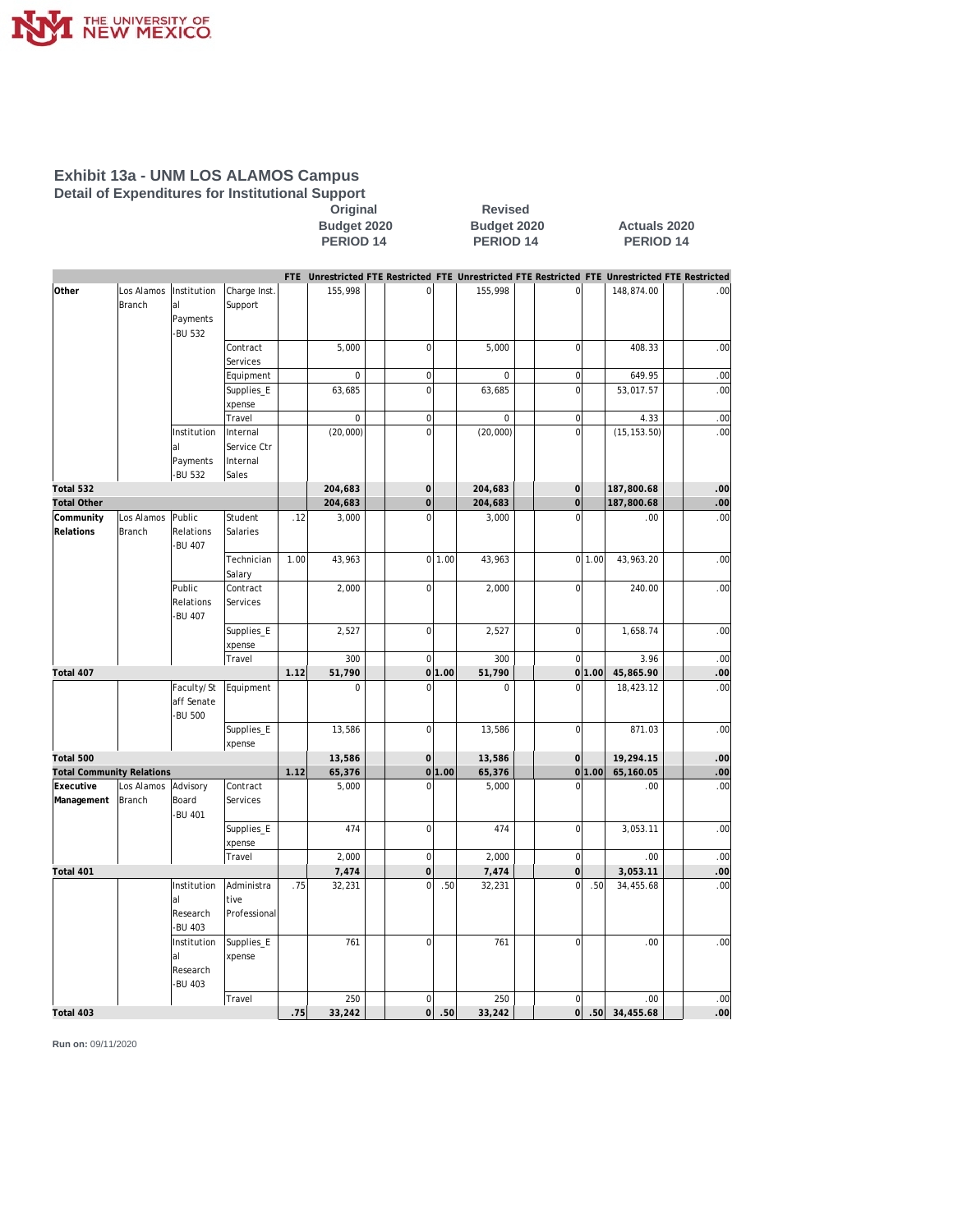

#### **Exhibit 13a - UNM LOS ALAMOS Campus Detail of Expenditures for Institutional Support**

**Original** Revised<br>Budget 2020 **Budget 2020** 

**Budget 2020 Budget 2020 Actuals 2020 PERIOD 14 PERIOD 14 PERIOD 14**

|                                   |               |                       |                         |       |             |                |        | FTE Unrestricted FTE Restricted FTE Unrestricted FTE Restricted FTE Unrestricted FTE Restricted |                     |          |                    |     |
|-----------------------------------|---------------|-----------------------|-------------------------|-------|-------------|----------------|--------|-------------------------------------------------------------------------------------------------|---------------------|----------|--------------------|-----|
| Executive                         | Los Alamos    | Director's            | Administra              | 3.00  | 84,656      |                | 0 1.57 | 84,656                                                                                          |                     | 0 1.58   | 90,589.44          | .00 |
| Management                        | Branch        | Office                | tive                    |       |             |                |        |                                                                                                 |                     |          |                    |     |
|                                   |               | -BU 484               | Professional            |       |             |                |        |                                                                                                 |                     |          |                    |     |
|                                   |               |                       | Faculty                 | 1.00  | 150,000     |                | 0 1.00 | 150,000                                                                                         |                     | 0 1.00   | 156,000.00         | .00 |
|                                   |               |                       | Salaries                |       |             |                |        |                                                                                                 |                     |          |                    |     |
|                                   |               |                       | Other                   |       | 6,000       | $\Omega$       |        | 6,000                                                                                           | $\overline{0}$      |          | .00                | .00 |
|                                   |               |                       | Salaries                |       |             |                |        |                                                                                                 |                     |          |                    |     |
|                                   |               |                       | <b>Student</b>          | .12   | 3,000       | $\overline{0}$ |        | 3,000                                                                                           | $\overline{0}$      |          | .00                | .00 |
|                                   |               |                       | Salaries                |       |             |                |        |                                                                                                 |                     |          |                    |     |
|                                   |               | Director's            | Equipment               |       | $\Omega$    | $\Omega$       |        | $\Omega$                                                                                        | $\Omega$            |          | 425.89             | .00 |
|                                   |               | Office                |                         |       |             |                |        |                                                                                                 |                     |          |                    |     |
|                                   |               | <b>BU 484</b>         |                         |       |             |                |        |                                                                                                 |                     |          |                    |     |
|                                   |               |                       | Supplies_E              |       | 7,112       | $\mathbf 0$    |        | 7,112                                                                                           | $\overline{0}$      |          | 6,800.05           | .00 |
|                                   |               |                       | xpense                  |       |             |                |        |                                                                                                 |                     |          |                    |     |
|                                   |               |                       | Travel                  |       | 5,200       | $\Omega$       |        | 5,200                                                                                           | $\overline{0}$      |          | 10,430.58          | .00 |
| Total 484                         |               |                       |                         | 4.12  | 255,968     |                | 0 2.57 | 255,968                                                                                         |                     |          | 0 2.58 264, 245.96 | .00 |
| <b>Total Executive Management</b> |               |                       |                         | 4.87  | 296,684     |                | 0 3.07 | 296,684                                                                                         |                     |          | 03.08 301, 754.75  | .00 |
| Fiscal                            | Los Alamos    | <b>Business &amp;</b> | Administra              | 2.00  | 153,883     |                | 0 2.00 | 153,883                                                                                         |                     | 0 2.00   | 158,365.78         | .00 |
| Operations                        | <b>Branch</b> | Finance               | tive                    |       |             |                |        |                                                                                                 |                     |          |                    |     |
|                                   |               | -BU 486               | Professional<br>Federal |       |             |                | .12    |                                                                                                 |                     | .12      |                    | .00 |
|                                   |               |                       |                         |       | $\mathbf 0$ | $\overline{0}$ |        | $\mathbf 0$                                                                                     | $\overline{0}$      |          | 2,326.76           |     |
|                                   |               |                       | Workstudy               |       |             |                |        |                                                                                                 |                     |          |                    |     |
|                                   |               |                       | Salaries<br>Student     | .12   | 3,000       | $\overline{0}$ | .08    | 3,000                                                                                           | $\mathbf 0$         | .06      | 1,253.91           | .00 |
|                                   |               |                       | Salaries                |       |             |                |        |                                                                                                 |                     |          |                    |     |
|                                   |               |                       | Support                 | 1.00  | 53,000      | $\overline{0}$ | .63    | 53,000                                                                                          | $\mathsf{O}\xspace$ | .72      | 35,973.44          | .00 |
|                                   |               |                       | Staff Salary            |       |             |                |        |                                                                                                 |                     |          |                    |     |
|                                   |               |                       | Technician              | 2.00  | 75,222      |                | 0 1.16 | 75,222                                                                                          |                     | $0$ 1.37 | 52,851.42          | .00 |
|                                   |               |                       | Salary                  |       |             |                |        |                                                                                                 |                     |          |                    |     |
|                                   |               | <b>Business &amp;</b> | Contract                |       | $\mathbf 0$ | $\Omega$       |        | $\mathbf 0$                                                                                     | 0                   |          | 280.00             | .00 |
|                                   |               | Finance               | Services                |       |             |                |        |                                                                                                 |                     |          |                    |     |
|                                   |               | -BU 486               |                         |       |             |                |        |                                                                                                 |                     |          |                    |     |
|                                   |               |                       | Equipment               |       | $\Omega$    | $\mathbf 0$    |        | $\Omega$                                                                                        | $\mathbf 0$         |          | 1,715.58           | .00 |
|                                   |               |                       | Supplies_E              |       | 10,908      | $\Omega$       |        | 10,908                                                                                          | $\Omega$            |          | 8,179.05           | .00 |
|                                   |               |                       | xpense                  |       |             |                |        |                                                                                                 |                     |          |                    |     |
|                                   |               |                       | Travel                  |       | 500         | $\mathbf 0$    |        | 500                                                                                             | $\Omega$            |          | 648.26             | .00 |
| Total 486                         |               |                       |                         | 5.12  | 296,513     |                | 0 3.99 | 296,513                                                                                         |                     |          | 04.27 261,594.20   | .00 |
| <b>Total Fiscal Operations</b>    |               |                       |                         | 5.12  | 296,513     |                | 0 3.99 | 296,513                                                                                         |                     |          | 04.27 261,594.20   | .00 |
| Grand Total Exhibit 13a           |               |                       |                         | 11.11 | 863,256     |                | 08.06  | 863,256                                                                                         |                     |          | 0 8.35 816,309.68  | .00 |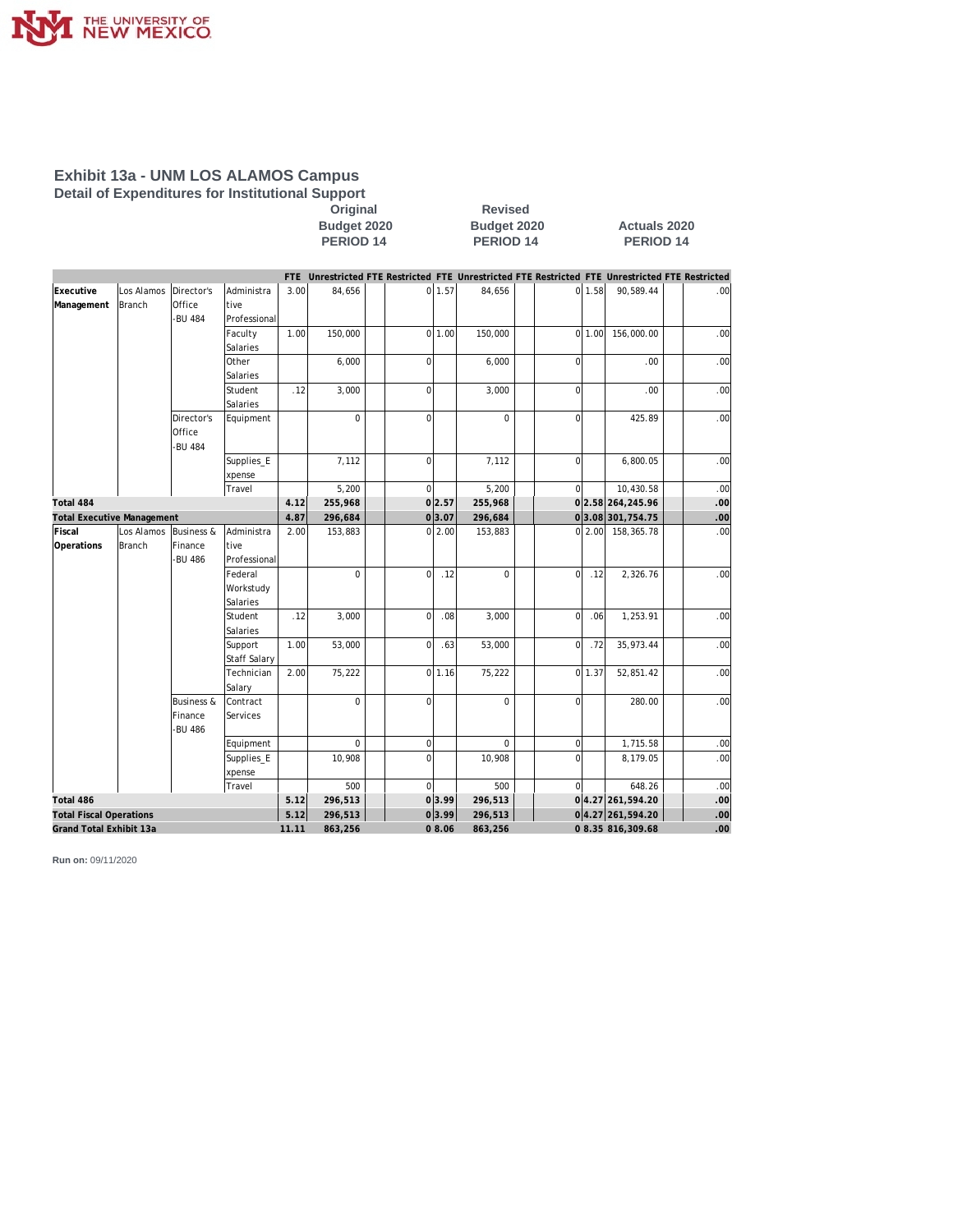

#### **Exhibit 14 - UNM LOS ALAMOS Campus Expenditures for Operations and Maintenance of Plant**

| Original         | <b>Revised</b>       |                      |
|------------------|----------------------|----------------------|
| Budget 2020      | Budget 2020          | <b>Actuals 2020</b>  |
| <b>PERIOD 14</b> | PERIOD <sub>14</sub> | PERIOD <sub>14</sub> |

|                                        |                   |                      | Unrestricted Restricted Unrestricted Restricted Unrestricted Restricted |                |              |                |              |                  |
|----------------------------------------|-------------------|----------------------|-------------------------------------------------------------------------|----------------|--------------|----------------|--------------|------------------|
| Operation & Maintenance                | Los Alamos Branch | Contracted Services  | 121,625                                                                 | $\Omega$       | 121,625      | $\Omega$       | 118,310.57   | .00              |
| lof Plant                              |                   |                      |                                                                         |                |              |                |              |                  |
|                                        |                   | Custodial            | 42.642                                                                  | $\Omega$       | 42.642       | $\Omega$       | 42.687.61    | .00              |
|                                        |                   | Facility Management  | 85,549                                                                  | $\Omega$       | 85,549       | $\overline{0}$ | 85,898.55    | .00              |
| Total Operation & Maintenance of Plant |                   |                      | 249,816                                                                 | $\overline{0}$ | 249,816      |                | 0 246,896.73 | .00              |
| Items not in Exhibit                   | Fringe Benefits   | Accrued Annual Leave | 0                                                                       | $\Omega$       | $\Omega$     | $\Omega$       | 266.78       | .00              |
|                                        |                   | Fica                 | 5,172                                                                   | $\Omega$       | 5,172        | $\Omega$       | 5.718.48     | .00              |
|                                        |                   | Group Insurance      | 10,878                                                                  | $\Omega$       | 17,475.69    | .00            |              |                  |
|                                        |                   | Other Staff Benefits | 2,953                                                                   |                | 2,953        | 0              | 3.795.37     | .00              |
|                                        |                   | Retirement           | 9,048                                                                   | $\Omega$       | 9,048        | $\Omega$       | 11,695.12    | .00              |
|                                        |                   | Unemployment         | 46                                                                      |                | 46           | $\Omega$       | 57.95        | .00              |
|                                        |                   | Compensation         |                                                                         |                |              |                |              |                  |
|                                        |                   | Workers Compensation | 72                                                                      | $\Omega$       | 72           | $\Omega$       | 414.92       | .00              |
| Fringe Benefits<br>Sub-Total:          |                   |                      | 28,169                                                                  | $\mathbf 0$    | 28,169       | 0              | 39,424.31    | .00              |
|                                        | Insurance         | Property Insurance   | $\Omega$                                                                | $\Omega$       | <sup>0</sup> | $\Omega$       | 11,535.87    | .00 <sub>1</sub> |
|                                        |                   | Supplies_Expense     | 24,000                                                                  | $\overline{0}$ | 24,000       | $\overline{0}$ | 5,163.62     | .00 <sub>1</sub> |
| Sub-Total:<br>Insurance                |                   |                      | 24,000                                                                  | $\mathbf 0$    | 24,000       | $\mathbf{0}$   | 16,699.49    | .00              |
|                                        | <b>Utilities</b>  | Electricity          | 44,140                                                                  |                | 44,140       | 0              | 27,663.99    | .00              |
|                                        |                   | Equipment            | O                                                                       | $\Omega$       |              | $\Omega$       | 4.04         | .00              |
|                                        |                   | Fuel Heat Cool       | 8,954                                                                   |                | 8,954        | $\Omega$       | 6,163.82     | .00              |
|                                        |                   | Sewer Other          | 11,481                                                                  |                | 11,481       | $\Omega$       | 10,994.79    | .00              |
|                                        |                   | Supplies_Expense     | $\Omega$                                                                | O              | $\Omega$     | $\Omega$       | 1.044.76     | .00              |
|                                        |                   | Water                | 8,026                                                                   | $\Omega$       | 8,026        | $\overline{0}$ | 6,416.43     | .00              |
| Sub-Total: Utilities                   |                   |                      | 72,601                                                                  | $\mathbf 0$    | 72,601       | $\mathbf{O}$   | 52,287.83    | .00              |
| Total Items not in Exhibit             |                   |                      | 124,770                                                                 | 0              | 124,770      |                | 108,411.63   | .00              |
| Total                                  |                   |                      | 374,586                                                                 | 0              | 374,586      |                | 0 355,308.36 | .00              |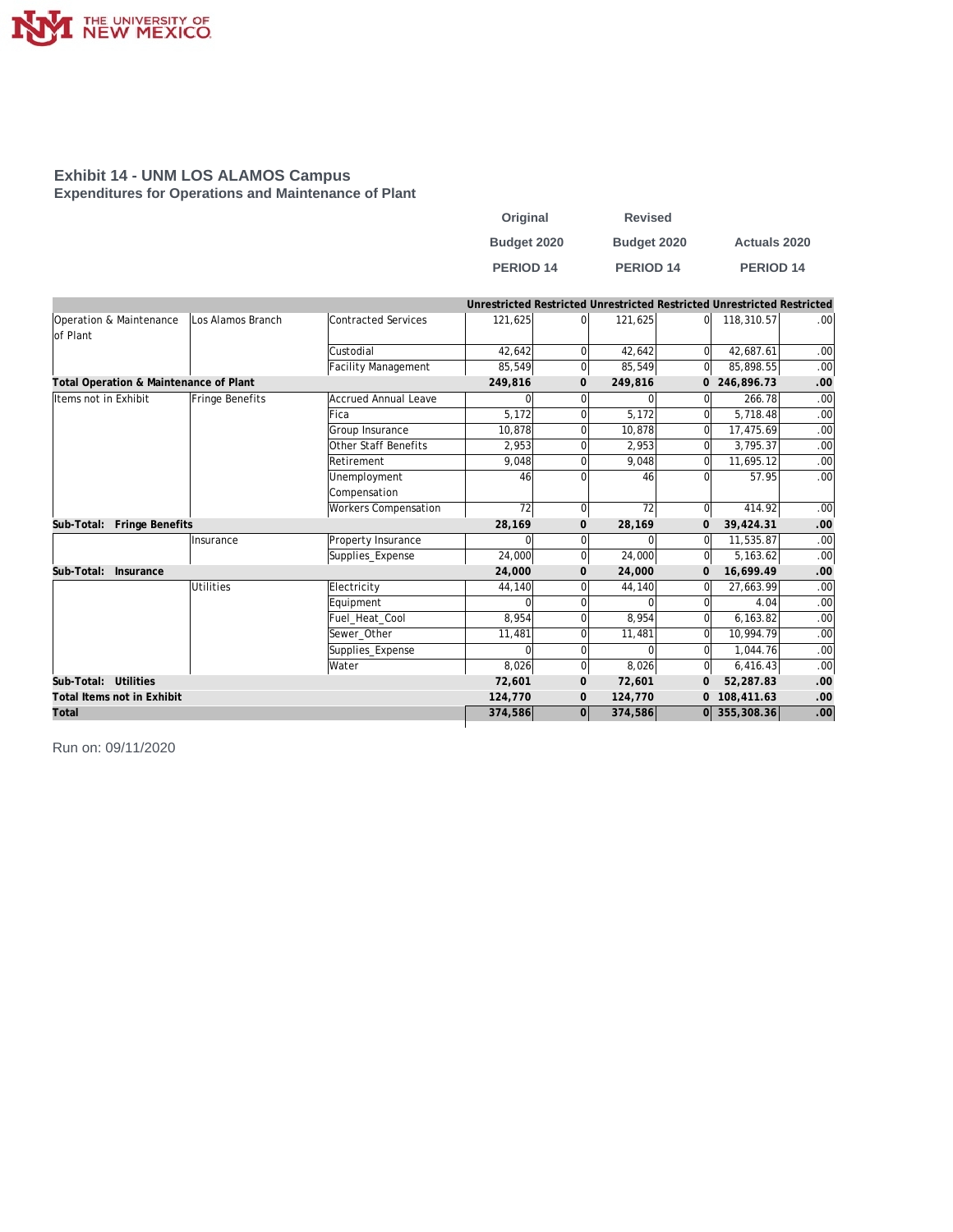

**Detail of Expenditures for Operations and Maintenance of Plant**

| Original    |  |
|-------------|--|
| Budget 2020 |  |
| PERIOD 14   |  |

**Revised Budget 2020 Budget 2020 Actuals 2020 PERIOD 14 PERIOD 14 PERIOD 14**

|                                        |               |            |                     |      |          |                |        | FTE Unrestricted FTE Restricted FTE Unrestricted FTE Restricted FTE Unrestricted FTE Restricted |                   |                  |                   |                  |
|----------------------------------------|---------------|------------|---------------------|------|----------|----------------|--------|-------------------------------------------------------------------------------------------------|-------------------|------------------|-------------------|------------------|
| Operation &                            | Los Alamos    | Custodial  | Contract            |      | 9,120    |                |        | 9,120                                                                                           |                   |                  | 9,929.06          | .00              |
| Maintenance                            | <b>Branch</b> | -BU 213    | Services            |      |          |                |        |                                                                                                 |                   |                  |                   |                  |
| of Plant                               |               |            |                     |      |          |                |        |                                                                                                 |                   |                  |                   |                  |
|                                        |               |            | Equipment           |      | 250      | 0              |        | 250                                                                                             | $\Omega$          |                  | 826.21            | .00              |
|                                        |               |            | Supplies_E          |      | 32,672   | 0              |        | 32,672                                                                                          |                   |                  | 31,877.55         | .00              |
|                                        |               |            | xpense              |      |          |                |        |                                                                                                 |                   |                  |                   |                  |
|                                        |               |            | Travel              |      | 600      | 0              |        | 600                                                                                             | $\mathbf 0$       |                  | 54.79             | .00              |
| Total 213                              |               |            |                     |      | 42,642   | $\mathbf{O}$   |        | 42,642                                                                                          | $\Omega$          |                  | 42,687.61         | .00              |
|                                        |               | Facility   | Support             | 1.00 | 36,489   | $\Omega$       | .98    | 36,489                                                                                          | $\Omega$          | .99              | 36,801.71         | .00 <sub>1</sub> |
|                                        |               | Manageme   | <b>Staff Salary</b> |      |          |                |        |                                                                                                 |                   |                  |                   |                  |
|                                        |               | Int        |                     |      |          |                |        |                                                                                                 |                   |                  |                   |                  |
|                                        |               | -BU 533    |                     |      |          |                |        |                                                                                                 |                   |                  |                   |                  |
|                                        |               |            | Technician          | 1.00 | 45,850   |                | 0 1.00 | 45,850                                                                                          |                   | 0 1.00           | 45,849.72         | .00              |
|                                        |               |            | Salary              |      |          |                |        |                                                                                                 |                   |                  |                   |                  |
|                                        |               | Facility   | Equipment           |      | 250      | 0              |        | 250                                                                                             | $\Omega$          |                  | .00 <sub>1</sub>  | .00              |
|                                        |               | Manageme   |                     |      |          |                |        |                                                                                                 |                   |                  |                   |                  |
|                                        |               | Int        |                     |      |          |                |        |                                                                                                 |                   |                  |                   |                  |
|                                        |               | -BU 533    |                     |      |          |                |        |                                                                                                 |                   |                  |                   |                  |
|                                        |               |            | Supplies_E          |      | 2,960    | $\Omega$       |        | 2,960                                                                                           | $\Omega$          |                  | 3,247.12          | .00              |
|                                        |               |            | xpense              |      |          |                |        |                                                                                                 |                   |                  |                   |                  |
| Total 533                              |               |            |                     | 2.00 | 85,549   |                | 0 1.98 | 85,549                                                                                          |                   | 0 1.99           | 85,898.55         | .00              |
|                                        |               | Contracted | Contract            |      | 28,500   |                |        | 28,500                                                                                          |                   |                  | 4,355.95          | .00              |
|                                        |               | Services   | Services            |      |          |                |        |                                                                                                 |                   |                  |                   |                  |
|                                        |               | -BU 534    |                     |      |          |                |        |                                                                                                 |                   |                  |                   |                  |
|                                        |               |            | Equipment           |      | $\Omega$ | 0              |        | $\Omega$                                                                                        | $\Omega$          |                  | 1,277.67          | .00              |
|                                        |               |            | Supplies_E          |      | 93,125   | 0              |        | 93,125                                                                                          |                   |                  | 112,676.95        | .00 <sub>1</sub> |
|                                        |               |            | xpense              |      |          |                |        |                                                                                                 |                   |                  |                   |                  |
| Total 534                              |               |            |                     |      | 121,625  | $\overline{O}$ |        | 121,625                                                                                         | $\Omega$          |                  | 118,310.57        | .00.             |
| Total Operation & Maintenance of Plant |               | 2.00       | 249,816             |      | 0 1.98   | 249,816        |        |                                                                                                 | 0 1.99 246,896.73 | .00 <sub>1</sub> |                   |                  |
| Grand Total Exhibit 14a                |               |            |                     | 2.00 | 249,816  |                | 01.98  | 249,816                                                                                         |                   |                  | 0 1.99 246,896.73 | .00.             |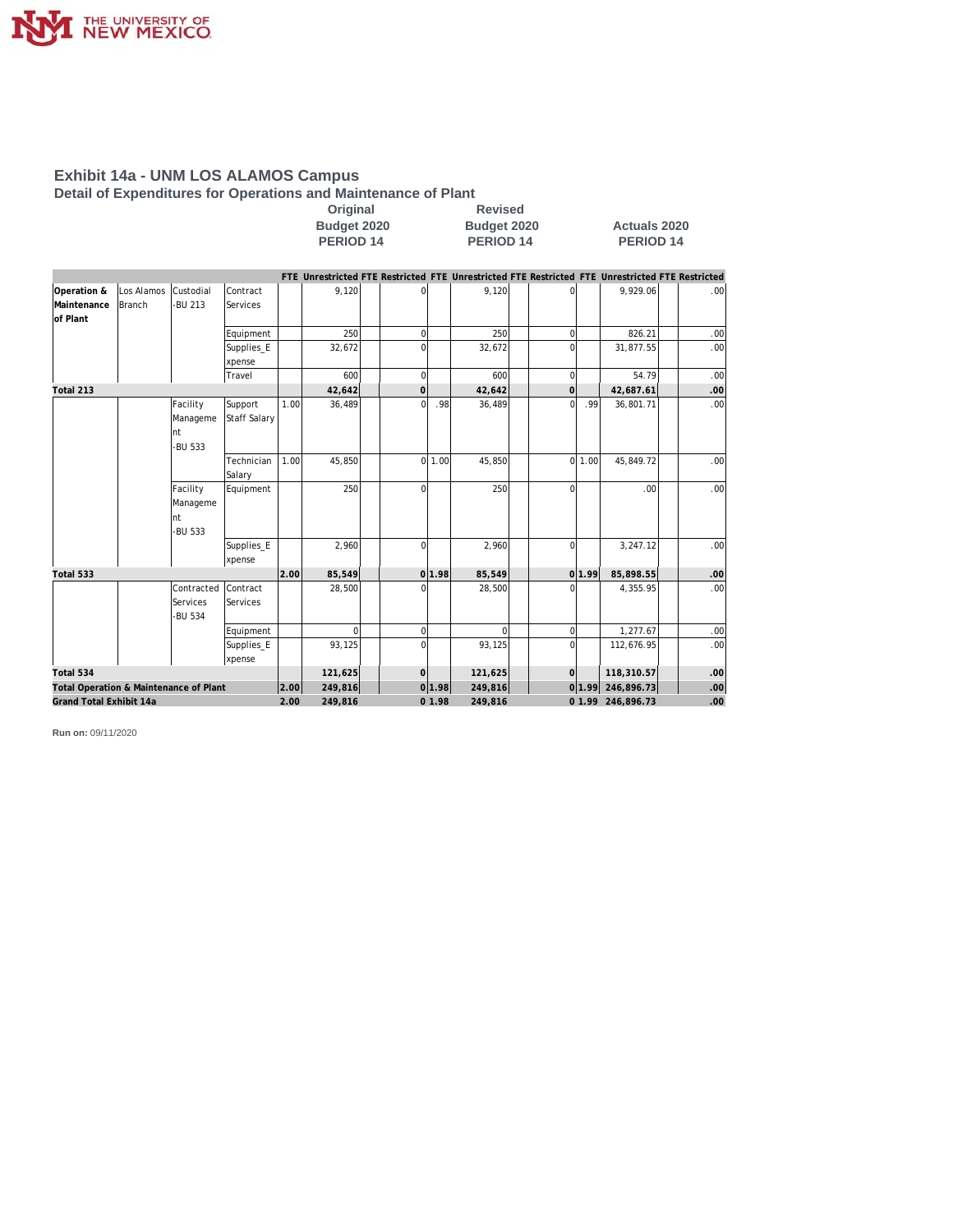

**Summary of Student Social and Cultural Development Activities**

Original Revised<br>Budget 2020 **Budget 2020 PERIOD 14** 

# **Budget 2020 Budget 2020 Actuals 2020**

|                           |                        |           |     |           |          | FTE Unrestricted FTE Restricted FTE Unrestricted FTE Restricted FTE Unrestricted FTE Restricted |      |
|---------------------------|------------------------|-----------|-----|-----------|----------|-------------------------------------------------------------------------------------------------|------|
| Revenues                  | Tuition and Fees       | 60.955    |     | 60.955    |          | 55,547.28                                                                                       | .00. |
| Beginning Balance         |                        | 12.777    |     | 16.292    | $\Omega$ | 16,292.26                                                                                       | .00. |
| <b>Total Available</b>    |                        | 73.732.00 | .00 | 77.247.00 | .00.     | 71.839.54                                                                                       | .00  |
| Expenditures              | Services               |           |     |           |          | 2,400.00                                                                                        | .00. |
|                           | Student Awards and Aid |           |     |           |          | 600.00                                                                                          | .00. |
|                           | Supplies Expense       | 20.955    |     | 20.955    |          | 10.183.89                                                                                       | .00. |
|                           | Travel-Recruiting      |           |     |           |          | 130.00                                                                                          | .00. |
| <b>Total Expenditures</b> |                        | 20.955    |     | 20.955    |          | 13,313.89                                                                                       | .00  |
| Transfers (IN) or OUT     |                        | 40.000    |     | 40.000    |          | 40.000.00                                                                                       | .00. |
| <b>Ending Balance</b>     |                        | 12.777.00 | .00 | 16.292.00 | .00      | 18.525.65                                                                                       | .00  |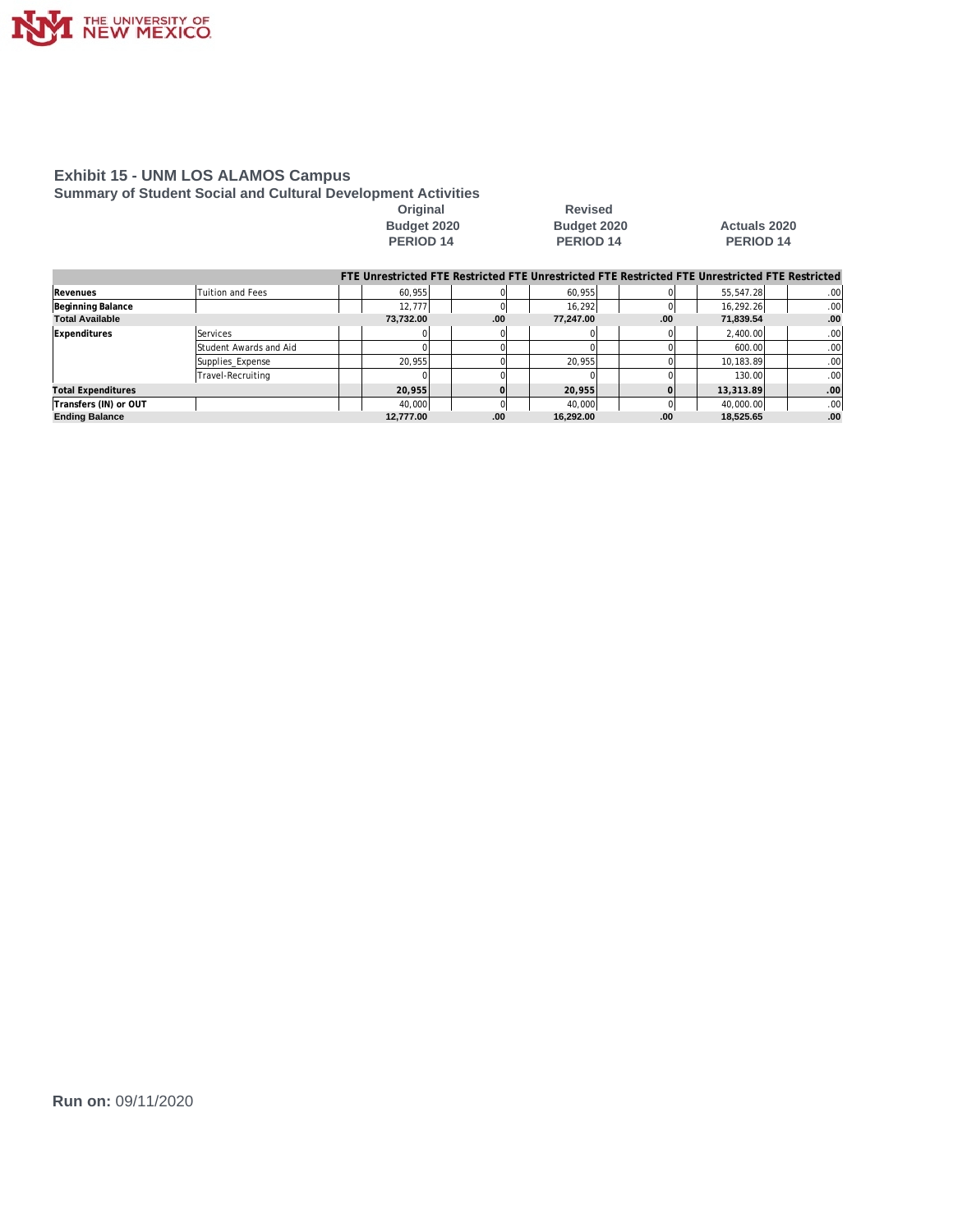

**Summary of Public Service**

|                           |                                     |                                                                                                 | <b>PERIOD 14</b><br><b>PERIOD 14</b> |             |            | <b>PERIOD 14</b> |            |     |                  |              |                           |
|---------------------------|-------------------------------------|-------------------------------------------------------------------------------------------------|--------------------------------------|-------------|------------|------------------|------------|-----|------------------|--------------|---------------------------|
|                           |                                     | FTE Unrestricted FTE Restricted FTE Unrestricted FTE Restricted FTE Unrestricted FTE Restricted |                                      |             |            |                  |            |     |                  |              |                           |
| Revenues                  | <b>Federal Grants and Contracts</b> |                                                                                                 |                                      | 356,157     |            |                  | 356,157    |     | .00 <sub>l</sub> |              | 143,418.00                |
|                           | <b>State Grants and Contracts</b>   |                                                                                                 |                                      | 185,000     |            |                  | 185,000    |     | .00 <sub>l</sub> |              | 135,120.00                |
|                           | Private Gifts Grants and            | 19,400                                                                                          |                                      |             | 54.400     |                  | $\Omega$   |     | 61,292.91        |              | 51,888.00                 |
|                           | Contracts                           |                                                                                                 |                                      |             |            |                  |            |     |                  |              |                           |
|                           | Sales and Services                  | $\Omega$                                                                                        |                                      | $\Omega$    | $\Omega$   |                  | $\Omega$   |     | 10,000.00        |              | .00                       |
| <b>Total Revenues</b>     |                                     | 19,400                                                                                          |                                      | 541,157     | 54,400     |                  | 541,157    |     | 71,292.91        |              | 330,426.00                |
| Beginning Balance         |                                     | 88,292                                                                                          |                                      | $\Omega$    | 106,274    |                  | $\Omega$   |     | 106,274.07       |              | .00                       |
| <b>Total Available</b>    |                                     | 107,692.00                                                                                      |                                      | 541,157.00  | 160,674.00 |                  | 541,157.00 |     | 177,566.98       |              | 330,426.00                |
| Expenditures              | Administrative Professional         |                                                                                                 |                                      | 147.837     | 1,200      |                  | 147,837    |     |                  | $.00$ 1.66   | 86,613.00                 |
|                           | <b>Faculty Salaries</b>             |                                                                                                 |                                      | 100,000     | 13,000     |                  | 100,000    | .29 | 12,531.00 1.43   |              | 104,337.00                |
|                           | Other Salaries                      |                                                                                                 |                                      |             | $\Omega$   |                  | $\Omega$   | .03 | 600.00           |              | .00                       |
|                           | <b>Student Salaries</b>             |                                                                                                 |                                      | $\Omega$    | 9,000      |                  | $\Omega$   | .39 | 8,047.30         |              | .00                       |
|                           | Support Staff Salary                | $\Omega$                                                                                        |                                      | 114,485     |            |                  | 114,485    |     | .00 <sub>l</sub> |              | .00                       |
|                           | <b>Technician Salary</b>            |                                                                                                 |                                      |             |            |                  |            |     |                  | $.00$   1.06 | 55,929.00                 |
|                           | Fica                                |                                                                                                 |                                      |             |            |                  |            |     | 914.37           |              | .00                       |
|                           | Other Staff Benefits                |                                                                                                 |                                      | 87,180      | 1,450      |                  | 87,180     |     | 486.96           |              | 51,078.00                 |
|                           | Retirement                          |                                                                                                 |                                      |             | n          |                  |            |     | 1.667.88         |              | .00                       |
|                           | Unemployment Compensation           |                                                                                                 |                                      | O           |            |                  | $\Omega$   |     | 8.35             |              | .00                       |
|                           | <b>Workers Compensation</b>         |                                                                                                 |                                      | $\Omega$    |            |                  | $\Omega$   |     | 19.13            |              | .00                       |
|                           | <b>Contract Services</b>            |                                                                                                 |                                      | $\Omega$    | 1,458      |                  | $\Omega$   |     | .001             |              | .00                       |
|                           | Equipment                           |                                                                                                 |                                      | n           |            |                  | $\Omega$   |     | 750.00           |              | 1,620.00                  |
|                           | Student Awards and Aid              | 7,400                                                                                           |                                      | $\cap$      | 9,000      |                  | $\Omega$   |     | 1,000.00         |              | .00                       |
|                           | Supplies_Expense                    | 22,474                                                                                          |                                      | 78,945      | 29,766     |                  | 78,945     |     | 7,501.12         |              | 27,255.00                 |
|                           | Travel                              |                                                                                                 |                                      | 12,710      | $\Omega$   |                  | 12,710     |     | .001             |              | 3,594.00                  |
| <b>Total Expenditures</b> |                                     | 29,874                                                                                          |                                      | 541,157     | 64,874     |                  | 541,157    | .71 |                  |              | 33,526.11 4.15 330,426.00 |
| Transfers (IN) or OUT     |                                     |                                                                                                 |                                      | $\mathbf 0$ | $\Omega$   |                  | 0          |     | .001             |              | .00                       |
| <b>Ending Balance</b>     |                                     | 77,818.00                                                                                       |                                      | .00         | 95,800.00  |                  | .00        |     | 144,040.87       |              | .00                       |

**Original Revised** 

**Budget 2020 Budget 2020 Actuals 2020**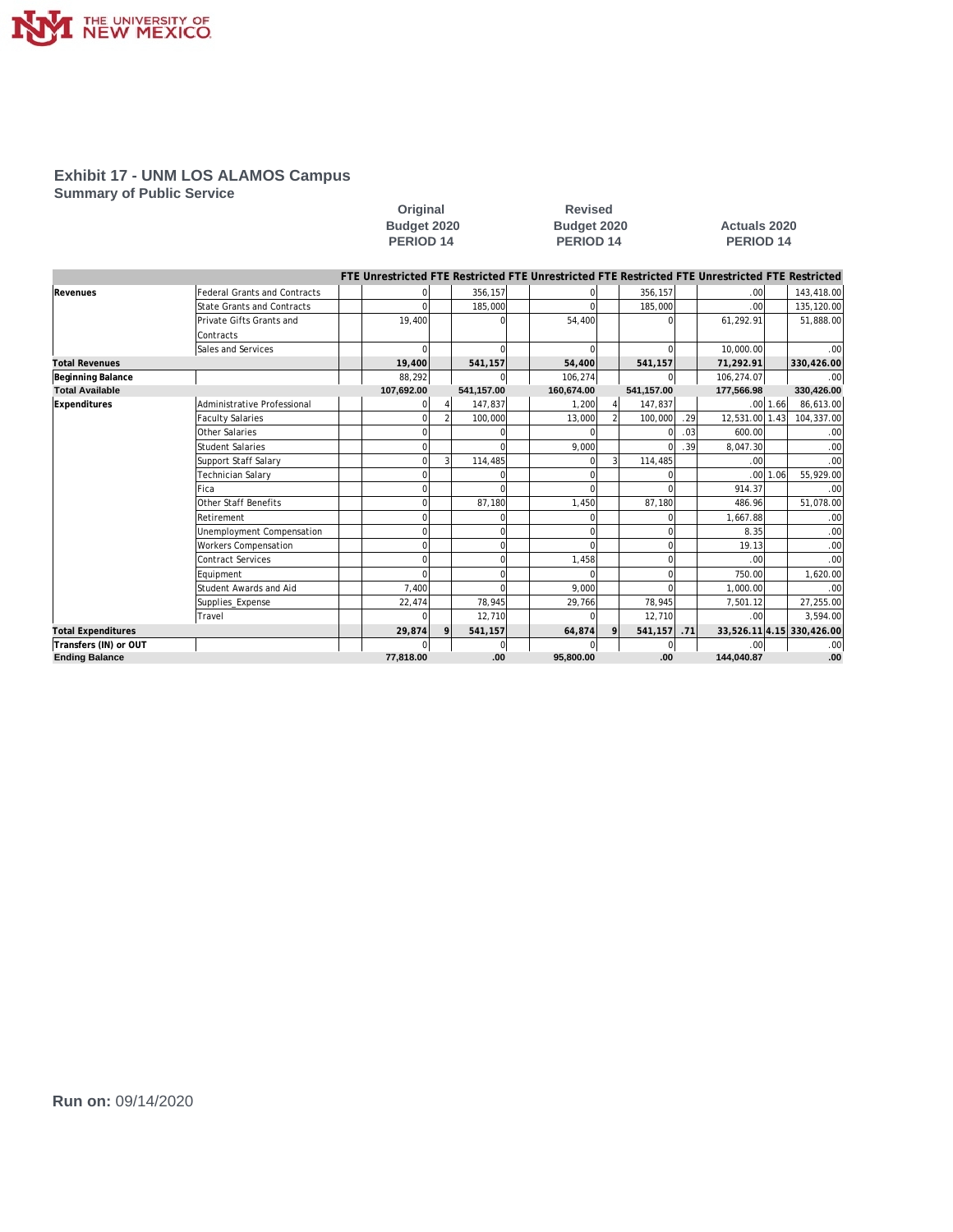

# **Exhibit 17a - UNM LOS ALAMOS Campus - Detail of Public Service Activities**

#### **Budget Unit 437 - Miscellaneous**

| Original             | Revised              |                      |
|----------------------|----------------------|----------------------|
| Budget 2020          | Budget 2020          | <b>Actuals 2020</b>  |
| PERIOD <sub>14</sub> | PERIOD <sub>14</sub> | PERIOD <sub>14</sub> |

|                           |                                     |           |     | FTE Unrestricted FTE Unrestricted FTE Unrestricted |      |         |
|---------------------------|-------------------------------------|-----------|-----|----------------------------------------------------|------|---------|
| Revenues                  | <b>Federal Grants and Contracts</b> |           |     |                                                    |      |         |
|                           | <b>State Grants and Contracts</b>   |           |     |                                                    |      |         |
|                           | Private Gifts Grants and Contracts  | 19,400    |     | 54,400                                             |      | 61,293  |
|                           | Sales and Services                  |           |     |                                                    |      | 10,000  |
| <b>Total Revenues</b>     |                                     | 19,400    |     | 54,400                                             |      | 71,293  |
| Beginning Balance         |                                     | 88,292    |     | 106,274                                            |      | 106,274 |
| <b>Total Available</b>    |                                     | 107,692   |     | 160,674                                            |      | 177,567 |
| <b>Expenditures</b>       | Administrative Professional         |           |     | 1,200                                              |      |         |
|                           | <b>Faculty Salaries</b>             | 0         | .39 | 13,000                                             | . 29 | 12,531  |
|                           | Other Salaries                      | 0         | .04 | Ωl                                                 | .03  | 600     |
|                           | <b>Student Salaries</b>             | 0         | .37 | 9,000                                              | .39  | 8,047   |
|                           | Support Staff Salary                | 0         |     |                                                    |      |         |
|                           | Fica                                | 0         |     |                                                    |      | 914     |
|                           | Other Staff Benefits                | $\Omega$  |     | 1,450                                              |      | 487     |
|                           | Retirement                          | 0         |     | Ωl                                                 |      | 1,668   |
|                           | Unemployment Compensation           | 0         |     | U                                                  |      |         |
|                           | <b>Workers Compensation</b>         | 0         |     | U                                                  |      | 19      |
|                           | <b>Contract Services</b>            |           |     | 1,458                                              |      |         |
|                           | Equipment                           |           |     | U                                                  |      | 750     |
|                           | Student Awards and Aid              | 7,400     |     | 9,000                                              |      | 1,000   |
|                           | Supplies_Expense                    | 22,474    |     | 29,766                                             |      | 7,501   |
|                           | Travel                              |           |     | U                                                  |      |         |
| <b>Total Expenditures</b> |                                     | 29,874.80 |     | 64,874.71                                          |      | 33,525  |
| Transfers (IN) or OUT     |                                     |           |     |                                                    |      |         |
| <b>Ending Balance</b>     |                                     | 77,818    |     | 95,800                                             |      | 144,041 |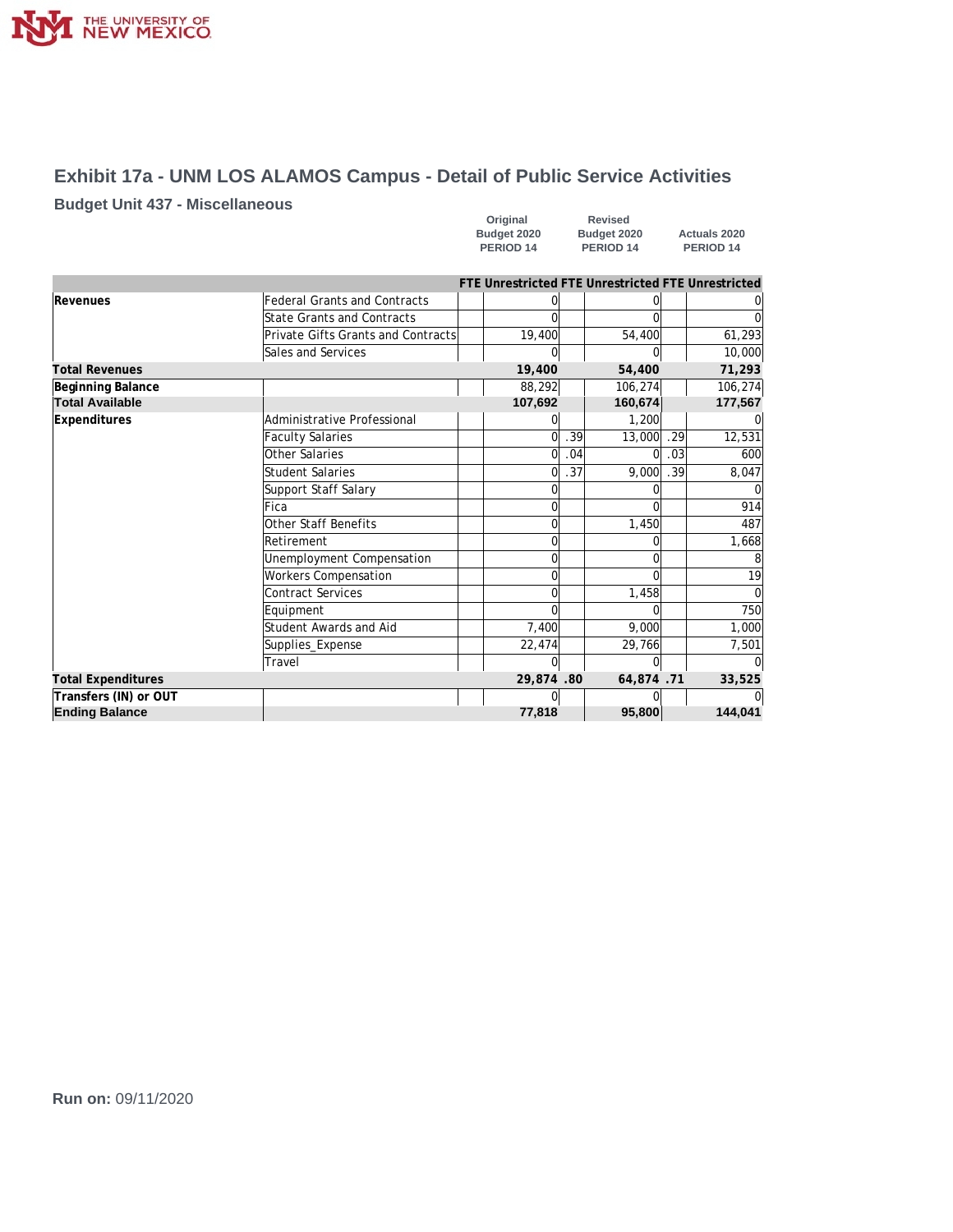

# **Exhibit 17a - UNM LOS ALAMOS Campus - Detail of Public Service Activities**

#### **Summary for Exhibit 17a**

| Original    | <b>Revised</b>       |                      |
|-------------|----------------------|----------------------|
| Budget 2020 | Budget 2020          | <b>Actuals 2020</b>  |
| PERIOD 14   | PERIOD <sub>14</sub> | PERIOD <sub>14</sub> |

|                           |                                     |           |     | FTE Unrestricted FTE Unrestricted FTE Unrestricted |     |         |
|---------------------------|-------------------------------------|-----------|-----|----------------------------------------------------|-----|---------|
| Revenues                  | <b>Federal Grants and Contracts</b> |           |     |                                                    |     |         |
|                           | State Grants and Contracts          |           |     |                                                    |     |         |
|                           | Private Gifts Grants and Contracts  | 19,400    |     | 54,400                                             |     | 61,293  |
|                           | Sales and Services                  |           |     |                                                    |     | 10,000  |
| <b>Total Revenues</b>     |                                     | 19,400    |     | 54,400                                             |     | 71,293  |
| Beginning Balance         |                                     | 88,292    |     | 106,274                                            |     | 106,274 |
| <b>Total Available</b>    |                                     | 107,692   |     | 160,674                                            |     | 177,567 |
| Expenditures              | Administrative Professional         |           |     | 1,200                                              |     |         |
|                           | <b>Faculty Salaries</b>             | $\Omega$  | .39 | 13,000                                             | .29 | 12,531  |
|                           | Other Salaries                      | 0         | .04 | ∩                                                  | .03 | 600     |
|                           | <b>Student Salaries</b>             | 0         | .37 | 9,000                                              | .39 | 8.047   |
|                           | Support Staff Salary                | 0         |     |                                                    |     |         |
|                           | <b>Fica</b>                         | 0         |     |                                                    |     | 914     |
|                           | Other Staff Benefits                | 0         |     | 1,450                                              |     | 487     |
|                           | Retirement                          | 0         |     |                                                    |     | 1,668   |
|                           | Unemployment Compensation           | 0         |     |                                                    |     |         |
|                           | <b>Workers Compensation</b>         | U         |     |                                                    |     | 19      |
|                           | <b>Contract Services</b>            |           |     | 1,458                                              |     |         |
|                           | Equipment                           |           |     |                                                    |     | 750     |
|                           | Student Awards and Aid              | 7,400     |     | 9,000                                              |     | 1.000   |
|                           | Supplies_Expense                    | 22,474    |     | 29,766                                             |     | 7,501   |
|                           | Travel                              | $\Omega$  |     | ∩                                                  |     |         |
| <b>Total Expenditures</b> |                                     | 29,874.80 |     | 64,874.70                                          |     | 33,526  |
| Transfers (IN) or OUT     |                                     |           |     |                                                    |     |         |
| <b>Ending Balance</b>     |                                     | 77,818    |     | 95,800                                             |     | 144,041 |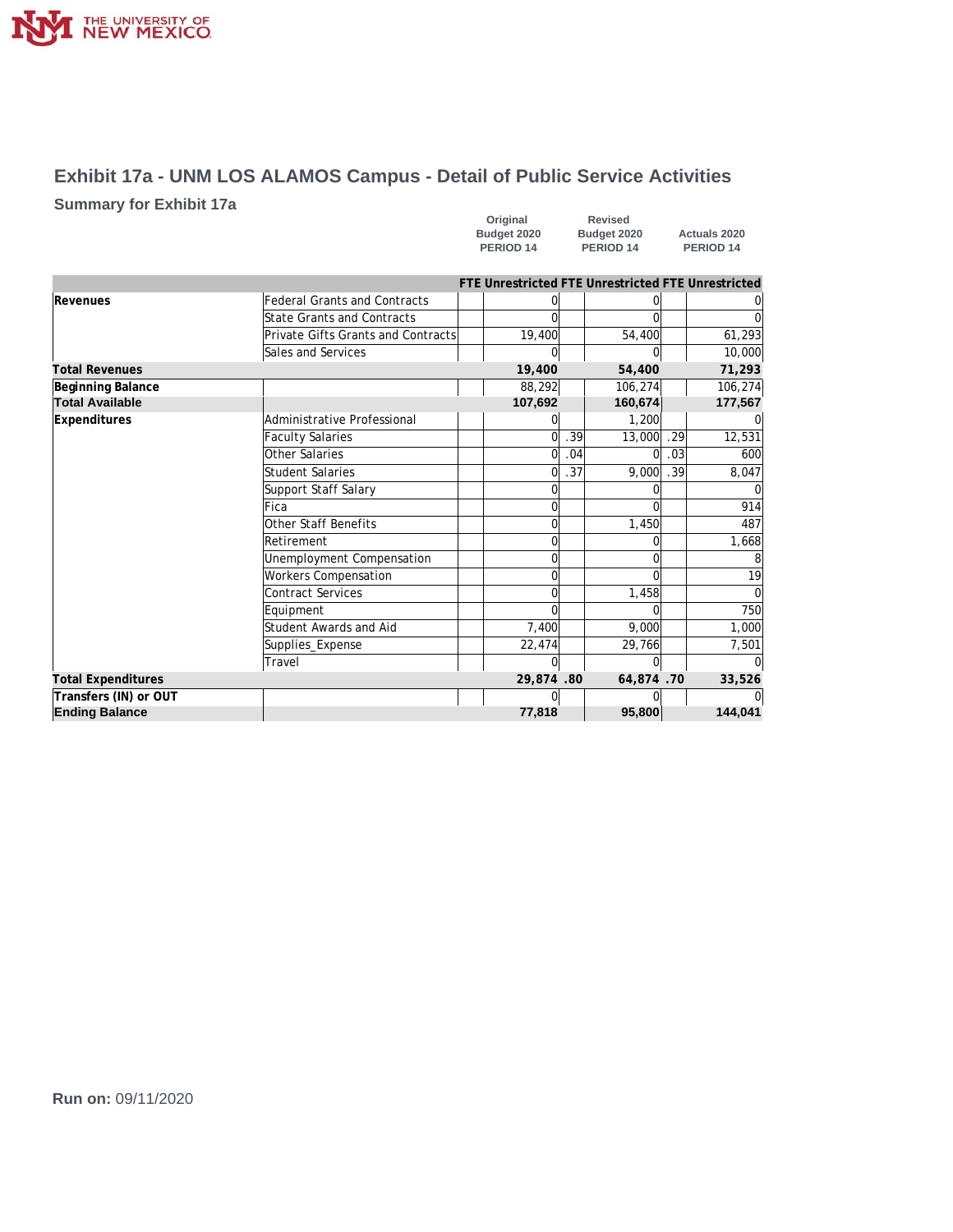

#### **Exhibit 19 - UNM LOS ALAMOS Campus Summary of Student Aid Grants and Stipends**

| Original         | <b>Revised</b> |                      |
|------------------|----------------|----------------------|
| Budget 2020      | Budget 2020    | <b>Actuals 2020</b>  |
| <b>PERIOD 14</b> | PERIOD 14      | PERIOD <sub>14</sub> |

|                        |              |                                                              |          |   | Unrestricted Restricted Unrestricted Restricted Unrestricted Restricted |    |              |     |
|------------------------|--------------|--------------------------------------------------------------|----------|---|-------------------------------------------------------------------------|----|--------------|-----|
| Revenues               |              | Private and Other Sources Gifts Scholarships and Fellowships | 16.750   |   | 16.750                                                                  |    | 8.504.87     | .00 |
|                        | <b>Other</b> | <b>Miscellaneous</b>                                         |          |   |                                                                         |    | 1.050.00     | .00 |
| Total Revenues         |              |                                                              | 16.750   |   | 16,750                                                                  | Ωl | 9.554.87     | .00 |
| Beginning Balance      |              |                                                              | 108.237  |   | 115,407                                                                 | 0  | 115,407.38   | .00 |
| <b>Total Available</b> |              |                                                              | 124,987  |   | 132,157                                                                 |    | 124,962.25   | .00 |
| Expenditures           |              | Private and Other Sources Gifts Scholarships and Fellowships | 38,000   |   | 38,000                                                                  |    | 20.742.50    | .00 |
|                        |              | Gifts for Schools and Fellowships                            | 37,819   |   | 37.819                                                                  |    | 41.085.00    | .00 |
|                        | <b>Other</b> | <b>Miscellaneous</b>                                         |          |   |                                                                         |    | 1.830.17     | .00 |
| Total Expenditures     |              |                                                              | 75.819   |   | 75.819                                                                  | n  | 63.657.67    | .00 |
| Transfers (IN) or OUT  |              |                                                              | (59,069) |   | (59,069)                                                                | 0  | (58, 222.18) | .00 |
| <b>Ending Balance</b>  |              |                                                              | 108.237  | 0 | 115.407                                                                 | 0  | 119.526.76   | .00 |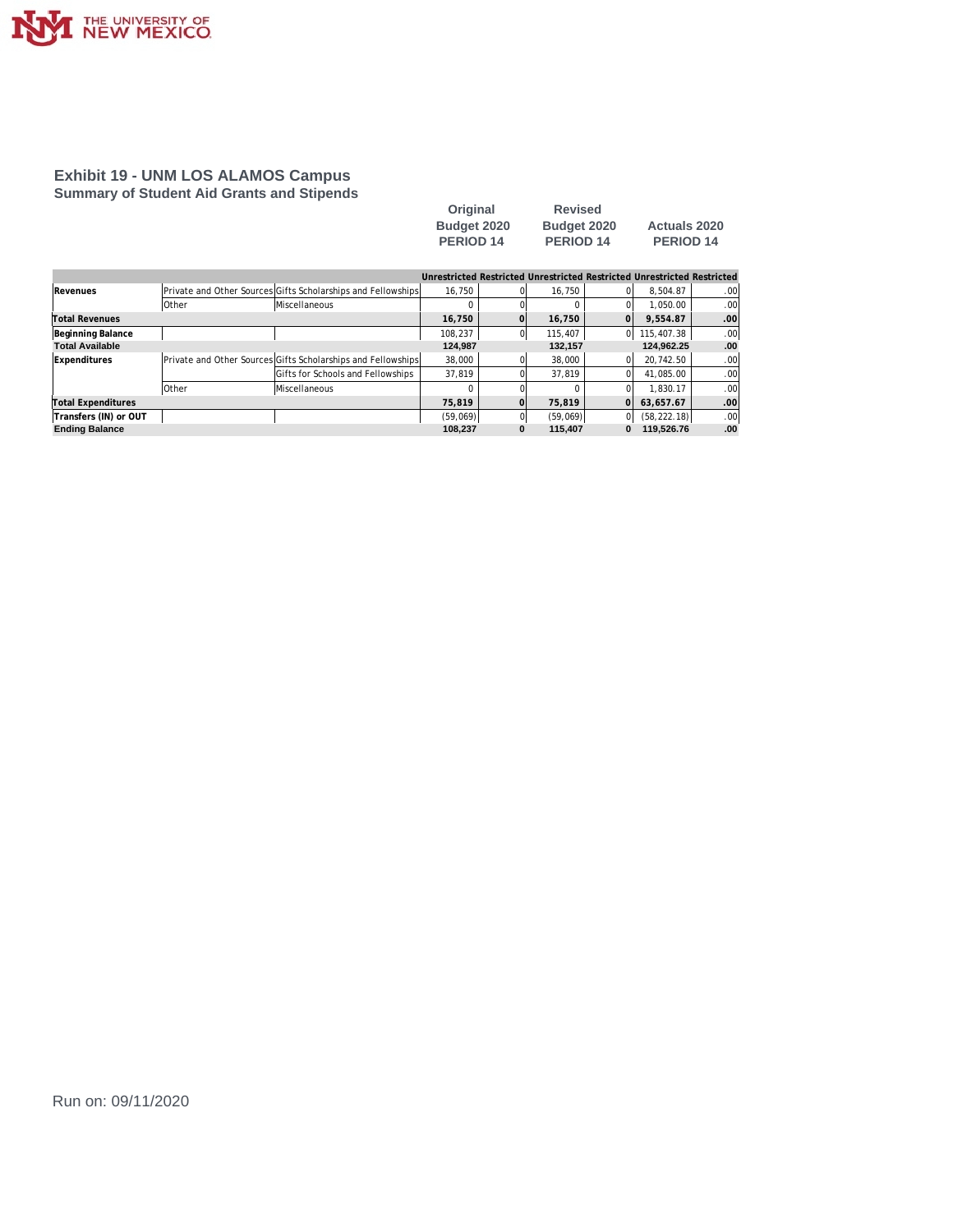

#### **Exhibit 20 - UNM LOS ALAMOS Campus Summary of Auxiliary Enterprises**

|                        |                      | Original<br>Budget 2020<br><b>PERIOD 14</b> |          | <b>Revised</b><br>Budget 2020<br>PERIOD <sub>14</sub> |      | Actuals 2020<br>PERIOD 14                                                                       |     |
|------------------------|----------------------|---------------------------------------------|----------|-------------------------------------------------------|------|-------------------------------------------------------------------------------------------------|-----|
|                        |                      |                                             |          |                                                       |      | FTE Unrestricted FTE Restricted FTE Unrestricted FTE Restricted FTE Unrestricted FTE Restricted |     |
| Revenues               | Sales and Services   | 73.000                                      | ΩI       | 73.000                                                |      | 58.129.21                                                                                       | .00 |
|                        | <b>Other Sources</b> | 25,000                                      | $\Omega$ | 25,000                                                |      | 29.671.54                                                                                       | .00 |
| <b>Total Revenues</b>  |                      | 98,000                                      |          | 98,000                                                |      | 87.800.75                                                                                       | .00 |
| Beginning Balance      |                      | 643,589                                     | $\Omega$ | 676.734                                               |      | 676.734.22                                                                                      | .00 |
| <b>Total Available</b> |                      | 741.589.00                                  | .00      | 774.734.00                                            | .00  | 764.534.97                                                                                      | .00 |
| Expenditures           | Supplies Expense     | 248,000                                     | 01       | 248.000                                               |      | 69.294.23                                                                                       | .00 |
| Transfers (IN) or OUT  |                      |                                             | 0l       |                                                       |      | .00 <sup>1</sup>                                                                                | .00 |
| <b>Ending Balance</b>  |                      | 493.589.00                                  | .00      | 526.734.00                                            | .00. | 695.240.74                                                                                      | .00 |

**Original Revised**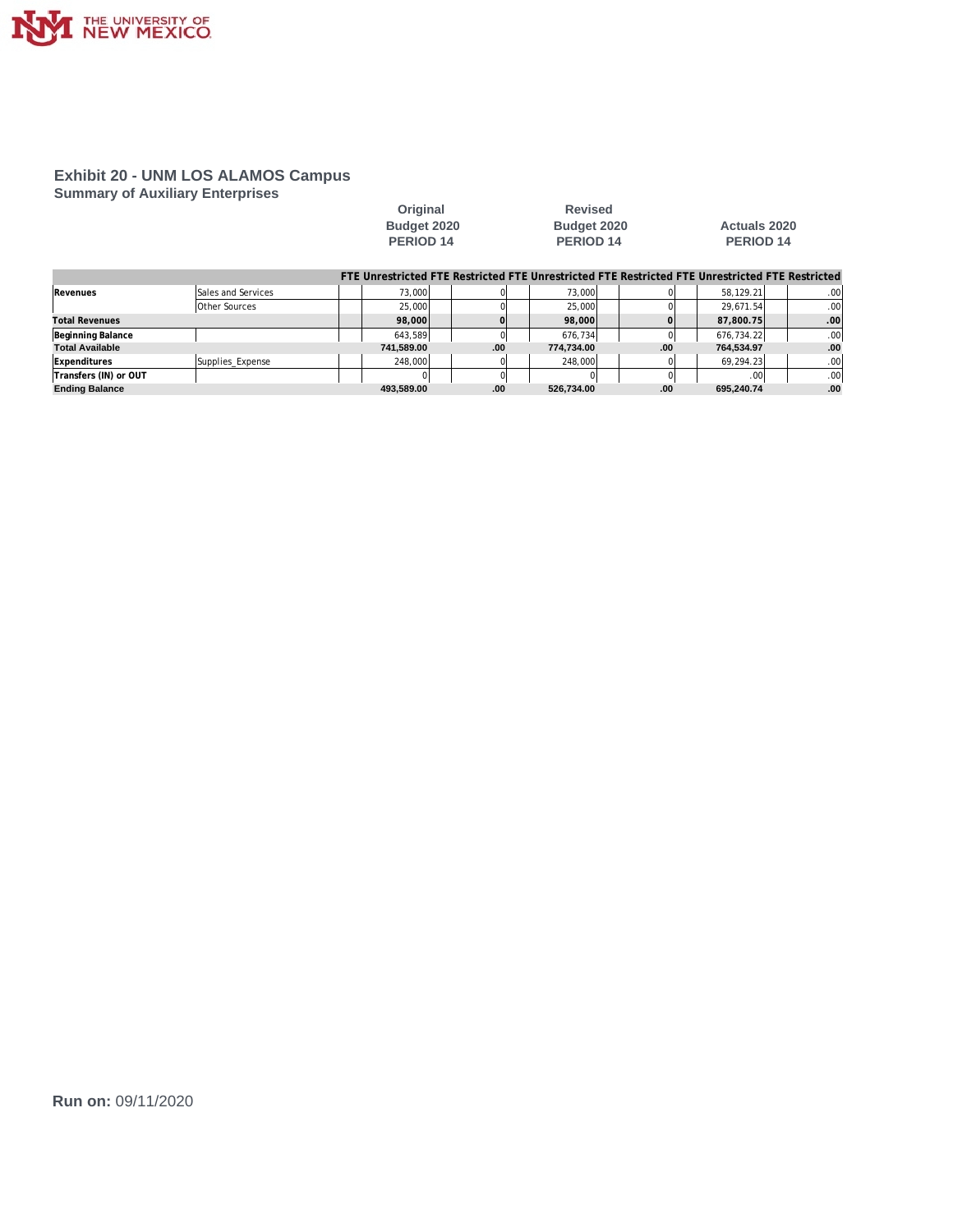

**Summary of Current Fund Revenues By Source**

|                                                |                                            | Original                                                  |                |                      | <b>Revised</b> |                                |                |
|------------------------------------------------|--------------------------------------------|-----------------------------------------------------------|----------------|----------------------|----------------|--------------------------------|----------------|
|                                                |                                            | Budget 2020                                               |                |                      | Budget 2020    | <b>Actuals 2020</b>            |                |
|                                                |                                            | PERIOD <sub>14</sub>                                      |                | PERIOD <sub>14</sub> |                | PERIOD 14                      |                |
|                                                |                                            |                                                           |                |                      |                |                                |                |
|                                                |                                            | Unrestricted                                              | Restricted     | Unrestricted         | Restricted     | <b>Unrestricted Restricted</b> |                |
| <b>TUITION AND FEES</b>                        | Instruction and General<br>Ex <sub>2</sub> | 1,118,190                                                 | $\Omega$       | 1,118,190            | 0l             | 999,171                        | $\overline{0}$ |
|                                                | Student Social and<br>Cultural Ex 15       | 60,955                                                    | $\overline{0}$ | 60,955               | 0l             | 55,547                         | 0              |
| TOTAL TUITION AND FEES                         |                                            | 1,179,145                                                 |                | 0 1, 179, 145        |                | 0 1,054,719                    | $\overline{0}$ |
| <b>STATE APPROPRIATIONS</b>                    | Instruction and General<br>Ex <sub>2</sub> | 1,888,279                                                 | $\overline{0}$ | 1,887,600            | $\overline{0}$ | 1,887,600                      | 0              |
| TOTAL STATE APPROPRIATIONS                     |                                            | 1,888,279                                                 |                | 0 1,887,600          |                | 0 1,887,600                    | 0              |
| LOCAL APPROPRIATIONS   Instruction and General |                                            | 1,450,000                                                 | $\mathbf 0$    | 1,450,000            | $\Omega$       | 1,519,364                      | $\Omega$       |
|                                                | Ex 2                                       |                                                           |                |                      |                |                                |                |
| TOTAL LOCAL APPROPRIATIONS                     |                                            | 1,450,000                                                 |                | 0 1,450,000          |                | 0 1,519,364                    | $\Omega$       |
| <b>FEDERAL GRANTS AND</b>                      | Instruction and General                    | $\Omega$                                                  | 475,000        | $\Omega$             | 475,000        | 87,040                         | 10,893         |
| <b>CONTRACTS</b>                               | Ex <sub>2</sub>                            |                                                           |                |                      |                |                                |                |
|                                                | Public Service Ex 17                       | $\Omega$                                                  | 356,157        | $\Omega$             | 356,157        | $\Omega$                       | 143,418        |
|                                                | Student Aid Ex 19                          | $\overline{0}$                                            | $\overline{0}$ | $\overline{0}$       | 0              | 0                              | 3,701          |
|                                                | TOTAL FEDERAL GRANTS AND CONTRACTS         |                                                           |                |                      |                |                                |                |
|                                                |                                            | $\Omega$                                                  | 831,157        | 0                    | 831,157        |                                | 87,040 158,012 |
| <b>STATE GRANTS AND</b>                        | Instruction and General                    | $\Omega$                                                  | 11,500         | 679                  | 11,500         | 2,254                          | 5,166          |
| <b>CONTRACTS</b>                               | Ex <sub>2</sub>                            |                                                           |                |                      |                |                                |                |
|                                                | Student Social and                         | $\mathbf{0}$                                              | $\mathbf 0$    | $\overline{0}$       | $\overline{0}$ | $\Omega$                       | $\Omega$       |
|                                                | Cultural Ex 15                             |                                                           |                |                      |                |                                |                |
|                                                | Public Service Ex 17                       | $\Omega$                                                  | 185.000        | $\Omega$             | 185,000        | $\Omega$                       | 135,120        |
|                                                | Student Aid Ex 19                          | $\overline{0}$                                            | $\Omega$       | $\Omega$             | $\Omega$       | 1.050                          |                |
|                                                | TOTAL STATE GRANTS AND CONTRACTS           | $\overline{0}$                                            | 196,500        | 679                  | 196,500        |                                | 3,304 140,286  |
| <b>LOCAL GRANTS AND</b><br><b>CONTRACTS</b>    | Public Service Ex 17                       | $\Omega$                                                  |                | $\Omega$             | $\Omega$       | $\Omega$                       |                |
|                                                | TOTAL LOCAL GRANTS AND CONTRACTS           | 0                                                         | 0              | 0                    | $\overline{0}$ | 0                              | $\overline{0}$ |
| PRIVATE GIFTS GRANTS<br>AND CONTRACTS          | Public Service Ex 17                       | 19,400                                                    | $\Omega$       | 54,400               | $\Omega$       | 61,293                         | 51,888         |
|                                                | Student Aid Ex 19                          | 16,750                                                    | 0              | 16,750               | $\overline{0}$ | 8,505                          | $\overline{0}$ |
|                                                | TOTAL PRIVATE GIFTS GRANTS AND CONTRACTS   |                                                           |                |                      |                |                                |                |
|                                                |                                            | 36,150                                                    | $\overline{0}$ | 71,150               | 0              | 69,798                         | 51,888         |
| <b>SALES AND SERVICES</b>                      | Instruction and General<br>Ex <sub>2</sub> | 60,000                                                    | $\Omega$       | 60,000               | $\Omega$       | 54,908                         |                |
|                                                | Public Service Ex 17                       | $\Omega$                                                  | $\Omega$       | $\Omega$             | $\overline{0}$ | 10,000                         | 0              |
|                                                | Auxiliaries Ex 20                          | 73,000                                                    | $\overline{0}$ | 73,000               | $\overline{0}$ | 58.129                         | $\Omega$       |
| TOTAL SALES AND SERVICES                       |                                            | 133,000                                                   | 0              | 133,000              | $\overline{0}$ | 123,037                        | 0              |
| <b>OTHER SOURCES</b>                           | Instruction and General                    | 32,400                                                    | $\mathbf 0$    | 32,400               | $\Omega$       | 64,017                         | $\Omega$       |
|                                                | Fx <sub>2</sub>                            |                                                           |                |                      |                |                                |                |
|                                                | Auxiliaries Ex 20                          | 25,000                                                    | $\mathbf 0$    | 25,000               | 0              | 29,672                         | 0              |
| TOTAL OTHER SOURCES                            |                                            | 57,400                                                    | 0              | 57,400               | $\Omega$       | 93,689                         | $\Omega$       |
| <b>Grand Total</b>                             |                                            | 4,743,974 1,027,657 4,778,974 1,027,657 4,838,550 350,186 |                |                      |                |                                |                |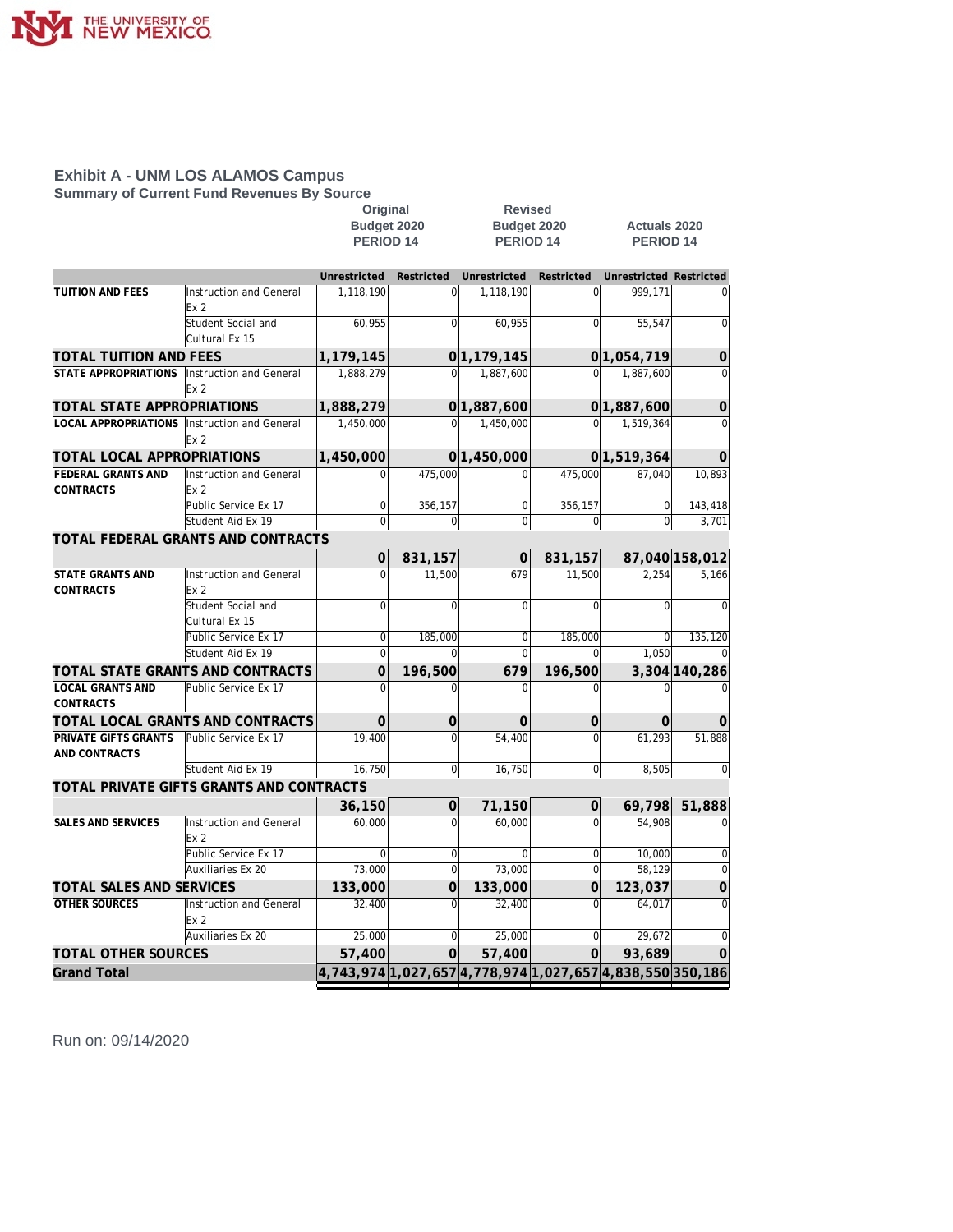

**Summary of Current Fund Salaries**

**PERIOD 14 PERIOD 14 PERIOD 14**

**Revised Budget 2020 Actuals 2020**<br>**PERIOD 14 PERIOD 14** 

|                                        |                                   | <b>FTE</b>       |                |                  |                     |       | Unrestricted FTE Restricted FTE Unrestricted |      |                |       | FTE Restricted FTE Unrestricted FTE Restricted |      |                |
|----------------------------------------|-----------------------------------|------------------|----------------|------------------|---------------------|-------|----------------------------------------------|------|----------------|-------|------------------------------------------------|------|----------------|
|                                        | SALARIES BY CATEGORY AND EXHIBIT  |                  |                |                  |                     |       |                                              |      |                |       |                                                |      |                |
| <b>Faculty Salaries</b>                | Instruction Ex 10                 | 48.61            | 1,243,788      | .00              | $\mathbf{O}$        | 28.39 | 1,243,788                                    | .00  | $\mathbf 0$    | 27.46 | 1,144,632                                      | .00  | $\mathbf 0$    |
|                                        | Academic Support                  | 2.65             | 172,891        | .00              | $\mathsf{O}\xspace$ | 2.28  | 172,891                                      | .00  | $\mathbf 0$    | 2.51  | 177,086                                        | .00  | 0              |
|                                        | Ex 11                             |                  |                |                  |                     |       |                                              |      |                |       |                                                |      |                |
|                                        | <b>Student Services</b>           | 3.28             | 51,180         | .00              | $\Omega$            | .35   | 51,180                                       | .00  | $\mathbf 0$    | .44   | 21,315                                         | .00  | $\overline{0}$ |
|                                        | Ex 12                             |                  |                |                  |                     |       |                                              |      |                |       |                                                |      |                |
|                                        | Institutional                     | 1.00             | 150,000        | .00              | $\Omega$            | 1.00  | 150,000                                      | .00  | $\mathbf 0$    | 1.00  | 156,000                                        | .00  | $\overline{0}$ |
|                                        | Support Ex 13                     |                  |                |                  |                     |       |                                              |      |                |       |                                                |      |                |
|                                        | Public Service Ex 17              | .00              | $\overline{0}$ | 1.50             | 100,000             | .39   | 13,000                                       | 1.50 | 100,000        | .29   | 12,531                                         | 1.43 | 104,337        |
| <b>Total Faculty Salaries</b>          |                                   | 55.54            | 1,617,859      | 1.50             | 100.000 32.41       |       | 1,630,859                                    | 1.50 |                |       | 100,000 31.70 1,511,564 1.43                   |      | 104,337        |
| Administrative<br>Professional         | Instruction Ex 10                 | 2.00             | 61,906         | .00              | $\Omega$            | .49   | 61,906                                       | .00  | $\Omega$       | .49   | 15,722                                         | .00  | $\Omega$       |
|                                        | Academic Support<br>Ex 11         | 3.50             | 167,296        | .00              | $\mathbf 0$         | 3.49  | 167,296                                      | .00  | $\mathbf 0$    | 3.50  | 167,815                                        | .00. | 0              |
|                                        | <b>Student Services</b><br>Ex 12  | 2.00             | 127,125        | .00              | $\mathbf 0$         | 2.17  | 127,125                                      | .00  | $\mathbf 0$    | 2.20  | 132,924                                        | .00  | 0              |
|                                        | Institutional                     | 5.75             | 270,770        | .00              | $\mathbf 0$         | 4.07  | 270,770                                      | .00  | $\mathbf 0$    | 4.08  | 283,411                                        | .00  | 0              |
|                                        | Support Ex 13                     |                  |                |                  |                     |       |                                              |      |                |       |                                                |      |                |
|                                        | Public Service Ex 17              | .00              | $\overline{0}$ | 4.00             | 147,837             | .00   | 1,200                                        | 4.00 | 147,837        | .00   | $\Omega$                                       | 1.66 | 86,613         |
|                                        | Total Administrative Professional | 13.25            | 627,097        | 4.00             | 147,837 10.22       |       | 628,297                                      | 4.00 | 147,837 10.27  |       | 599,872 1.66                                   |      | 86,613         |
| GA TA RA PA Salary   Instruction Ex 10 |                                   | .00              | $\overline{0}$ | .00              | $\Omega$            | .58   | $\Omega$                                     | .00  | $\Omega$       | .61   | 15,537                                         | .00  | 0              |
| Total GA TA RA PA Salary               |                                   | .00              | $\overline{0}$ | .00              | $\overline{0}$      | .58   | $\overline{0}$                               | .00  | $\overline{O}$ | .61   | 15,537                                         | .00  | $\overline{O}$ |
| Support Staff Salary Instruction Ex 10 |                                   | .00              | $\overline{0}$ | .00              | $\mathbf 0$         | .00   | $\Omega$                                     | .00  | $\mathbf 0$    | .00   | $\mathbf 0$                                    | .00  | 0              |
|                                        | Academic Support<br>Ex 11         | .00              | $\overline{0}$ | .00              | $\Omega$            | .00   | $\Omega$                                     | .00  | $\overline{0}$ | .00   | $\Omega$                                       | .00  | $\overline{0}$ |
|                                        | <b>Student Services</b><br>Ex 12  | 6.00             | 202,563        | .00              | $\overline{0}$      | 3.59  | 202,563                                      | .00  | $\overline{0}$ | 3.83  | 158,338                                        | .00  | 0              |
|                                        | Institutional                     | 1.00             | 53,000         | .00              | $\mathbf 0$         | .63   | 53,000                                       | .00  | $\mathbf 0$    | .72   | 35,973                                         | .00  | 0              |
|                                        | Support Ex 13                     |                  |                |                  |                     |       |                                              |      |                |       |                                                |      |                |
|                                        | Operations and                    | 1.00             | 36,489         | .00              | $\Omega$            | .98   | 36,489                                       | .00  | $\overline{0}$ | .99   | 36,802                                         | .00  | $\overline{0}$ |
|                                        | Maintenance of                    |                  |                |                  |                     |       |                                              |      |                |       |                                                |      |                |
|                                        | Plant Ex 14                       |                  |                |                  |                     |       |                                              |      |                |       |                                                |      |                |
|                                        | Public Service Ex 17              | .00              | $\Omega$       | 2.75             | 114,485             | .00   | $\Omega$                                     | 2.75 | 114,485        | .00   | $\mathbf 0$                                    | .00  | $\mathbf 0$    |
| <b>Total Support Staff Salary</b>      |                                   | 8.00             | 292,052        | 2.75             | 114,485             | 5.20  | 292,052                                      | 2.75 | 114,485        | 5.54  | 231,113                                        | .00  | $\overline{O}$ |
| <b>Technician Salary</b>               | Instruction Ex 10                 | 1.75             | 68,633         | .00              | $\mathbf 0$         | .55   | 68,633                                       | .00  | $\mathbf 0$    | .41   | 15,400                                         | .00  | 0              |
|                                        | Academic Support<br>Ex 11         | 1.00             | 46,360         | .00              | $\mathsf{O}\xspace$ | 1.00  | 46,360                                       | .00  | $\mathbf 0$    | 1.00  | 46,360                                         | .00  | $\mathbf 0$    |
|                                        | Institutional<br>Support Ex 13    | 3.00             | 119,185        | .00              | $\Omega$            | 2.16  | 119,185                                      | .00. | $\mathbf 0$    | 2.37  | 96,815                                         | .00. | $\mathbf 0$    |
|                                        | Operations and                    | 1.00             | 45,850         | .00              |                     | 1.00  | 45,850                                       | .00  | $\overline{0}$ | 1.00  | 45,850                                         | .00  | O              |
|                                        | Maintenance of                    |                  |                |                  |                     |       |                                              |      |                |       |                                                |      |                |
|                                        | Plant Ex 14                       |                  |                |                  |                     |       |                                              |      |                |       |                                                |      |                |
|                                        | Public Service Ex 17              | .00              | $\overline{0}$ | .00              | $\mathbf 0$         | .00   |                                              | .00  | $\mathbf 0$    | .00   | $\Omega$                                       | 1.06 | 55.929         |
| <b>Total Technician Salary</b>         |                                   | 6.75             | 280,028        | .00              | $\overline{0}$      | 4.71  | 280,028                                      | .00  | $\overline{0}$ | 4.78  | 204,424 1.06                                   |      | 55,929         |
| Other Salaries                         | Instruction Ex 10                 | .00              | 18,720         | .00              | $\mathbf{0}$        | .09   | 18,720                                       | .00  | $\mathbf 0$    | .08   | 1,678                                          | .00  | $\mathbf 0$    |
|                                        | Academic Support<br>Ex 11         | .00              | 6,200          | .00              | $\mathsf{O}\xspace$ | .00   | 6,200                                        | .00  | $\mathbf 0$    | .00   | $\mathbf 0$                                    | .00  | $\mathbf 0$    |
|                                        | <b>Student Services</b>           | .00              | $\Omega$       | .00              | $\Omega$            | .02   | $\Omega$                                     | .00  | $\mathbf 0$    | .01   | 525                                            | .00  | $\Omega$       |
|                                        | Ex 12<br>Institutional            | .00              | 6,000          | .00              | $\mathbf 0$         | .00   | 6,000                                        | .00  | $\mathbf 0$    | .00   | $\mathbf 0$                                    | .00  | $\overline{0}$ |
|                                        | Support Ex 13                     |                  |                |                  |                     |       |                                              |      |                |       |                                                |      |                |
|                                        | Public Service Ex 17              | .00              | $\Omega$       | .00              | $\Omega$            | .04   | $\Omega$                                     | .00  | $\mathbf 0$    | .03   | 600                                            | .00  | $\mathbf 0$    |
| <b>Total Other Salaries</b>            |                                   | .00 <sub>1</sub> | 30,920         | .00 <sub>1</sub> | $\overline{O}$      | .15   | 30.920                                       | .00  | $\overline{0}$ | .12   | 2,803                                          | .00  | $\Omega$       |
|                                        |                                   |                  |                |                  |                     |       |                                              |      |                |       |                                                |      |                |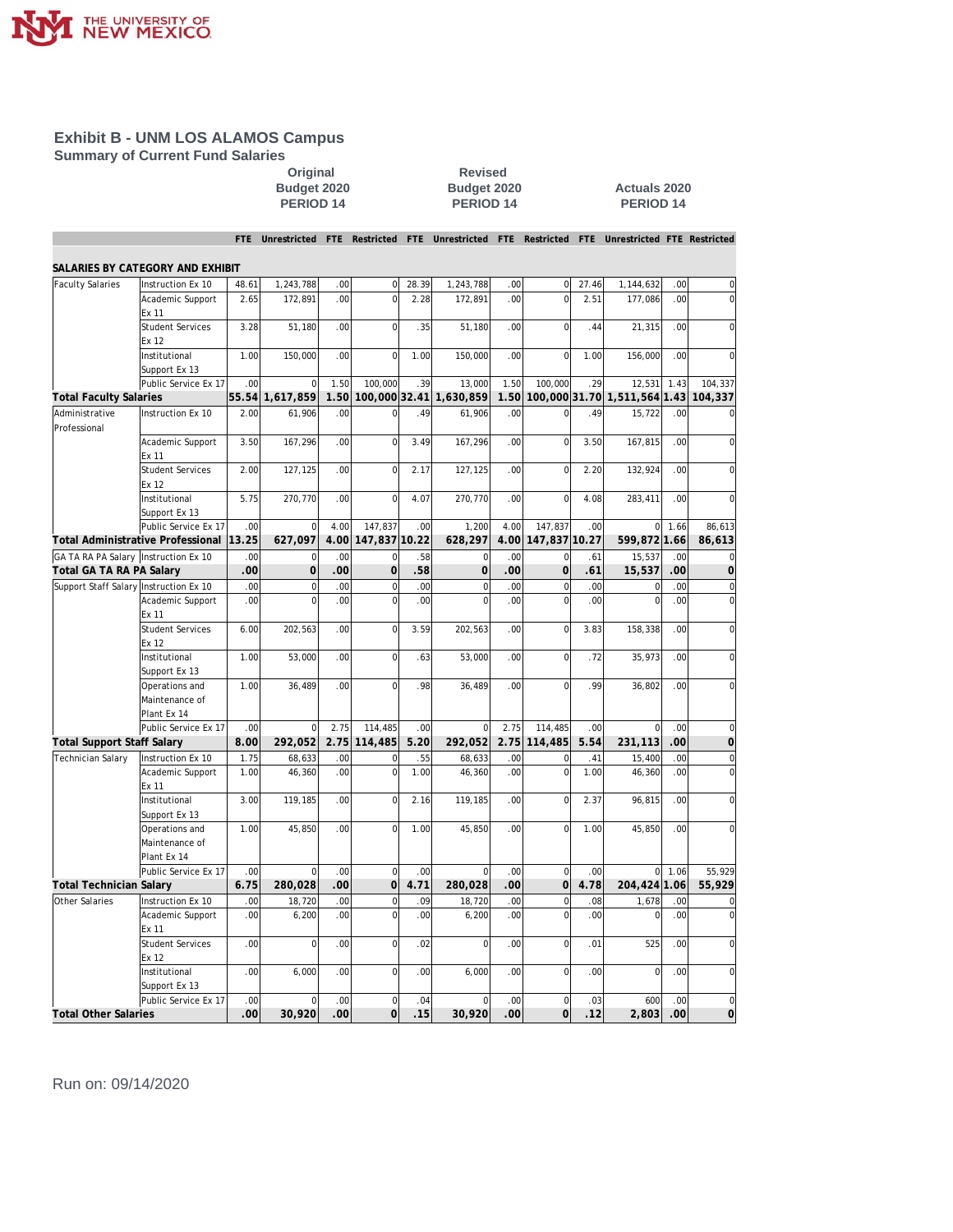

**Summary of Current Fund Salaries**

Original Revised<br>Budget 2020 Budget 20:<br>PERIOD 14 PERIOD 1 **Budget 2020**<br>**PERIOD 14 BUDGE 2020**<br>**PERIOD 14 PERIOD 14 PERIOD 14 PERIOD 14**

|                                  |                                              | FTE   | Unrestricted                                                                             | <b>FTE</b>       | Restricted     | <b>FTE</b> | Unrestricted   | FTE  | Restricted     | <b>FTE</b> | Unrestricted   |                  | FTE Restricted      |
|----------------------------------|----------------------------------------------|-------|------------------------------------------------------------------------------------------|------------------|----------------|------------|----------------|------|----------------|------------|----------------|------------------|---------------------|
| Federal Workstudy<br>Salaries    | Instruction Ex 10                            | .00   | $\mathbf 0$                                                                              | .00              | $\mathbf 0$    | .00        | $\mathbf 0$    | .00  | $\mathbf 0$    | .00        | 0              | .00              | $\mathsf{O}\xspace$ |
|                                  | Academic Support<br>Ex 11                    | .00   | $\mathbf 0$                                                                              | .37              | 7,000          | .04        | $\mathbf 0$    | .37  | 7,000          | .03        | 608            | .07              | 1,418               |
|                                  | <b>Student Services</b><br>Ex 12             | .00   | $\mathbf 0$                                                                              | .45              | 8,500          | .07        | $\overline{0}$ | .45  | 8,500          | .09        | 1,734          | .20              | 4,046               |
|                                  | Institutional<br>Support Ex 13               | .00   | $\mathbf 0$                                                                              | .50              | 9,500          | .12        | $\mathbf 0$    | .50  | 9,500          | .12        | 2,327          | .27              | 5,429               |
| Total Federal Workstudy Salaries |                                              | .00   | $\overline{0}$                                                                           | 1.32             | 25,000         | .23        | $\mathbf 0$    | 1.32 | 25,000         | 24         | 4,669          | 54               | 10,893              |
| State Workstudy<br>Salaries      | Instruction Ex 10                            | .00   | $\mathbf 0$                                                                              | .00              | $\mathbf 0$    | .00        | $\overline{0}$ | .00  | $\mathbf 0$    | .00        | $\mathbf 0$    | .00              | $\bf 0$             |
|                                  | Academic Support<br>Ex 11                    | .00   | $\mathbf 0$                                                                              | .18              | 3,500          | .00        | 0              | .18  | 3,500          | .00        | 0              | .00              | $\bf 0$             |
|                                  | <b>Student Services</b><br>Ex 12             | .00   | $\mathbf 0$                                                                              | .21              | 4,000          | .19        | 0              | .21  | 4,000          | .12        | 2,214          | .26              | 5,166               |
|                                  | Institutional<br>Support Ex 13               | .00   | $\mathbf 0$                                                                              | .21              | 4,000          | .00        | $\mathbf 0$    | .21  | 4,000          | .00        | 0              | .00              | $\mathbf 0$         |
|                                  | Student Social and<br>Cultural Ex 15         | .00   | $\mathbf 0$                                                                              | .00              | $\mathbf 0$    | .00        | $\mathbf 0$    | .00  | $\overline{0}$ | .00        | 0              | .00              | $\mathsf{O}\xspace$ |
| Total State Workstudy Salaries   |                                              | .00   | $\overline{0}$                                                                           | .60              | 11,500         | .19        | $\mathbf 0$    | .60  | 11,500         | .12        | 2,214          | 26               | 5,166               |
| <b>Student Salaries</b>          | Instruction Ex 10                            | .00   | $\mathbf 0$                                                                              | .00              | $\mathbf 0$    | .00        | $\mathbf 0$    | .00  | $\pmb{0}$      | .00        | 0              | .00              | $\overline{0}$      |
|                                  | Academic Support<br>Ex 11                    | .23   | 6,000                                                                                    | .00              | $\mathbf 0$    | .00        | 6,000          | .00  | $\mathbf 0$    | .00        | $\overline{0}$ | .00              | $\mathsf{O}\xspace$ |
|                                  | <b>Student Services</b><br>Ex 12             | .61   | 15.600                                                                                   | .00              | $\mathbf 0$    | .26        | 15,600         | .00  | $\mathbf 0$    | .43        | 8,496          | .00              | $\mathsf{O}\xspace$ |
|                                  | Institutional<br>Support Ex 13               | .35   | 9,000                                                                                    | .00              | $\mathbf 0$    | .08        | 9,000          | .00  | $\overline{0}$ | .06        | 1,254          | .00              | $\mathsf{O}\xspace$ |
|                                  | Public Service Ex 17                         | .00   | $\Omega$                                                                                 | .00              | $\mathbf 0$    | .37        | 9,000          | .00  | $\mathbf 0$    | .39        | 8,047          | .00              | $\mathsf{O}\xspace$ |
| <b>Total Student Salaries</b>    |                                              | 1.19  | 30,600                                                                                   | .00 <sub>1</sub> | $\overline{O}$ | .71        | 39,600         | .00  | $\overline{0}$ | .88        | 17,797         | .00 <sub>1</sub> | $\overline{0}$      |
|                                  | Grand Total SALARIES BY CATEGORY AND EXHIBIT |       |                                                                                          |                  |                |            |                |      |                |            |                |                  |                     |
|                                  |                                              |       | 84.73 2,878,556 10.17 398,822 54.40 2,901,756 10.17 398,822 54.26 2,589,993 4.95 262,938 |                  |                |            |                |      |                |            |                |                  |                     |
| SALARIES BY CATEGORY             |                                              |       |                                                                                          |                  |                |            |                |      |                |            |                |                  |                     |
| <b>Faculty Salaries</b>          |                                              | 55.54 | 1,617,859                                                                                | 1.50             | 100,000        | 32.41      | 1,630,859      | 1.50 | 100,000        | 31.70      | 1,511,564      | 1.43             | 104,337             |
| Administrative                   |                                              | 13.25 | 627,097                                                                                  | 4.00             | 147,837        | 10.22      | 628,297        | 4.00 | 147,837        | 10.27      | 599,872        | 1.66             | 86,613              |
| Professional                     |                                              |       |                                                                                          |                  |                |            |                |      |                |            |                |                  |                     |
| GA TA RA PA Salary               |                                              | .00   | $\mathbf 0$                                                                              | .00              | $\mathbf 0$    | .58        | $\mathbf 0$    | .00  | $\mathbf 0$    | .61        | 15,537         | .00              | $\bf 0$             |
| Support Staff Salary             |                                              | 8.00  | 292,052                                                                                  | 2.75             | 114,485        | 5.20       | 292,052        | 2.75 | 114,485        | 5.54       | 231,113        | .00              | $\overline{0}$      |
| <b>Technician Salary</b>         |                                              | 6.75  | 280,028                                                                                  | .00              | $\mathbf 0$    | 4.71       | 280,028        | .00  | $\mathbf 0$    | 4.78       | 204,424        | 1.06             | 55,929              |
| Other Salaries                   |                                              | .00   | 30,920                                                                                   | .00              | $\mathbf{0}$   | .15        | 30,920         | .00  | $\mathbf 0$    | .12        | 2,803          | .00              | $\overline{0}$      |
| Federal Workstudy<br>Salaries    |                                              | .00   | $\mathbf 0$                                                                              | 1.32             | 25,000         | .23        | $\mathbf 0$    | 1.32 | 25,000         | .24        | 4,669          | .54              | 10,893              |
| State Workstudy<br>Salaries      |                                              | .00   | $\mathbf 0$                                                                              | .60              | 11,500         | .19        | 0              | .60  | 11.500         | .12        | 2,214          | .26              | 5,166               |
| Student Salaries                 |                                              | 1.19  | 30,600                                                                                   | .00              | $\mathbf 0$    | .71        | 39,600         | .00  | $\overline{0}$ | .88        | 17.797         | .00 <sub>1</sub> | $\mathsf{O}\xspace$ |
|                                  | <b>Grand Total SALARIES BY CATEGORY</b>      |       | 84.73 2,878,556 10.17 398,822 54.40 2,901,756 10.17 398,822 54.26 2,589,993 4.95 262,938 |                  |                |            |                |      |                |            |                |                  |                     |
|                                  |                                              |       |                                                                                          |                  |                |            |                |      |                |            |                |                  |                     |
| SALARIES BY EXHIBIT              |                                              |       |                                                                                          |                  |                |            |                |      |                |            |                |                  |                     |
| Instruction Ex 10                |                                              | 52.36 | 1,393,047                                                                                | .00              | $\mathbf{0}$   | 30.10      | 1,393,047      | .00  | $\vert$        | 29.05      | 1,192,969      | .00 <sub>1</sub> | $\mathsf{O}\xspace$ |
| Academic Support<br>Ex 11        |                                              | 7.38  | 398,747                                                                                  | .55              | 10,500         | 6.81       | 398,747        | .55  | 10,500         | 7.04       | 391,868        | .07              | 1,418               |
| Student Services<br>Ex 12        |                                              | 11.89 | 396,468                                                                                  | .66              | 12,500         | 6.65       | 396,468        | .66  | 12,500         | 7.12       | 325,546        | .46              | 9,212               |
| Institutional<br>Support Ex 13   |                                              | 11.10 | 607,955                                                                                  | .71              | 13,500         | 8.06       | 607,955        | .71  | 13,500         | 8.35       | 575,780        | .27              | 5,429               |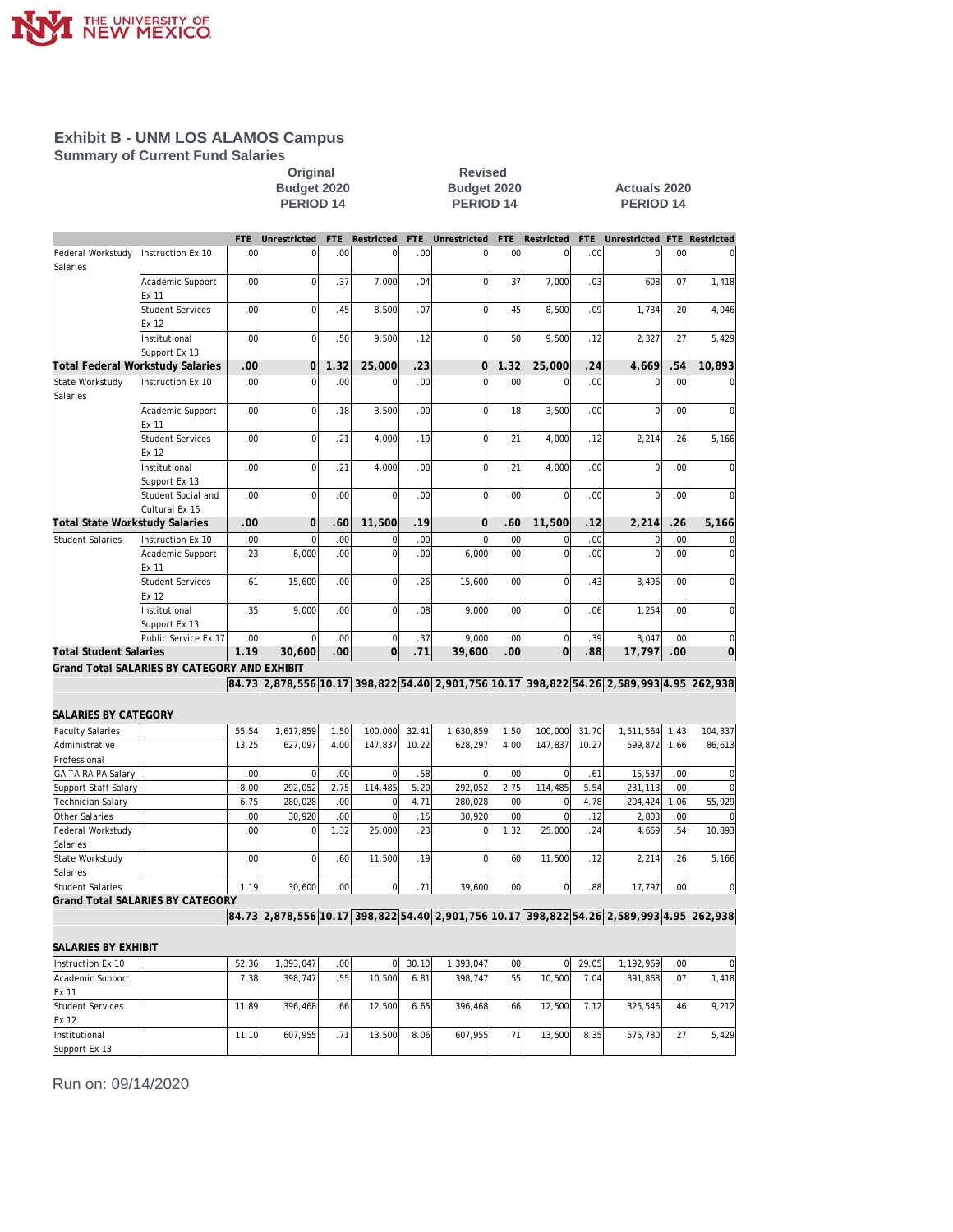

**Summary of Current Fund Salaries**

**Original Revised** 

**PERIOD 14 PERIOD 14 PERIOD 14**

**Budget 2020 Budget 2020 Actuals 2020**

|                                                                                                                          | FTF.            | Unrestricted | FTF.             | Restricted FTE |                  | Unrestricted FTE Restricted |      |         | FTF.             | Unrestricted FTE Restricted |        |          |
|--------------------------------------------------------------------------------------------------------------------------|-----------------|--------------|------------------|----------------|------------------|-----------------------------|------|---------|------------------|-----------------------------|--------|----------|
| Operations and                                                                                                           | 2.001           | 82.339       | .00              |                | 1.98             | 82.339                      | .00. |         | 1.99             | 82.651                      | .00    |          |
| Maintenance of                                                                                                           |                 |              |                  |                |                  |                             |      |         |                  |                             |        |          |
| Plant Ex 14                                                                                                              |                 |              |                  |                |                  |                             |      |         |                  |                             |        |          |
| Student Social and                                                                                                       | 00 <sub>1</sub> |              | .00 <sub>1</sub> |                | .00 <sup>1</sup> |                             | 00.  |         | .00 <sub>l</sub> |                             | . OO I | $\Omega$ |
| Cultural Ex 15                                                                                                           |                 |              |                  |                |                  |                             |      |         |                  |                             |        |          |
| Public Service Ex 17                                                                                                     | 00 <sub>1</sub> |              | 8.25             | 362.322        | .80              | 23,200                      | 8.25 | 362.322 | .71              | 21.178 4.15                 |        | 246.879  |
| Grand Total SALARIES BY EXHIBIT 84.73 2,878,556 10.17 398,822 54.40 2,901,756 10.17 398,822 54.26 2,589,993 4.95 262,938 |                 |              |                  |                |                  |                             |      |         |                  |                             |        |          |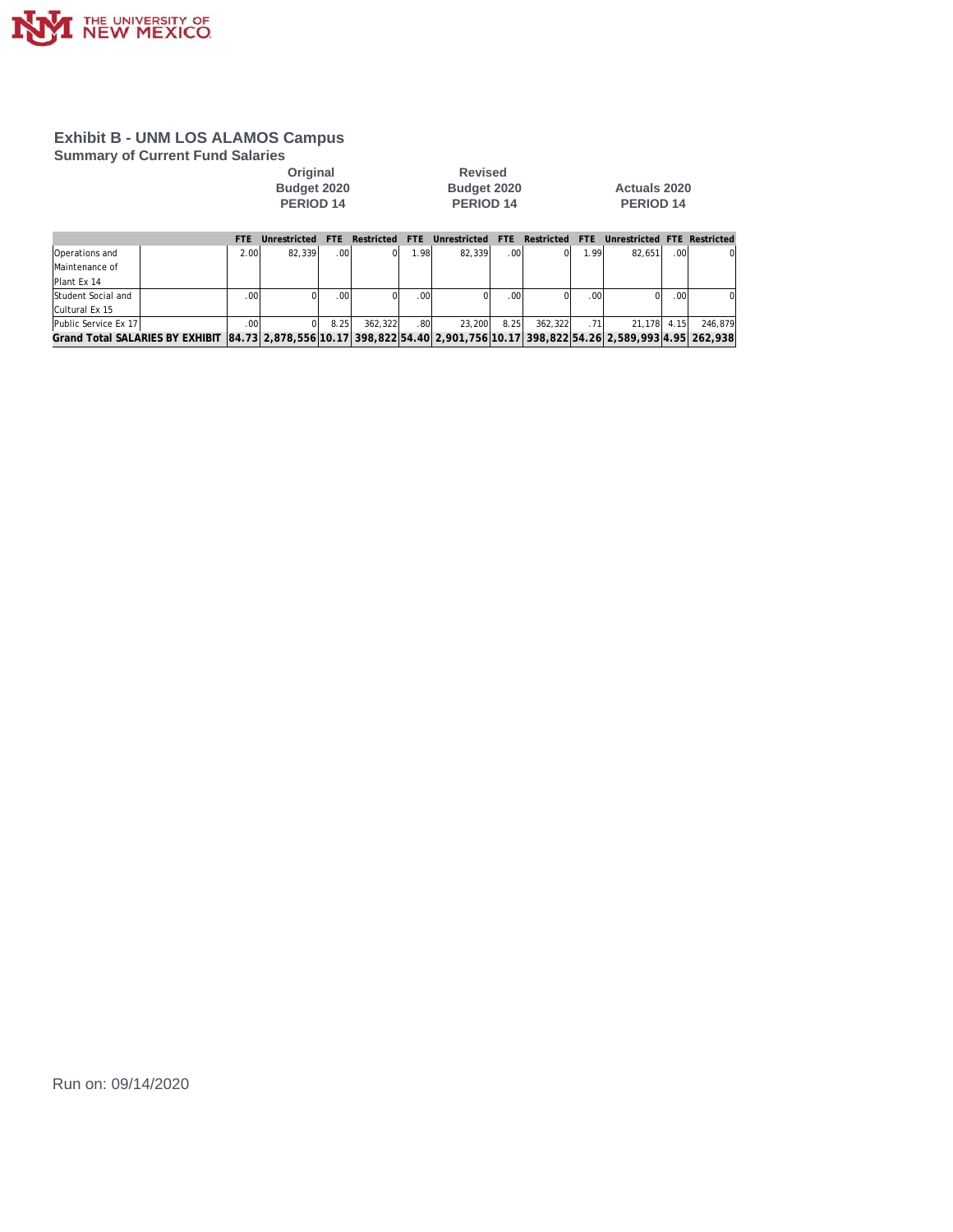#### **Exhibit C**

#### **University of New Mexico**

**Los Alamos**

**Salary Increases**

|                                                                      | L<br>$\mathbf I$<br>$\boldsymbol{\mathsf{N}}$<br>E.                                                          | 2019-2020<br><b>Proposed Percentage Salary Increase</b> | 2019-2020<br><b>Revised Percentage Salary Increase</b> | 2019-2020<br><b>Actual Percentage Salary Increase</b> |
|----------------------------------------------------------------------|--------------------------------------------------------------------------------------------------------------|---------------------------------------------------------|--------------------------------------------------------|-------------------------------------------------------|
| <b>Returning Faculty</b>                                             | $\overline{1}$                                                                                               | 4.00%                                                   | 4.00%                                                  | 4.00%                                                 |
| Adjunct Faculty (see note below)                                     | $\overline{c}$<br>$\mathbf{3}$<br>$\overline{4}$                                                             |                                                         |                                                        |                                                       |
| Returning Professional Staff (FLSA Exempt)                           | $\sqrt{5}$<br>$\,6\,$                                                                                        | 4.00%                                                   | 4.00%                                                  | 4.00%                                                 |
| Returning Support Staff (FLSA Non-Exempt)                            | $\overline{7}$                                                                                               | 4.00%                                                   | 4.00%                                                  | 4.00%                                                 |
| GA/TA                                                                | $\bf 8$<br>$\boldsymbol{9}$<br>$10$                                                                          | $\rm N/A$                                               | $\rm N/A$                                              | $\rm N/A$                                             |
| Students                                                             | 11<br>12<br>13                                                                                               | $0.00\%$                                                | $0.00\%$                                               | $0.00\%$                                              |
| Note on Adjunct Faculty:<br>Salary Scale<br>BA/BS<br>MA/MS/JD<br>PhD | 14<br>15<br>16<br>17<br>18                                                                                   | \$692.00/CH<br>\$744.00/CH<br>\$796.00/CH               | \$692.00/CH<br>\$744.00/CH<br>\$796.00/CH              | \$692.00/CH<br>\$744.00/CH<br>\$796.00/CH             |
|                                                                      | 19<br>$20\,$<br>21<br>$22\,$<br>$23\,$<br>$24\,$<br>25<br>$26\,$<br>$27\,$<br>28<br>29<br>$30\,$<br>31<br>32 |                                                         |                                                        |                                                       |
|                                                                      | 33<br>34<br>35<br>$36\,$<br>$37\,$<br>$38\,$<br>$39\,$<br>$40\,$<br>41                                       |                                                         |                                                        |                                                       |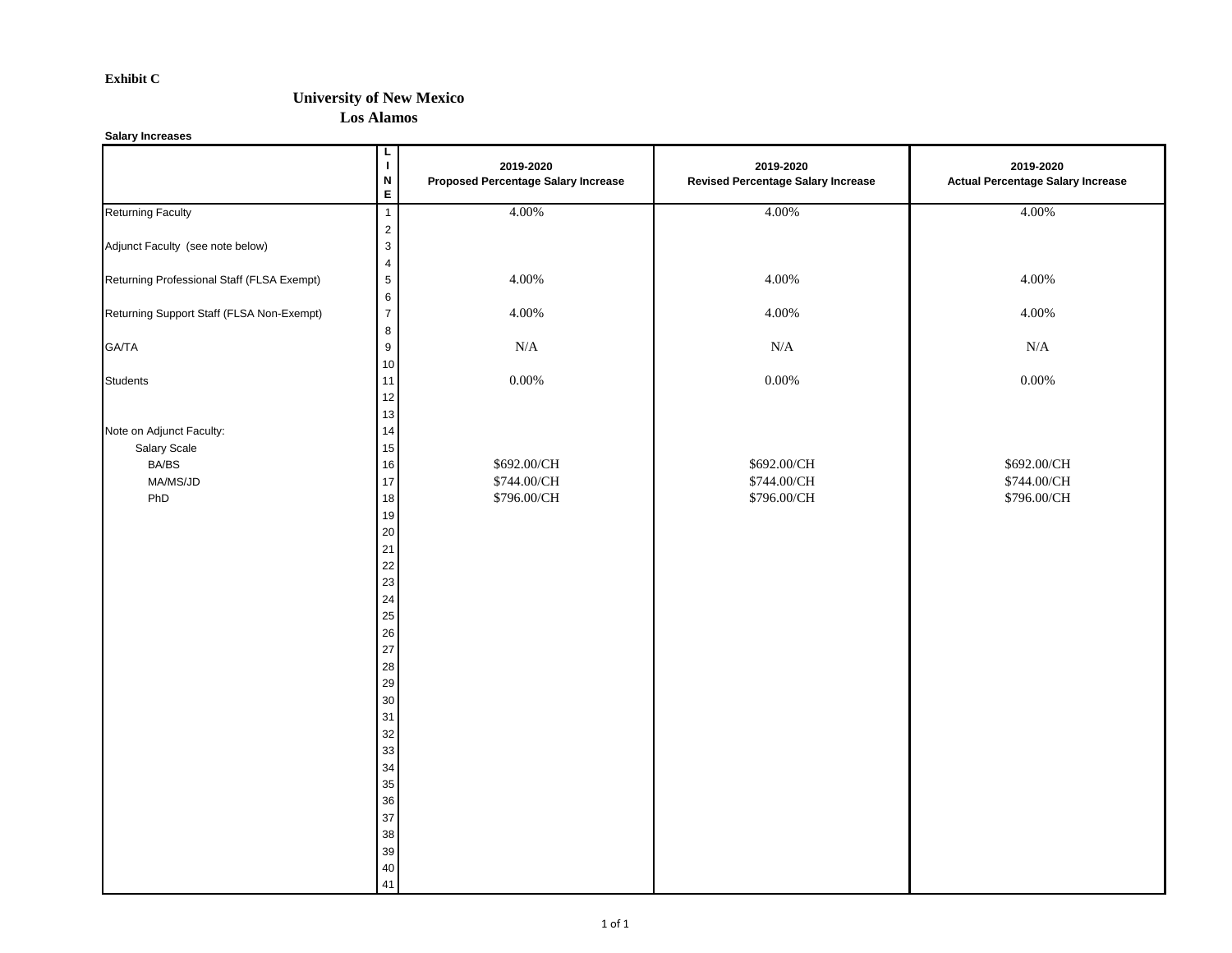# **Exhibit D**

# **University of New Mexico**

**Los Alamos**

# **Tuition, Summer Session, Required Fees, Revenue from Fees & Board**

|                                                 | N<br>E | <b>ORIGINAL</b><br>2020 | <b>REVISED</b><br>BUDGET 2019 BUDGET 2019<br>2020 | <b>ACTUALS</b><br>2019-2020 |
|-------------------------------------------------|--------|-------------------------|---------------------------------------------------|-----------------------------|
| <b>Undergraduate Tuition</b>                    | 1      |                         |                                                   |                             |
| Part-time Students (Hourly Rate)                | 2      |                         |                                                   |                             |
| <b>Resident In-District</b>                     | 3      | \$82.00                 | \$82.00                                           | \$82.00                     |
| <b>Resident Out-of-District</b>                 | 4      | \$82.00                 | \$82.00                                           | \$82.00                     |
| Non-Resident                                    | 5      | \$227.50                | \$227.50                                          | \$227.50                    |
| Full-time Students (Per Semester)               | 6      |                         |                                                   |                             |
| <b>Resident In-District</b>                     | 7      | \$984.00                | \$984.00                                          | \$984.00                    |
| Resident Out-of-District*                       | 8      | \$984.00                | \$984.00                                          | \$984.00                    |
| Non-Resident                                    | 9      | \$2,730.00              | \$2,730.00                                        | \$2,730.00                  |
| <b>Summer Session</b>                           | 10     |                         |                                                   |                             |
| <b>Hourly Tuition Rate</b>                      | 11     | \$82.00                 | \$82.00                                           | \$82.00                     |
|                                                 | 12     |                         |                                                   |                             |
| <b>Required Fees Hourly Rate (Itemize Uses)</b> | 13     |                         |                                                   |                             |
| <b>Student Activities</b>                       | 14     | \$1.50                  | \$1.50                                            | \$1.50                      |
| Other-Facility Fee                              | 15     | \$3.00                  | \$3.00                                            | \$3.00                      |
| Print Management Fee (per semester)             |        | \$10.00                 | \$10.00                                           | \$10.00                     |
|                                                 | 16     |                         |                                                   |                             |
| <b>Total Tuition and Required Fees</b>          | 17     |                         |                                                   |                             |
| Full Time Undergraduate                         | 18     |                         |                                                   |                             |
| <b>Resident In-District</b>                     | 19     | \$1,048.00              | \$1,048.00                                        | \$1,048.00                  |
| Resident Out-of-District*                       | 20     | \$1,048.00              | \$1,048.00                                        | \$1,048.00                  |
| Non-Resident                                    | 21     | \$2,794.00              | \$2,794.00                                        | \$2,794.00                  |
|                                                 | 22     |                         |                                                   |                             |
| <b>Room Rates</b>                               | 23     |                         |                                                   |                             |
| Maximum Rate                                    | 24     | N/A                     | N/A                                               | N/A                         |
| Minimum Rate                                    | 25     | N/A                     | N/A                                               | N/A                         |
|                                                 | 26     |                         |                                                   |                             |
| <b>Board Rates</b>                              | 27     |                         |                                                   |                             |
| Maximum Rate                                    | 28     | N/A                     | N/A                                               | N/A                         |
| Minimum Rate                                    | 29     | N/A                     | N/A                                               | N/A                         |
|                                                 | 30     |                         |                                                   |                             |
|                                                 | 31     |                         |                                                   |                             |